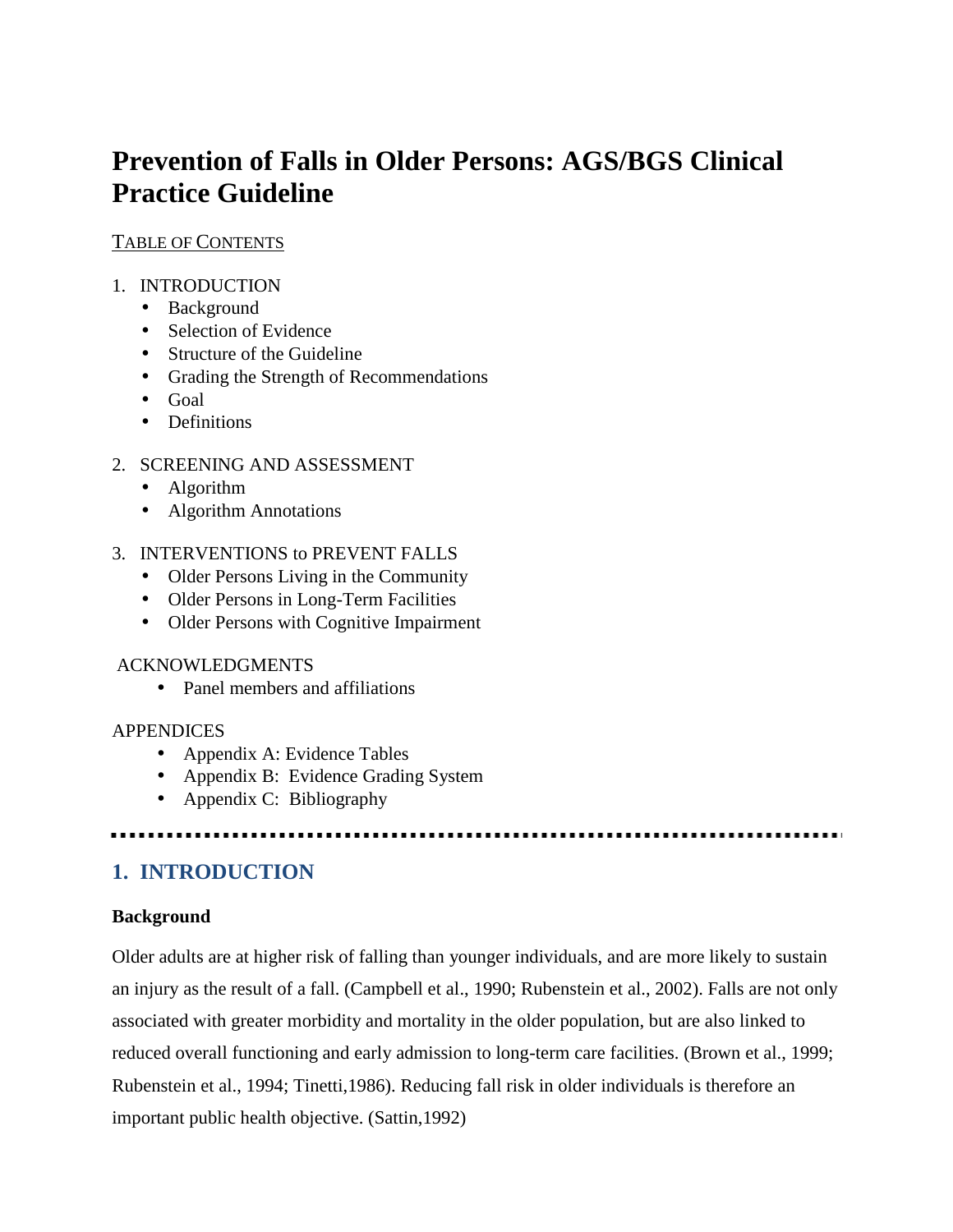The Guideline for the Prevention of Falls in Older Persons, a joint endeavor of the American Geriatrics Society, the British Geriatrics Society, and the American Academy of Orthopaedic

Page 2

Surgeons, was published in May, 2001. (JAGS 2001) The aim of the Guideline was to assist health care professionals in their assessment of fall risk and in their management of older adults who have fallen or are at risk of falling. The present publication offers an update to the earlier guideline by evaluating evidence and analyses that have become available since 2001 and by providing revised recommendations based on these evaluations.

For older community residents, effective fall prevention has the potential to reduce serious fallrelated injuries, emergency department visits, hospitalizations, nursing home placements, and functional decline. Evidence from randomized controlled trials and other types of studies supporting the beneficial effects of fall prevention programs has done little to change the lack of attention to fall risk in clinical practice. A recent study confirmed that effective fall risk assessments and strategies to prevent falls can significantly reduce serious injuries (hip and other fractures, head injuries, joint dislocations) as well as use of fall-related medical services. (Tinetti, 2008)

Multifactorial assessment coupled with tailored interventions based on the assessment findings can have a dramatic public health impact while improving quality of life in the older population. The multidisciplinary panel that developed this Update was led jointly by representatives of the American Geriatrics Society and the British Geriatrics Society. Panel participants included members of the American Academy of Orthopaedic Surgeons, the American Board of Internal Medicine, the American College of Emergency Physicians, the American Geriatrics Society, the American Medical Association, the American Occupational Therapy Association, the American Physical Therapy Association, the American Society of Consultant Pharmacists, the British Geriatrics Society, the John A. Hartford Foundation Institute for Geriatric Nursing at New York University, and the National Association for Home Care and Hospice. The panel met in one faceto-face meeting, and thoroughly evaluated the content and validity of each section of the update in a series of subsequent conference calls. An experienced moderator facilitated these meetings. The resulting Update is the product of many months of discussion and consensus building. This final document has been reviewed and approved by all organizations participating in the panel.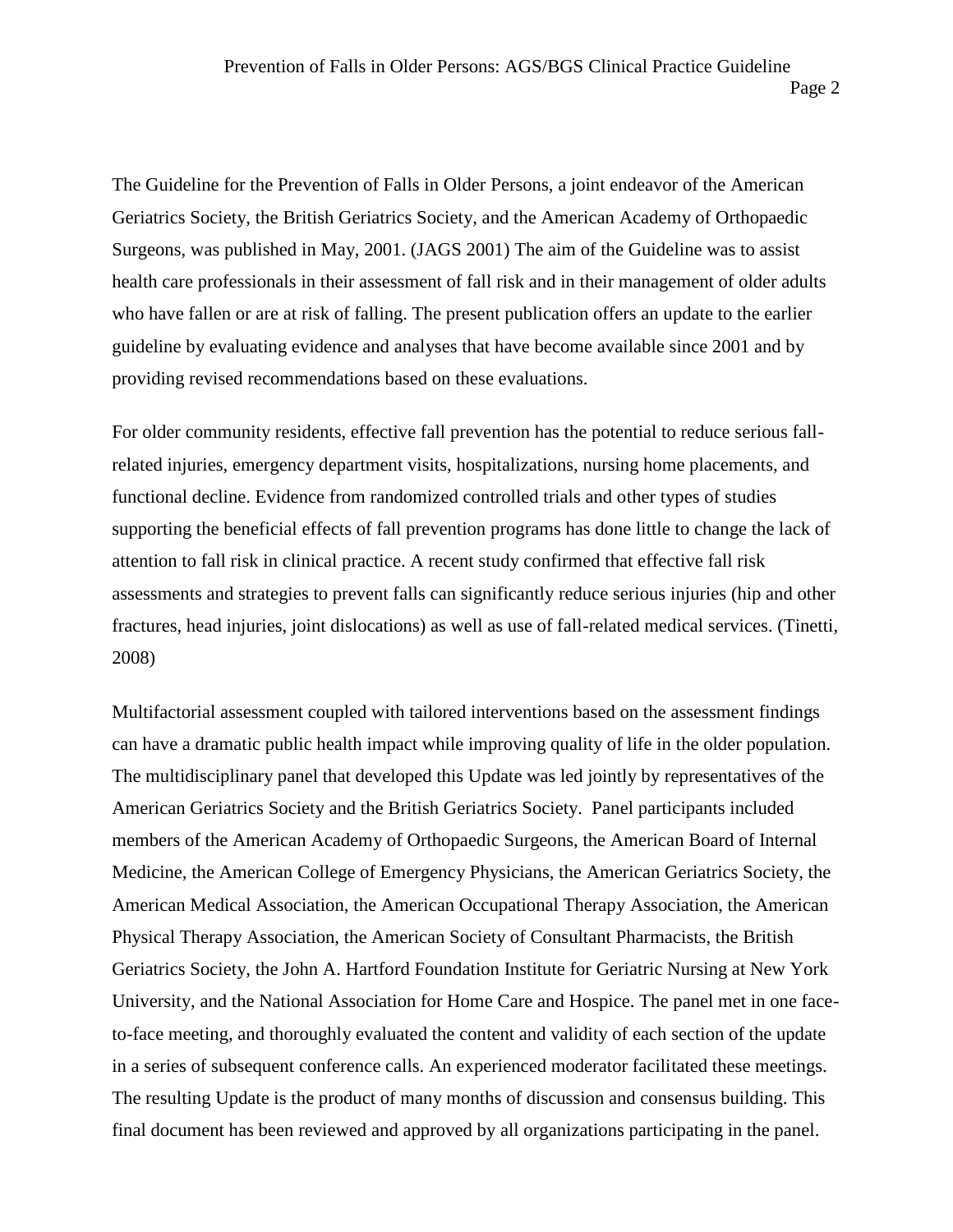#### **Selection of Evidence**

The panel collected evidence via a three-step process. First, an experienced researcher carried out a literature search to identify meta-analyses, systematic literature reviews, randomized controlled trials, controlled before-and-after studies, and cohort studies published between May 2001 and April 2008 (Note<sup>1</sup>). The researcher also examined reference lists of included articles, and utilized the expert knowledge and experience of panel members to locate additional relevant publications.

In addition to Medline/PubMed, the following databases were searched: Database of Abstracts of Reviews of Effectiveness, Centre for Reviews and Dissemination/Health Technology Assessment, and the Cochrane Central Register of Controlled Trials. For Medline/PubMed searches, the investigator utilized a combination of subject heading and free text searches with the following search terms: "falls," "fallers" and "time to first fall." Limits were set for language (English), type of research (randomized controlled trial, systematic review – including Health Technology Assessment review, clinical trial, controlled clinical trial, and meta-analysis) and age >65 years. Intermediate outcome studies, inpatient or hospital studies, and studies of fracture outcomes were excluded. The search selected evidence from original clinical trials that a) provided sufficient detail regarding methods and results to enable use and adjustment of the data; and b) allowed relevant outcomes to be abstracted from the data presented in the article.

In addition to studies identified by these methods, a number of seminal studies published prior to May, 2001, were also included if more recent updates in these areas of research or analysis were not yet available. In the second stage of the search process, three panel members performed a title review of the collected publications and requested abstracts from relevant randomized controlled trial reports. The review of abstracts and the exclusion/inclusion process identified 91 studies that met the inclusion criteria.

In the final evaluation stage, full texts of the included studies were retrieved and abstracted to evidence tables. The abstracted data and the full texts were made available to the members of the panel during the development of the update.

The search and evaluation process allowed panel members to comprehensively summarize the last decade of evidence regarding the risk of falling and the interventions that have been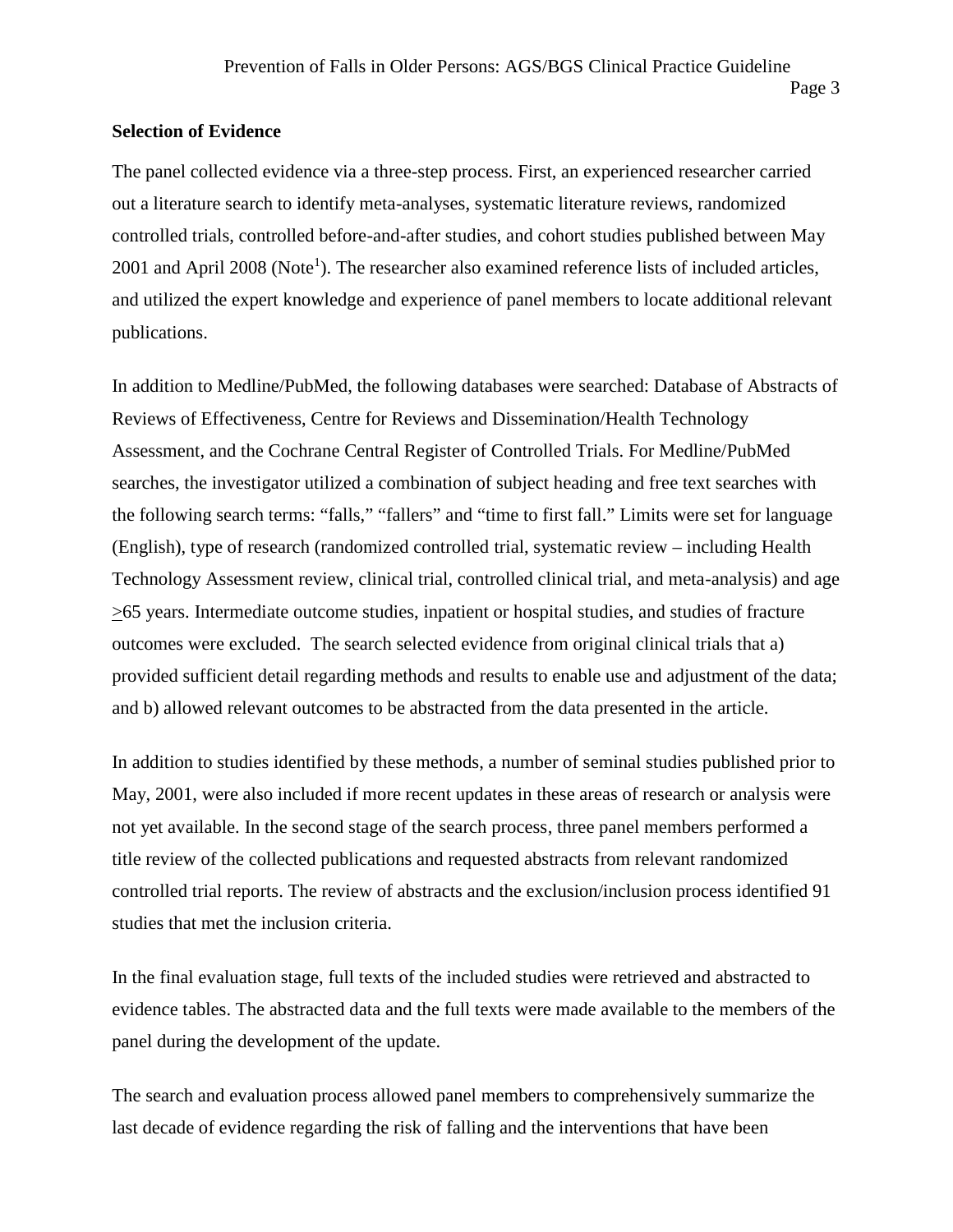investigated for the purpose of reducing falls in older adults. However, because definitions of interventions differ from study to study, and are often not clearly elaborated, the panel chose to emphasize outcomes from individual studies rather than stressing the results of meta-analyses. The panel did, however, refer to five recent meta-analyses and evidence-based guidelines in its deliberations.

We have excluded discussion of interventions aimed at bone health (e.g., medications for osteoporosis), and have chosen not to address the topics of syncope, restraints, bone protection (e.g., hip protectors), or in-patient hospital-based fall prevention. Syncope in the context of falls is fully addressed in the 2004 European Falls Guidelines (Brignole, 2004).

Because the guideline is intended to assist health care providers, we have excluded discussion of population-based interventions. Although we have focused on fall prevention in community domiciled older adults for this update, we have also provided specific recommendations concerning two subgroups: older persons in long-term care and older persons with cognitive impairment.

#### **Structure of the Guideline**

The clinical algorithm describes the step-by-step process of decision-making and intervention that should occur in the management of persons who present in a clinical setting with recurrent falls or difficulty walking, or in the emergency department after an acute fall. General and specific recommendations for each point in the algorithm are included in the annotations section following the algorithm. The links to these recommendations are embedded in each relevant step of the diagram.

The annotations include a brief discussion of the research supporting the recommendations. Most also present the rationale behind the grading of the evidence as well as a determination of the strength of the recommendations. The Evidence Tables list the studies that were considered in making decisions regarding the level of evidence for each recommendation. These tables are preceded by Evidence Statements in which information from a selection of the most relevant studies is provided in order to highlight key issues in the research cited.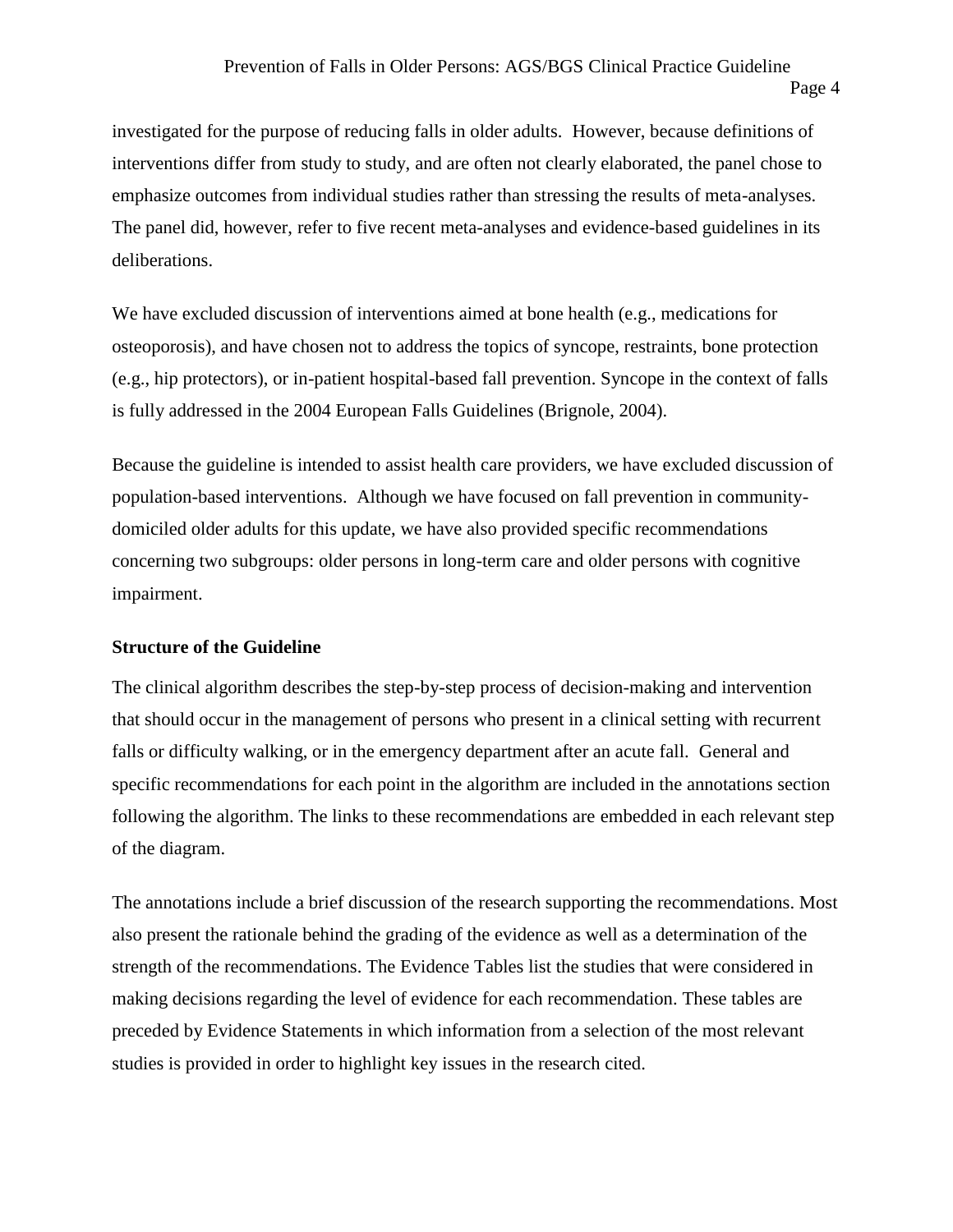For some interventions, outcome data were insufficient to allow evidence-based recommendations to be made, or the existing literature was ambiguous or conflicting. In these cases, the panel made recommendations based on consensus after intensive discussion.

### **Grading the Strength of Recommendations**

A standardized format based on an evidence rating system used by the U.S. Preventative Services Task Force was used to critically analyze the literature and grade the evidence for this document. (Harris et al., 2001) In this approach, the grade for the strength of a recommendation depends on the overall quality of evidence and on the magnitude of net benefit. The panel members rated the overall quality of evidence using the terms shown in Appendix B, Table 1. Net benefit (benefit minus harm) was rated as "substantial," "moderate," "small," or "zero or negative" as described in Appendix B, Table 2. Based on these determinations of overall quality of evidence and magnitude of benefit for each intervention, the panel assigned a grade for each recommendation using the definitions in the following table:

### **Table 1. Strength of Recommendation Rating System**

| $\mathbf{A}$ | A strong recommendation that the clinicians provide the intervention to eligible patients.<br>Good evidence was found that the intervention improves health outcomes and the<br>conclusion is that benefits substantially outweigh harm.                              |
|--------------|-----------------------------------------------------------------------------------------------------------------------------------------------------------------------------------------------------------------------------------------------------------------------|
| B            | A recommendation that clinicians provide this intervention to eligible patients.<br>$\vert$ At least fair evidence was found that the intervention improves health outcomes and<br>the conclusion is that benefits outweigh harm.                                     |
| $\mathbf C$  | No recommendation for or against the routine provision of the intervention is made.<br>At least fair evidence was found that the intervention can improve health outcomes, but the<br>balance of benefits and harms is too close to justify a general recommendation. |
| D            | Recommendation is made against routinely providing the intervention to asymptomatic<br>patients.<br>At least fair evidence was found that the intervention is ineffective or that harm outweighs<br>benefits.                                                         |
| I            | Evidence is insufficient to recommend for or against routinely providing the intervention.<br>Evidence that the intervention is lacking, or of poor quality, or conflicting, and the<br>balance of benefits and harms cannot be determined.                           |

*Based on the U.S. Preventive Services Task Force rating system (Harris et al, 2001)*

### **Note<sup>1</sup> :**

The panel reviewed the RCTs published between April 2008 and July 2009 and concluded that the additional evidence did not change the ranking of the evidence or the guideline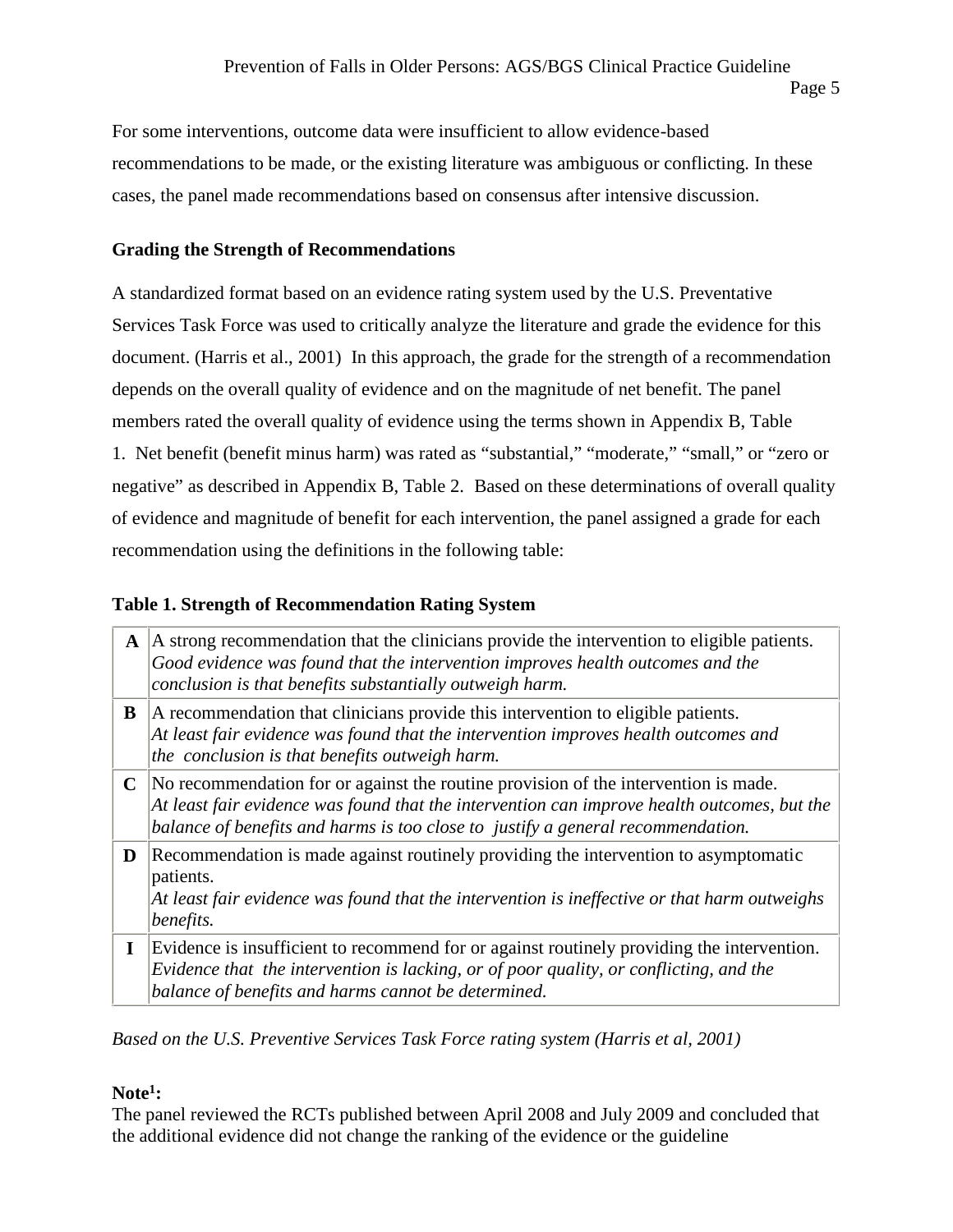recommendations. Of note, the negative RCTs of multifactorial interventions all involved risk factor assessment with referral without direct intervention or ensuring that the interventions were instituted.

### **Goal**

To optimize assessment and interventions for reducing the number of falls in older people.

### **Vision statement of the Guideline Working Group**

The panel anticipates that these guidelines will provide a stimulus for widespread use of effective, evidence-based fall prevention services for older adults. Public awareness of the benefits of such prevention will also increase leading to more demand for fall prevention services by older adults and their advocates. Health care providers across diverse disciplines and settings and at multiple points of access will be able to use the generic criteria provided in these guidelines to appropriately screen individuals for risk of falls. All people identified as being at risk will be offered a multifactorial assessment and tailored interventions, with the understanding that these interventions need to be integrated and balanced with other health care priorities. Preventive services will result in a reduction in the incidence of falls and will maximize functional and quality-of-life outcomes.

### **Definitions**

**Fall:** For the purposes of this update, a fall is defined as "an event whereby an individual unexpectedly comes to rest on the ground or another lower level without known loss of consciousness."

**Multifactorial fall risk assessment:** Assessment of known predisposing factors within the person and in the environment that increase the risk of falling.

**Intervention domains (categories)**: Medication, exercise, vision, postural hypotension, heart rate and rhythm, vitamin D, foot and footwear, home environment, education.

**Single intervention:** An intervention in one of the preceding categories, such as a balance and strength exercise program, medication adjustment, vision improvement, home/environmental modification, footwear adjustment, educational programs.

**Multifactorial intervention:** An intervention made up of a subset of interventions that are selected and offered to an individual to address the specific risk factors identified through a multifactorial fall risk assessment.

**Multicomponent intervention:** A set of interventions addressing more than one intervention domain or category offered to all participants in a program (population approach).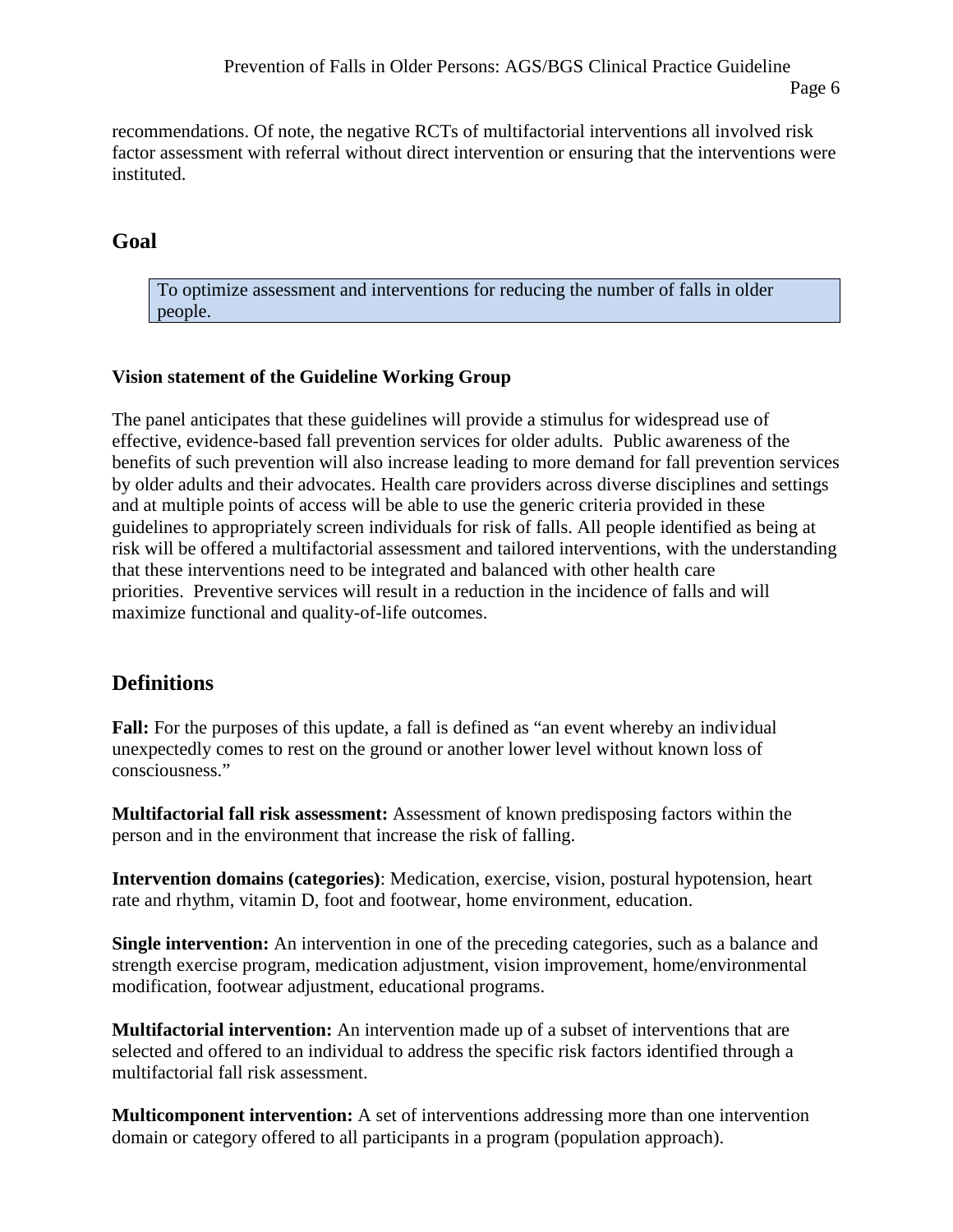### **Discussion**

Most papers reporting epidemiological data or clinical interventions related to falls in older individuals have not defined a fall. Since this Update is intended for use in the context of health care assessment at a level of detail appropriate to the context, a simpler definition was considered preferable to that of the 2001 Guidelines.

### **Note<sup>2</sup> :**

The panel reviewed the RCTs published between April 2008 and July 2009 and concluded that the additional evidence did not change the ranking of the evidence or the guideline recommendations. Of note, the negative RCTs of multifactorial interventions all involved risk factor assessment with referral without direct intervention or ensuring that the interventions were instituted.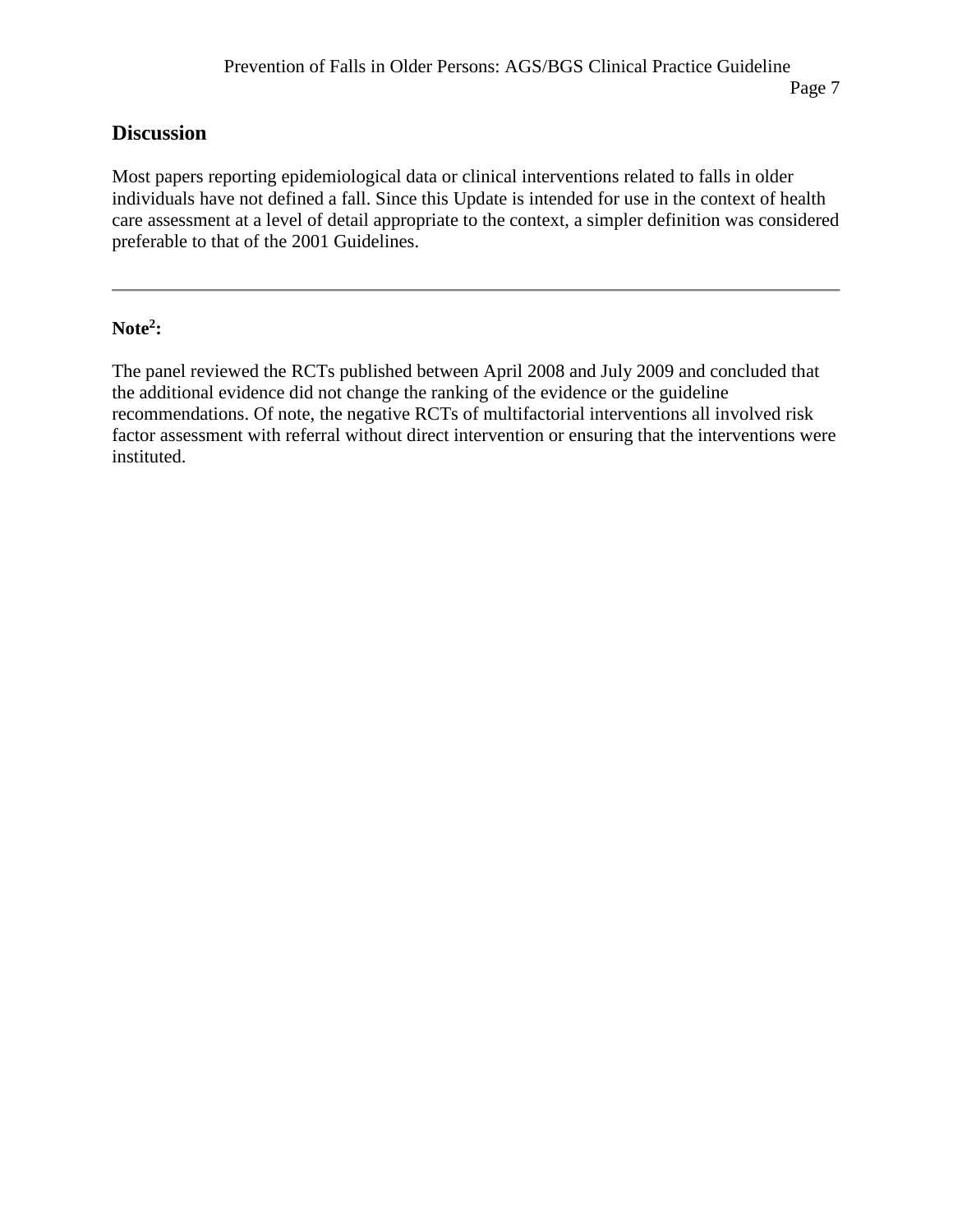Page 8

# 2. **SCREENING AND ASSESSMENT**

#### **Algorithm**



10/24/20:10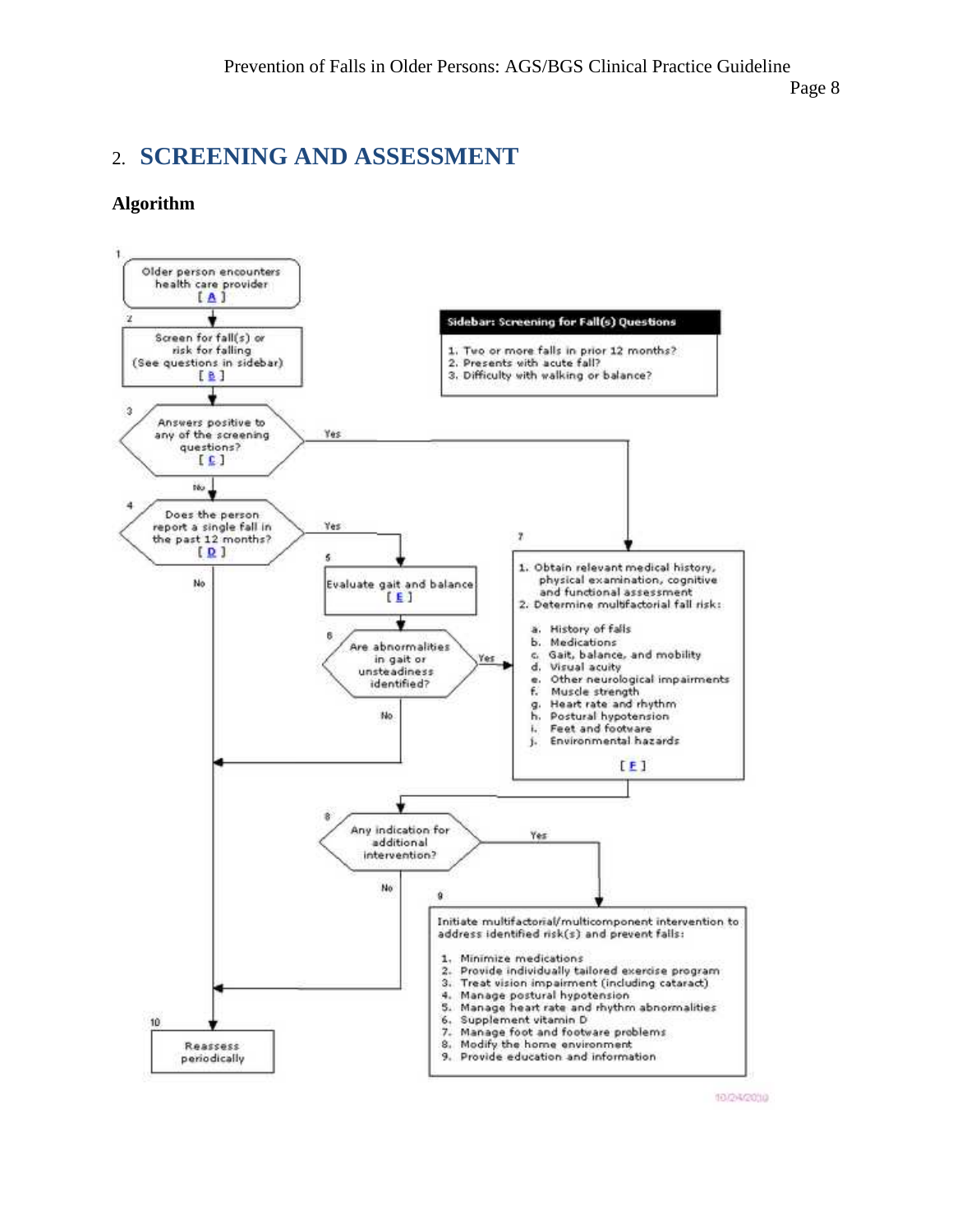### **Algorithm Annotations**

### Annotation A: Older Person Encounters Health Care Provider

This guideline algorithm is to be used in the clinical setting for assessment and intervention to reduce falls among community-residing older persons  $(≥65 \text{ years})$ . The guideline algorithm is not intended to address fall injuries *per se* or falls that occur in hospital.

### Annotation B: Screen for Falls or Risk for Falling

*Background:* The screening for falls and risk for falling is aimed at preventing or reducing fall risk. Structuring and standardizing the screening process may improve adherence of providers to the guideline recommendations. The use of a finite number of simple questions, requiring a yes/no answer, may also simplify documentation. Any positive answer to the screening questions puts the person screened in a high-risk group that warrants further evaluation.

All older persons who are under the care of a health professional (or their caregivers) should be asked at least once a year about falls, frequency of falling, and difficulties in gait or balance.

Recommendations:

- 1. All older individuals should be asked whether they have fallen (in the past year).
- 2. An older person who reports a fall should be asked about the frequency and circumstances of the fall(s).
- 3. Older individuals should be asked if they experience difficulties with walking or balance.

### Annotation C: Screen Positive for Falls or Risk for Falling?

*Background:* Falls among older persons can be caused by several factors. Persons at higher risk of falling, identified by screening, should be assessed for known risk factors, which include a history of falls; taking multiple medications (particularly psychotropic medications); problems with gait, balance, or mobility; impaired vision; other neurological impairments; reduced muscle strength; problems with heart rate or rhythm; postural hypotension; foot problems. The assessment by itself will not reduce falls. However, the assessment is essential to allow tailoring the intervention and follow-up to the individual risk.

A multifactorial fall risk assessment should be performed for community-dwelling older persons who

- report recurrent (two or more) falls
- report difficulties with gait or balance
- seek medical attention or present to the Emergency Department because of a fall.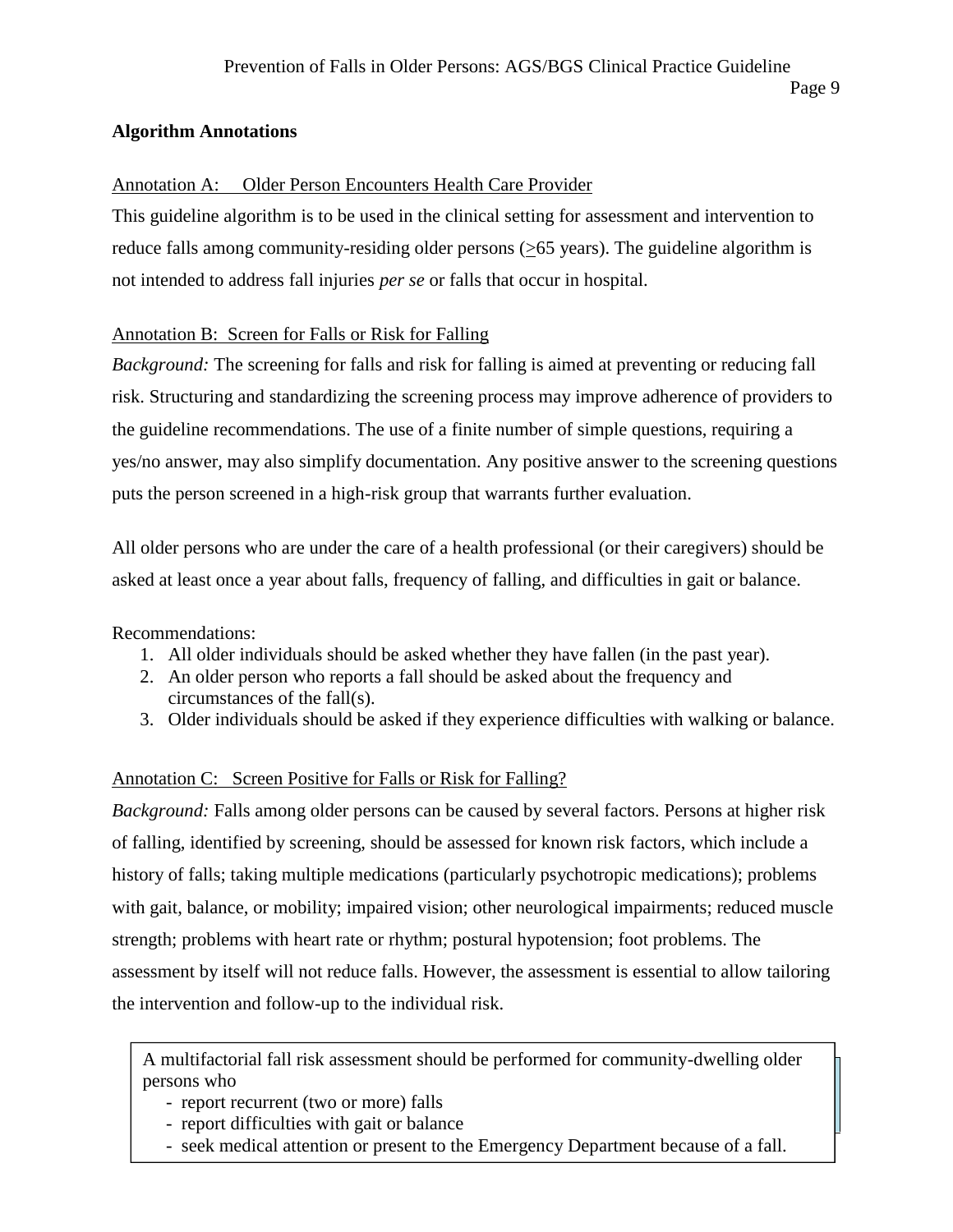- report difficulties with gait or balance

- seek medical attention or present to the Emergency Department because of a fall.

Recommendations:

- 4. Older persons who present for medical attention because of a fall, report recurrent falls in the past year, or report difficulties in walking or balance (with or without activity curtailment) should have a multifactorial fall risk assessment.
- 5. Older persons who cannot perform or perform poorly on a standardized gait and balance test (see Annotation E: Gait and Balance) should be given a multifactorial fall risk assessment.

*Rationale.* The recommendations for assessment are based on epidemiological studies demonstrating an association between risk factors and falls (see *Background* for risk factors) and from experimental studies in which assessment followed by intervention demonstrated benefit (see *Interventions to Prevent Falls*, below). Thus, the suggested assessment describes what steps need to be taken to understand an individual's risk factors and apply effective intervention(s). The risk factors identified in the assessment may be modifiable (e.g., muscle weakness, medication adverse effect, or hypotension) or non-modifiable (e.g., hemiplegia or blindness). However, knowledge of all risk factors is important for treatment planning. Essential components of the fall-related patient assessment were identified whenever possible from successful controlled trials of fall prevention interventions. The justification for assessment to identify a specific risk factor was strongest when successful treatment or other risk-reduction strategies were explicitly based on this specific risk factor. In some cases, the link between identified risk factors and the content of interventions was not clear. When conclusive data on the importance of specific aspects of the assessment were not available, decisions were based on panel consensus.

*Evidence Statements.* Multifactorial falls risk assessment and management programs may be the most effective intervention for reducing both the risk for falling and the monthly rate of falling, assuming that the interventions are carried out (Chang, 2004). Recent trials of multifactorial risk assessment followed by referral without assurance of completion of the intervention have not proven effective.

Multidisciplinary, multifactorial, health/environmental risk factor screening and/or intervention programs that are likely to be beneficial in the community are those aimed at: a) an unselected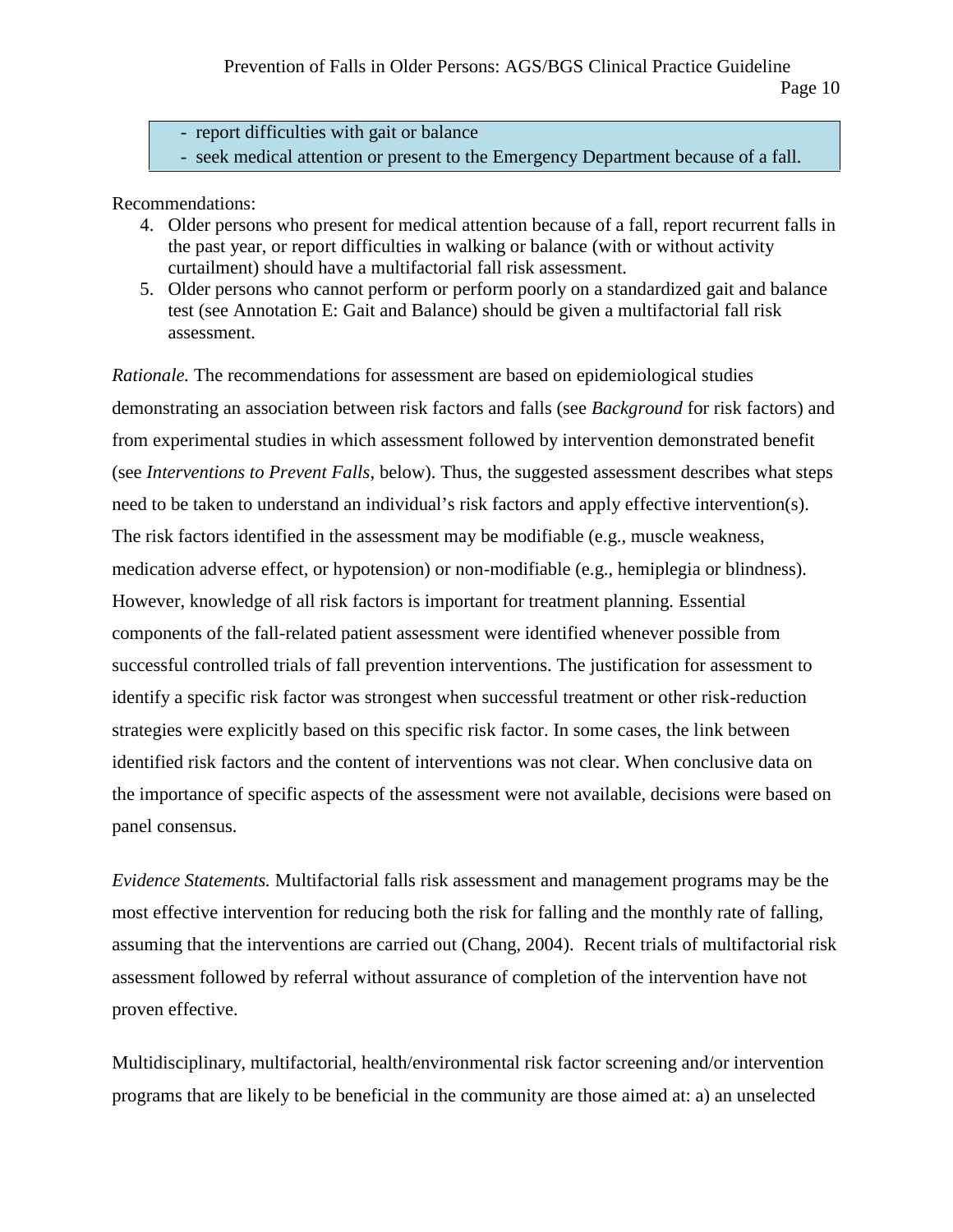population of older people; b) older people with a history of falling; c) older people selected with known risk factors; and d) older people in long-term care facilities. (Gillespie, 2003)

#### Annotation D: Does the Person Report a Single Fall in the Past 12 Months?

*Background:* A (first) single fall may indicate difficulties or unsteadiness in walking or standing. In older individuals, a fall may be a sign of problems in gait or balance that were not present in the past. For the purposes of early detection and risk modification, the person should be observed for gait and balance deficits.

Many older persons are not aware of deterioration in their normal gait or balance. A simple test can identify deficits in gait and balance and whether there is a need for further evaluation and intervention.

Recommendations:

6. Older persons who report a single fall in the past 12 months should be evaluated for gait and balance.

Persons with two or more falls in the past 12 months or with gait or balance abnormalities have a strong likelihood of subsequent falls and therefore would benefit from a multifactorial falls risk assessment. While persons reporting a single fall within the prior 12 months but with no problems with gait or balance may similarly derive benefit from multifactorial assessment and intervention, the evidence for this is lacking.

### Annotation E: Evaluate Gait and Balance

*Background:* The purpose of the gait and balance evaluation is to identify older individuals who need a multifactorial assessment of risk factors for falling. Because deficits in balance and gait are the most predictive risk factors for falls, a quick test is recommended.

Gait and balance deficits should be evaluated in older individuals reporting a single fall as a screen for identifying individuals who may benefit from a multifactorial fall risk assessment. For persons who screen positive for falls or fall risk, evaluation of balance and gait should be part of the multifactorial fall risk assessment.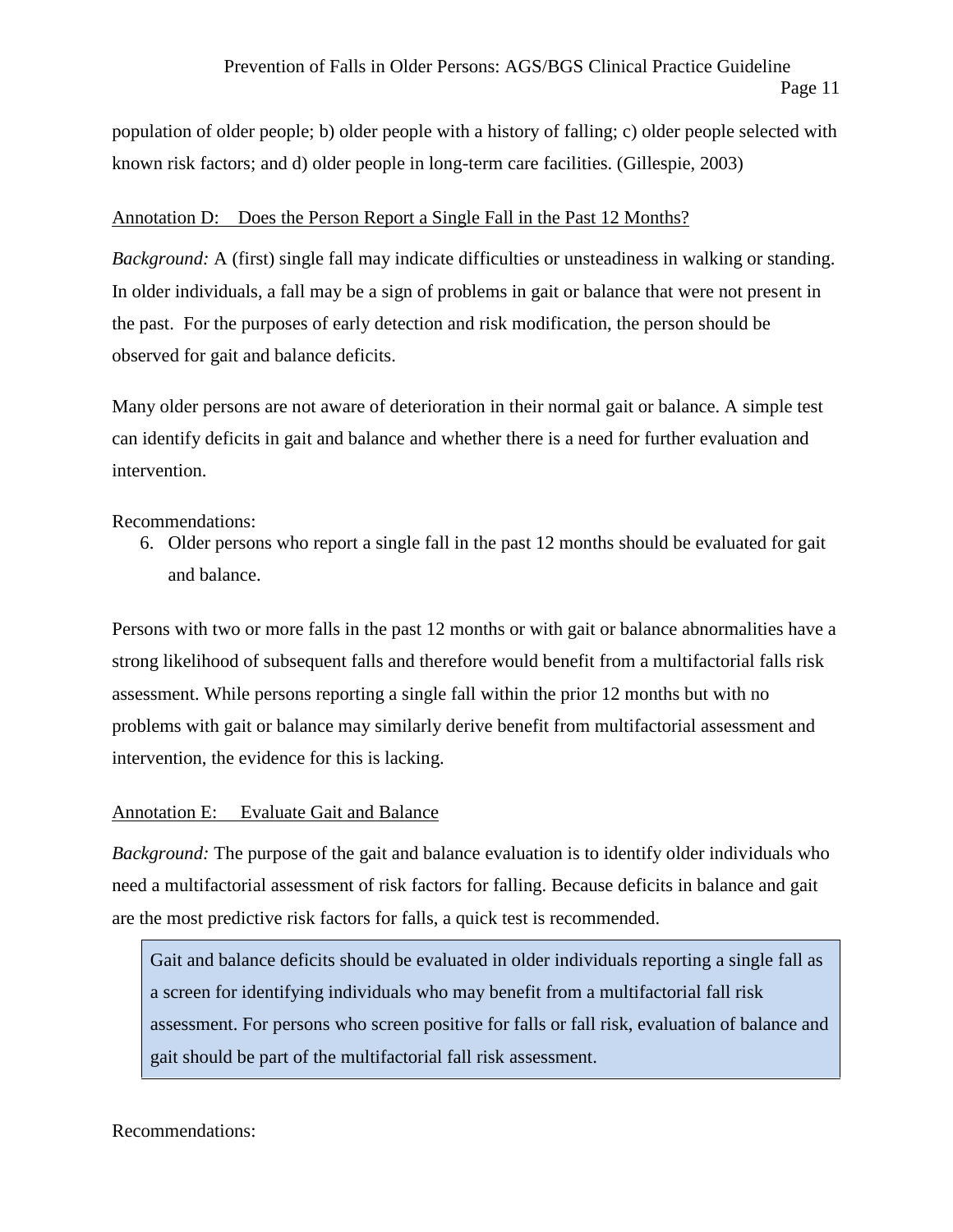- 7. Older persons who have fallen should have an assessment of gait and balance using one of the available evaluations.[B] (See list below.)
- 8. Older persons who have difficulty or demonstrate unsteadiness during the evaluation require a multifactorial fall risk assessment.
- 9. Older persons reporting only a single fall in the past year and reporting or demonstrating no difficulty or unsteadiness during the evaluation do not require a fall risk assessment.

*Rationale.* Frequently used tests of gait or balance include the *Get up and Go* test (Mathias, (1986); *Timed Up and Go* test (Podsiadlo et al,1991), the *Berg Balance Scale* (Berg et al, 1989), the *Performance-Oriented Mobility Assessment* (Tinetti 1986; Tinetti et al 1988), and others.

*Evidence Statements.* No adequate prospective study has been published that permits selection of a specific test of balance and gait nor is there adequate validation of a cut-off score for any of the tests for identification of future fallers from a population of single fallers or from a mixed community of individuals not selected for fall status.

**Timed Up and Go test**. The systematic review undertaken to evaluate the *Timed Up and Go* test by the ProFANE research group, as yet unpublished, did not find any studies that addressed adequately defined populations prospectively tested against falls outcomes. In a retrospective study (Whitney 2004), and two case-control studies (Shumway-Cook 2000, Dite 2002), different definitions of fall status were utilized. Two studies (Shumway-Cook, Rose 1997) compared people with recurrent falls to people without falls (excluding persons who had fallen once). In each of the above studies, cut-off scores were selected based on their sample (ranging from 10 to 14 seconds). Two studies (Rose and Whitney) also evaluated a cut-off suggested by Shumway-Cook (13.5 seconds). Sensitivity ranged from 30% to 89% and specificity from 56% to 100%. The sensitivity, in particular, was much lower when the cut-off score was pre suggested and not dependent on data from the sample. In summary, the methodological quality and variability made meta-analyses unsuitable.

**The Berg Balance Scale.** Although the *Berg Balance Scale* is widely used and can distinguish fallers from non-fallers in case-control studies, it lacks a gait assessment component. A recent small case-control study comparing the *Berg Balance Scale* against other functional tests of mobility and balance demonstrated that it had better discriminating ability than the *Performance- Oriented Mobility Assessment Score* or the *Timed Up and Go* test, with high sensitivity and specificity. The most effective screening item for identifying risk was "retrieve an object from the floor" from the *Berg Balance Scale* (Chiu, 2003)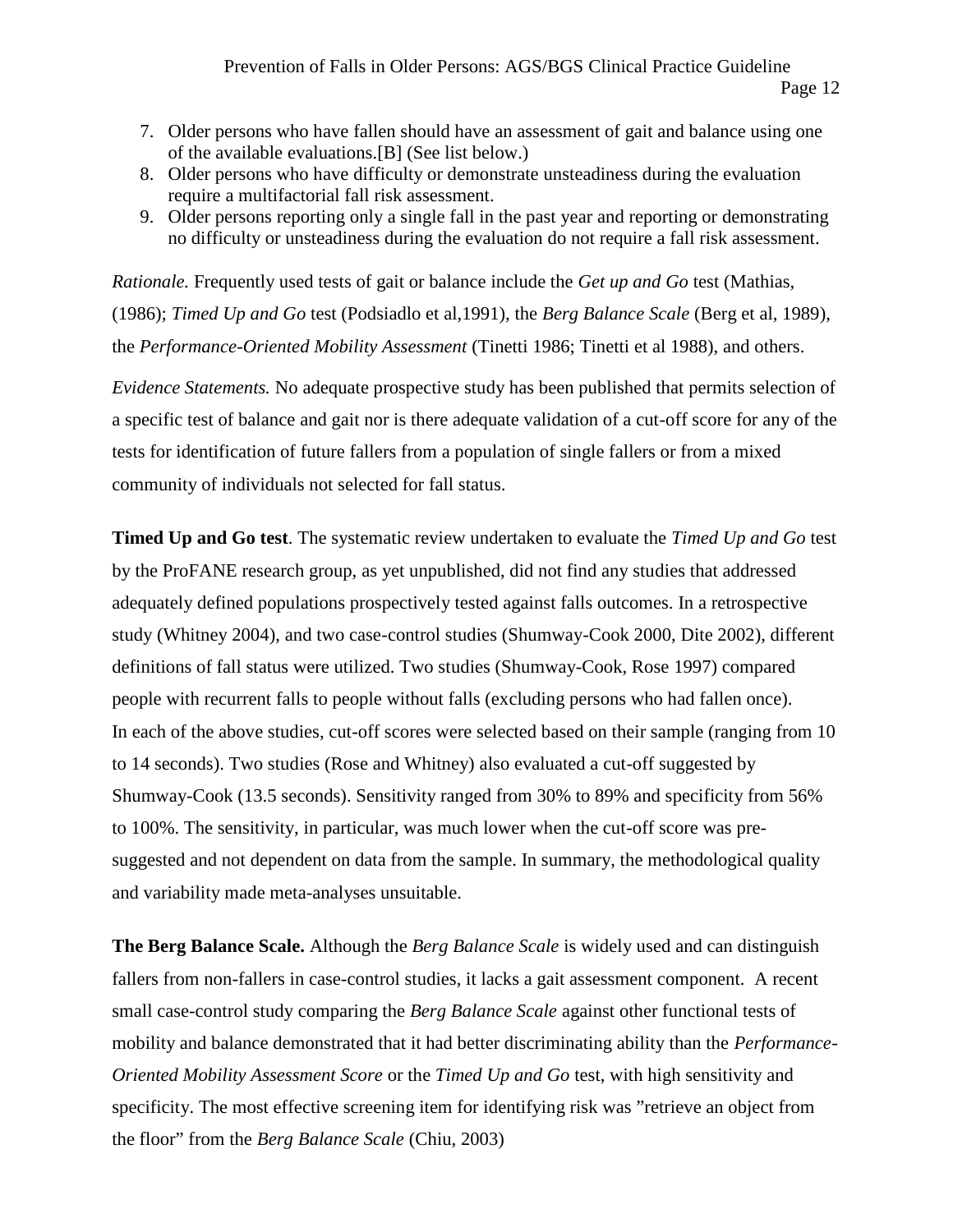**Performance-Oriented Mobility Assessment.** The *Performance-Oriented Mobility Assessment* has not demonstrated a reliable cut-off score for predicting falls. However, a recent review (in French) of postural stability assessments concluded that older assessments, including the *Berg Balance Scale* and the *Functional Reach Test*, do not have the necessary validity, and that the *Performance-Oriented Mobility Assessment* and the *Timed Up and* Gotest are preferable in terms of feasibility and validity as postural assessments for older people. This review reiterated, however, that the predictive ability of these tests for future falls was modest. (Perennou, 2005)

### **Evidence Table**

| <b>Evidence</b>                                 | <b>Source</b>   | LE | <b>OE</b> | <b>SR</b> |
|-------------------------------------------------|-----------------|----|-----------|-----------|
| Performance tests of gait and                   | Mathias, 1986   |    | Fair      |           |
| balance are adequate for the                    | Podsiadlo, 1991 |    |           |           |
| detection of people at risk of                  | Berg, 1992      |    |           |           |
| falling. The tests we suggest are Tinetti, 1986 |                 |    |           |           |
| the Get Up and Go test, Timed                   | Tinetti, 1988   |    |           |           |
| Up and Go test, Berg Balance                    |                 |    |           |           |
| Scale or the Performance-                       |                 |    |           |           |
| Oriented Mobility Assessment.                   |                 |    |           |           |

*LE = level of evidence; QE = quality of evidence; SR = strength of recommendation.*

### Annotation F: Determine Multifactorial Fall Risks

*Background:* A multifactorial fall risk assessment can reveal the factors that put an older adult at risk of falling and can help identify the most appropriate interventions.

The assessment may be carried out by a single clinician or, alternatively, more than one clinician may complete the components most relevant to their expertise. Assessments should be performed by clinicians with appropriate skills and training (e.g., a physician, nurse practitioner, physical therapist, occupational therapist, or pharmacist).

A multifactorial fall risk assessment followed by intervention to modify any identified risks is a highly effective strategy to reduce both falls and the risk of falling in older persons.

### Recommendations:

10. The multifactorial fall risk assessment should be performed by a clinician (or clinicians) with appropriate skills and training.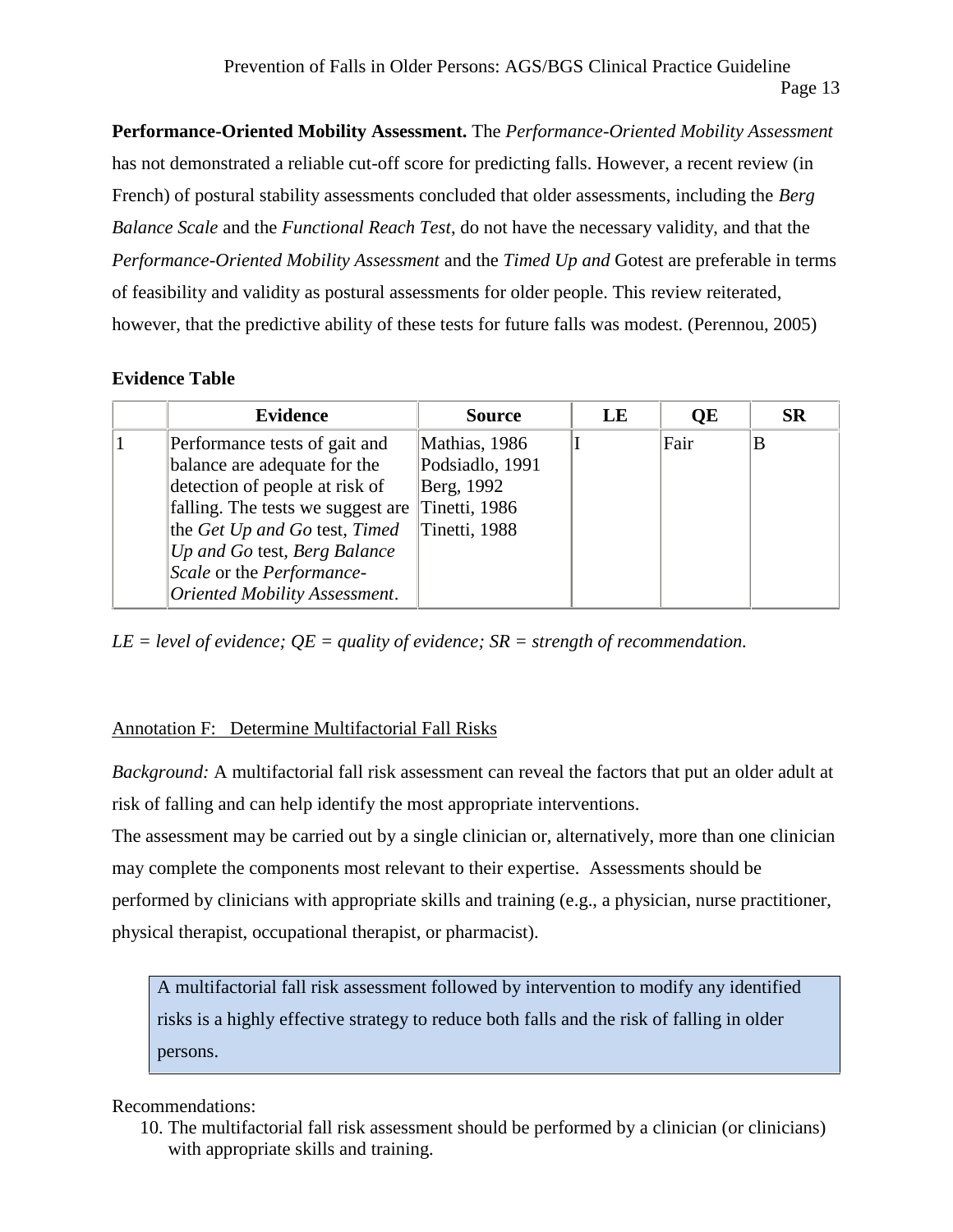- 11. The multifactorial fall risk assessment should include the following:
	- a. Focused History
		- History of falls: Detailed description of the circumstances of the fall(s), frequency, symptoms at time of fall, injuries, other consequences
		- Medication review: All prescribed and over-the-counter medications with dosages
		- History of relevant risk factors: Acute or chronic medical problems, (e.g., osteoporosis, urinary incontinence, cardiovascular disease)
	- b. Physical Examination
		- Detailed assessment of gait, balance, and mobility levels and lower extremity joint function
		- Neurological function: Cognitive evaluation, lower extremity peripheral nerves, proprioception, reflexes, tests of cortical, extrapyramidal and cerebellar function
		- Muscle strength (lower extremities)
		- Cardiovascular status: Heart rate and rhythm, postural pulse and postural blood pressure; and, if appropriate, heart rate and blood pressure responses to carotid sinus stimulation
		- Assessment of visual acuity
		- Examination of the feet and footwear
	- c. Functional Assessment
		- Assessment of activities of daily living (ADL) skills including use of adaptive equipment and mobility aids, as appropriate
		- Assessment of the individual's perceived functional ability and fear related to falling
		- (Assessment of current activity levels with attention to the extent to which concerns about falling are protective [i.e., appropriate given abilities] or contributing to deconditioning and/or compromised quality of life [i.e., individual is curtailing involvement in activities he or she is safely able to perform due to fear of falling])
	- d. Environmental Assessment
- 12. The multifactorial fall risk assessment should be followed by direct interventions tailored to the identified risk factors, coupled with an appropriate exercise program.[A]

*Rationale.* The results of several individual studies have shown that a multifactorial risk assessment that was not tied to intervention was not effective in reducing falls. Multifactorial falls risk assessment and management programs may be the most effective intervention for reducing both the risk for falling and the monthly rate of falling, assuming that the interventions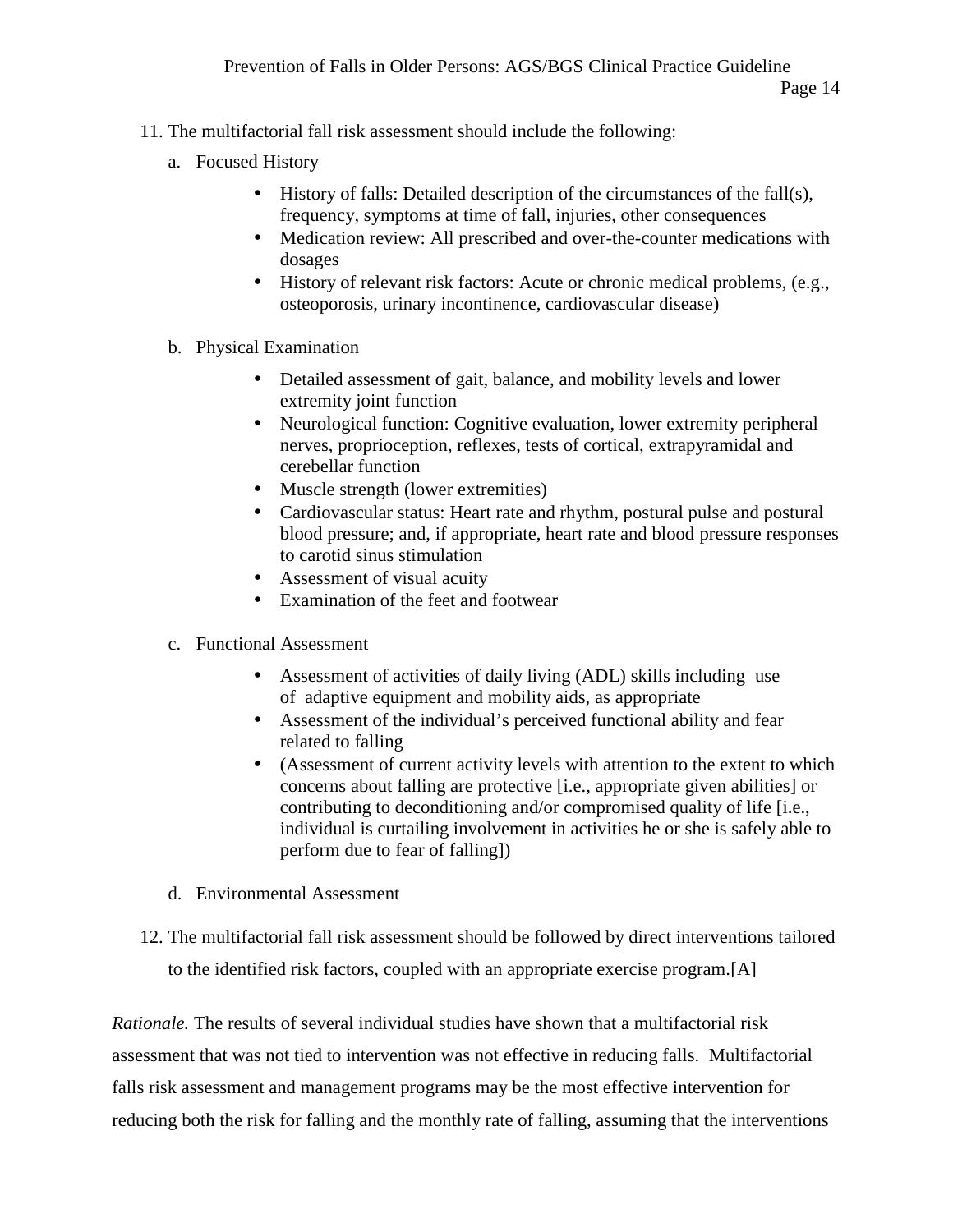are carried out (Chang, 2004). Recent trials of multifactorial risk assessment followed by referral without assurance of completion of the intervention have not proven effective.

**Risk Factors for Falling.** Many published studies have documented important identifiable risk factors for falling. In the initial version of this Guideline, this literature was reviewed extensively and summarized. While not systematically updated here, the literature on fall risk factors has had no major changes. These risk factors can be classified as either intrinsic or extrinsic. Major intrinsic risk factors include lower extremity weakness, previous falls, gait and balance disorders, visual impairment, depression, functional and cognitive impairment, dizziness, low body mass index, urinary incontinence, orthostatic hypotension, female sex and being over age 80. Extrinsic risk factors include polypharmacy (i.e., taking over four prescription medications), psychotropic medications, and environmental hazards such as poor lighting, loose carpets, and lack of bathroom safety equipment.

Perhaps as important as identifying risk factors is appreciating the interaction and probable synergism between multiple risk factors. Several studies have shown that the risk of falling increases dramatically as the number of risk factors increases. Tinetti et al. surveyed community dwelling older adults and reported that the percentage of persons falling increased from 27% for those with no or one risk factor to 78% for those with four or more risk factors. (Tinneti et al, 1988)

Similar results were found among an institutionalized population. (Tinetti, 1986) In another study, Nevitt et al. reported that the percentage of community-living persons with recurrent falls increased from 10% to 69% as the number of risk factors increased from one to four or more. (Nevitt et al, 1989)

Robbins et al. used multivariate analysis to simplify risk factors so that maximum predictive accuracy could be obtained. They employed only three risk factors – hip weakness, unstable balance, taking more than four medications – in an algorithm format. With this model, they predicted 1-year risk of falling ranged from 12% for persons with none of the three risk factors to 100% for persons with all three. (Robbins et al, 1997)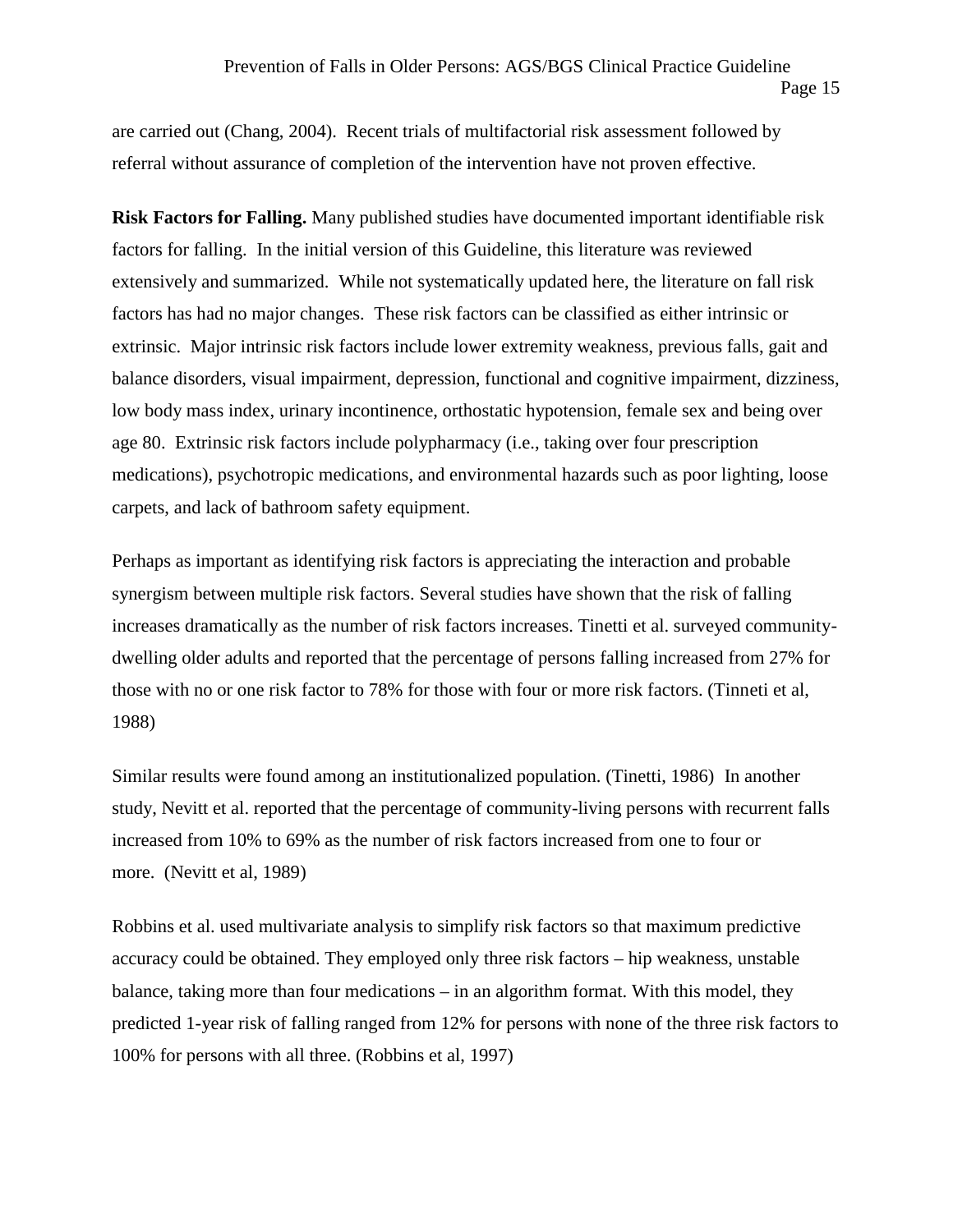### **3. INTERVENTIONS TO PREVENT FALLS**

#### **a. Older Persons Living in the Community**

Multifactorial/Multicomponent Interventions to Address Identified Risk(s) and Prevent Falls

*Background.* Most falls result from interactions between long- and short-term factors within the host and precipitating factors in the environment. [Tinetti 1988, 1995] Observational studies have shown that each of the following conditions or factors increases the subsequent risk of falling: arthritis; depressive symptoms; postural (orthostatic) hypotension; impaired cognition, vision, balance, gait, or muscle strength; use of psychoactive medications; and treatment with four or more prescription medications. Furthermore, the risk of falling has been shown to increase as the number of these risk factors increases. [Tinetti 1988, Nevitt, 1989, Robbins 1989] In clinical trials, researchers have attempted to modify either a single risk factor or multiple risk factors, and both strategies have been shown to be effective in reducing the rate of falling. Targeting multiple risk factors appears to be effective only if efforts are made to ensure that the interventions are carried out. The reduction in fall risk may be associated with the number of risk factors improved or eliminated [Tinetti et al., 1996].

Two methods for reducing multiple risk factors have been tested in clinical trials. The first method, termed "multicomponent intervention" in this guideline, refers to a set of interventions offered to all participants in a program that addresses more than one intervention category. This method has been used most often in long-term care settings. In the second method, called "multifactorial intervention," participants are offered only the tailored subset of interventions that target the risk factors that have been identified through a fall risk factor assessment. This targeted or tailored approach has been implemented primarily among community-dwelling older persons. [Hauer, 2006] There is a great deal of heterogeneity among the designs of the multifactorial and multicomponent studies and they can be differentiated in many dimensions (i.e., health care based vs. population based, high risk population vs general older adults, direct intervention vs. referral). Since differentiation of these approaches was beyond the scope of this guideline we therefore included trials with multifactorial or multicomponent approaches regardless of dimensions.

Most of the components included in multicomponent or tailored multifactorial interventions can be described under the broad headings of exercise and physical activity, medical assessment and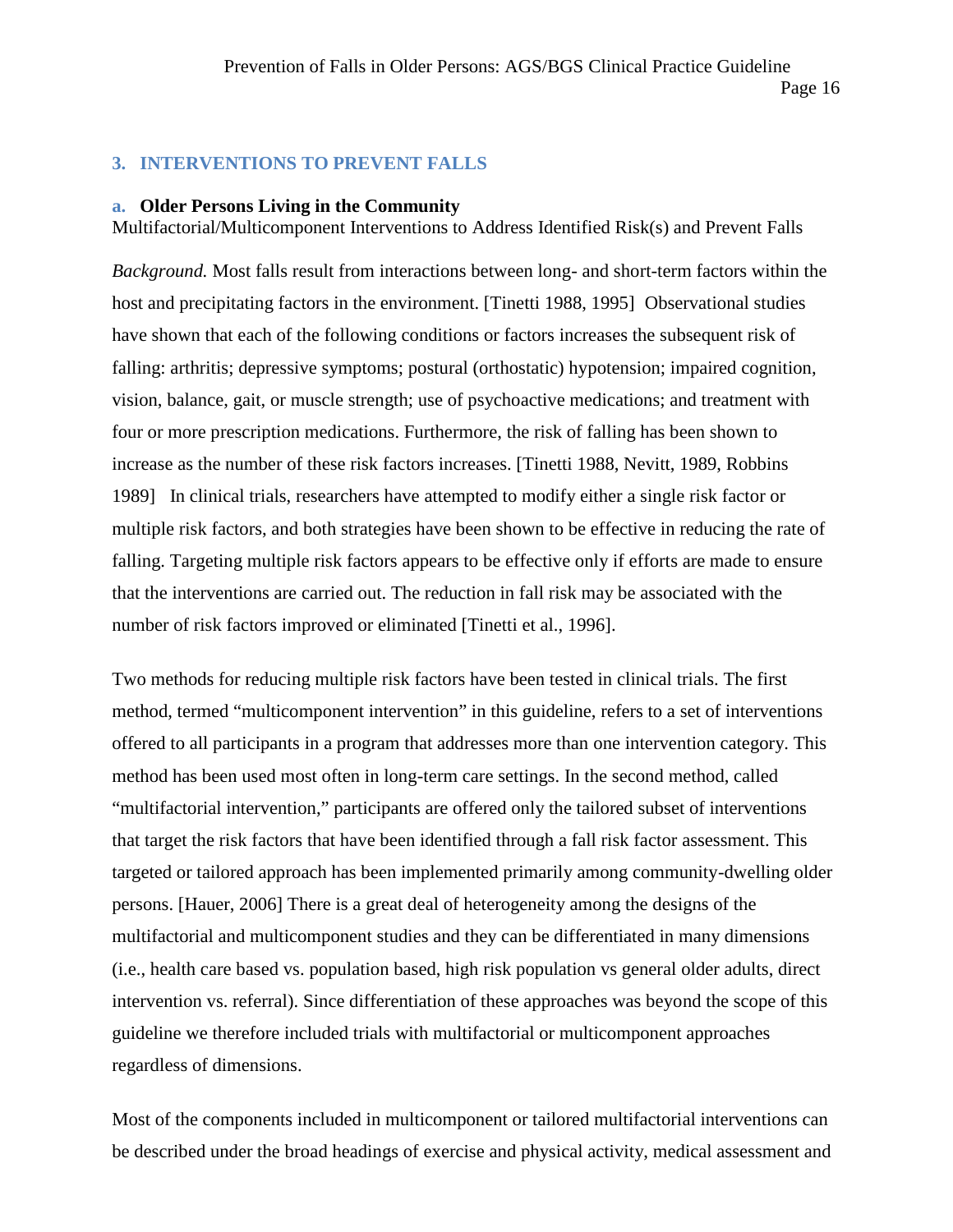management, medication adjustment, environmental modification, and education. These components represent distinct areas of expertise and clinical practice. Therefore, the interventions are often administered by several clinicians from various disciplines, presenting challenges of coordination.

In deciding which groups of older adults will benefit most from multicomponent or multifactorial interventions, it is helpful to review the evidence for relevant subgroups of older adults. The main subgroup addressed in this section and throughout the guideline is the population of older persons residing in the community. For the populations of older people residing in long-term care settings or of individuals with cognitive deficits, information is offered in Appendix A and B of this update.

Initiate strategies that combine interventions targeting more than one risk factor to reduce falls. Attention to the following domains are particularly effective: environmental adaptation; balance, transfer, strength and gait training; reduction in medications, particularly psychoactive medications; management of visual deficits, postural hypotension, and other cardiovascular and medical problems.

Recommendations:

- 13. A strategy to reduce the risk of falls should include multifactorial assessment of known fall risk factors and management of the risk factors identified.[A]
- 14. The components most commonly included in efficacious interventions were:
	- a. Adaptation or modification of home environment [A]
	- b. Withdrawal or minimization of psychoactive medications [B]
	- c. Withdrawal or minimization of other medications [C]
	- d. Management of postural hypotension [C]
	- e. Management of foot problems and footwear [C]
	- f. Exercise, particularly balance, strength, and gait training [A]
- 15. All older adults who are at risk of falling should be offered an exercise program incorporating balance, gait, and strength training. Flexibility and endurance training should also be offered, but not as sole components of the program. [A]
- 16. Multifactorial/multicomponent intervention should include an education component complementing and addressing issues specific to the intervention being provided, tailored to individual cognitive function and language. [C]
- 17. The health professional or team conducting the fall risk assessment should directly implement the interventions or should assure that the interventions are carried out by other qualified healthcare professionals. [A]

*Rationale.* An intervention strategy based on a multifactorial assessment of known fall risk

factors and followed by linked interventions appears to be an effective approach for reducing the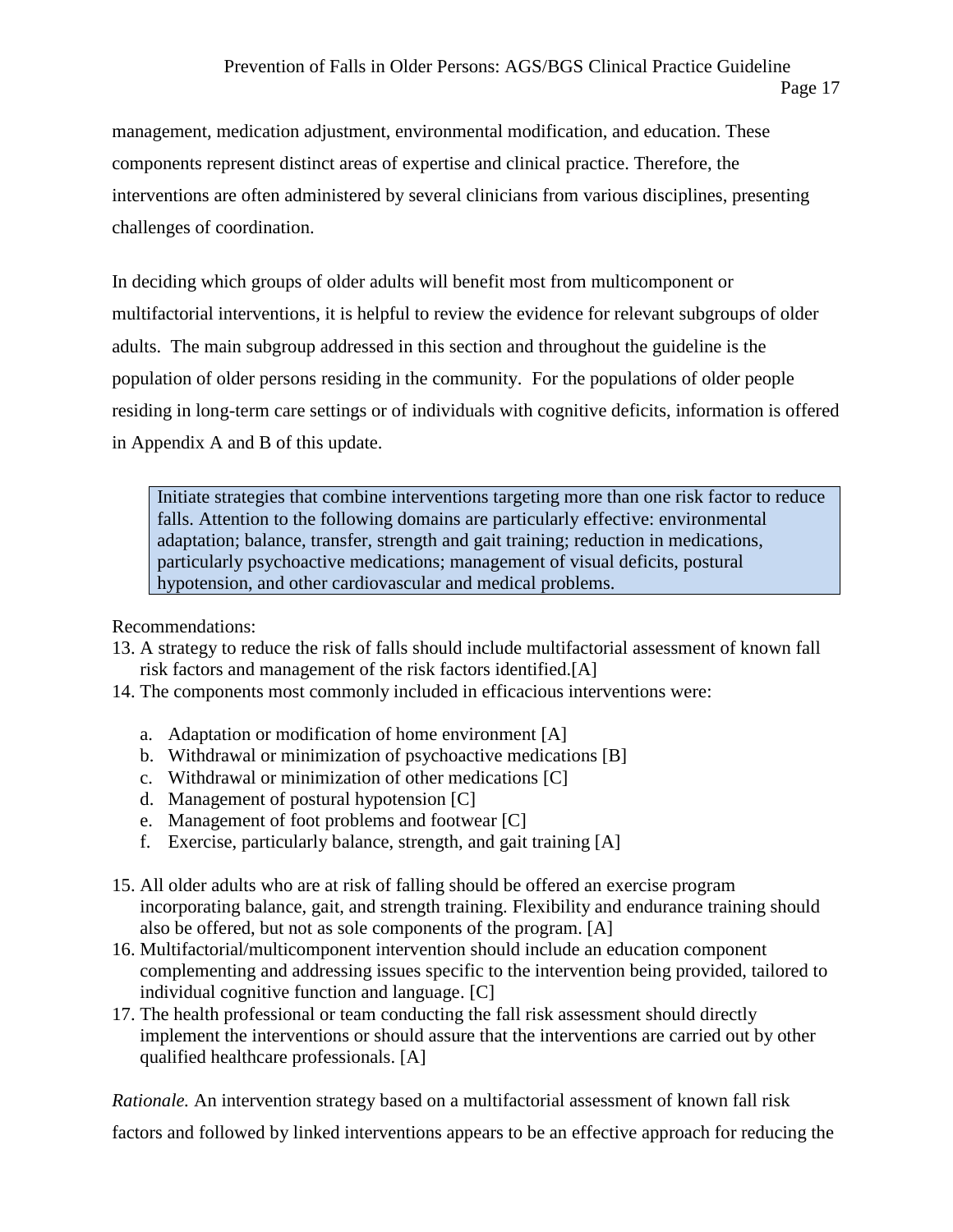rate of falls among cognitively intact, community-living older people at risk of falling. However, to date, studies evaluating multifactorial interventions have not been designed to assess the contribution of each component. Therefore, we are unable to make strong recommendations concerning the benefits accrued from individual intervention components. Recommendations are based on the most commonly included components of the effective interventions.

The multifactorial/multicomponent approach to interventions designed to prevent falls in older persons is supported by a significant body of evidence including two meta-analyses by the Cochrane Collaborative and by Chang et al (2004). Additional studies have been published since these meta-analyses which supplement the earlier evidence. The need for careful monitoring and follow-up is highlighted in several studies in which nine of ten that documented assessment and intervention processes that were carefully overseen and monitored proved to be beneficial. This contrasted with studies which provided only advice, knowledge or unmonitored referral in which only two of 12 were effective. These findings were also corroborated in recent meta-analyses. (Gates et al, 2008)

#### *Evidence Statements.*

#### Systematic reviews

**Gillespie et al., 2003.** A meta-analysis of five randomized controlled trials found that "multidisciplinary, multifactorial, health/environmental risk factor screening and intervention programs" significantly reduced the number of participants falling and also reduced the incidence of falls among community-dwelling older people.

**Chang et al., 2004.** This meta-analysis of 40 randomized controlled trials investigated the effectiveness of multifactorial assessments plus various combinations of multiple interventions aimed at preventing falls in older adults. The results demonstrated a significant reduction in the risk of falling (risk ratio, 0.88) in the assessment and intervention groups compared to "usual care" or control groups. Monthly rate of falling was also significantly lower (incidence rate ratio, 0.80). Multifactorial assessment and management programs were the most effective component in reducing fall risk (incidence rate ratio, 0.82; number needed to treat, 11).

**Hill, 2002.** The effectiveness of strategies for preventing future falls was examined in this meta analysis which pooled data from 12 studies of fall prevention. Eight of the studies included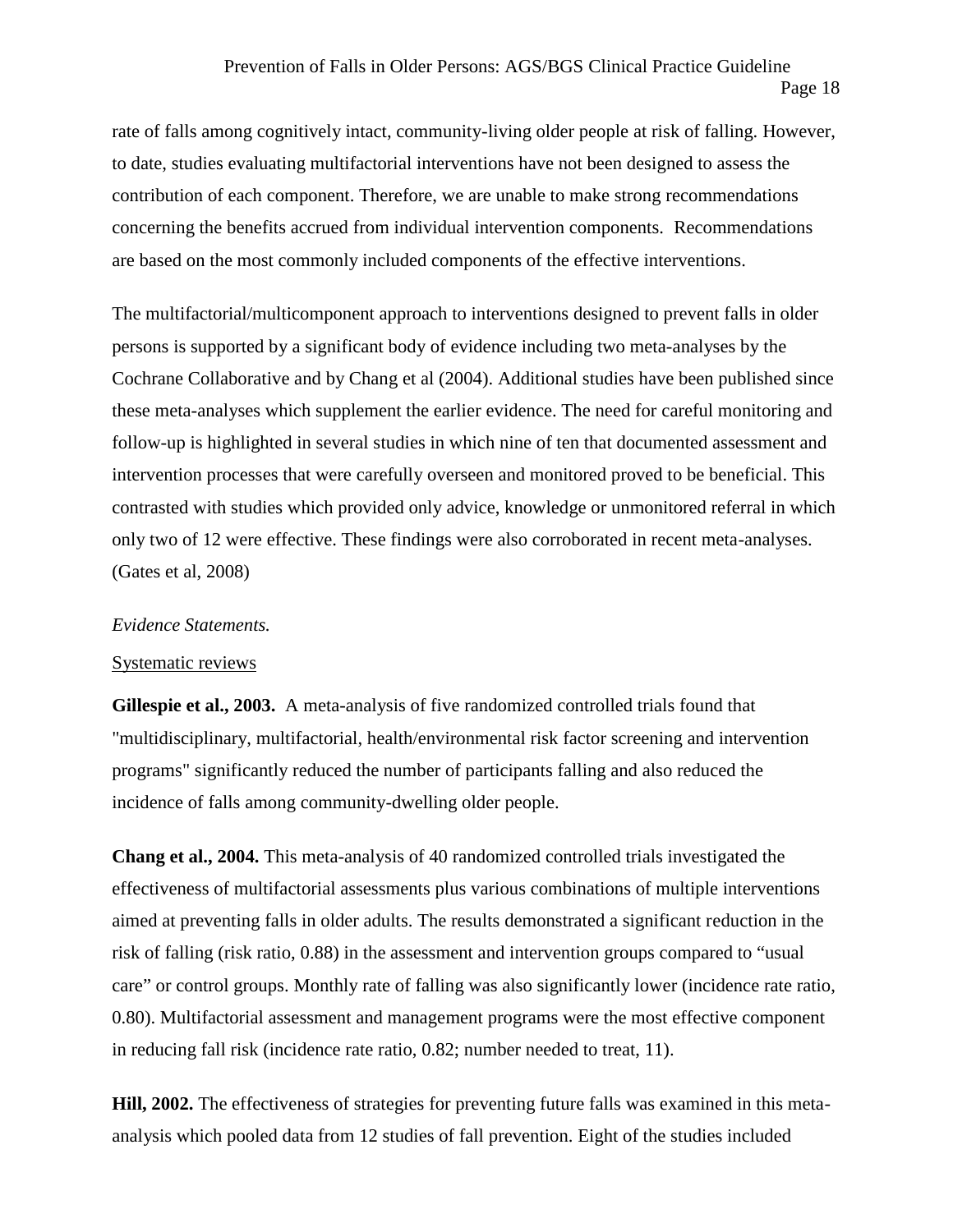exercise (three offered exercise only) and three included comprehensive risk assessment and targeted interventions. The analysis found a 4% decrease in the rate of falls for individuals in treatment groups receiving various fall prevention interventions. Exercise alone was not significantly effective. Exercise combined with other risk factor modifications was more effective in community-based programs compared to programs in residential institutions. Fall prevention programs showed greater effects when outcomes were measured for 12 months or longer.

**Weatherall, 2004.** This report estimated the effectiveness of fall prevention programs from the randomized controlled trials cited in the 2001 guideline and in another published guideline from 2000 (Feder et al., 2000). The authors evaluated 17 studies available up to August, 2002. The analysis demonstrated that: a) exercise as a sole intervention may have a beneficial effect but the results are not conclusive; b) multiple intervention programs are more effective than exercise alone (number needed to treat: multiple interventions, 9.8 versus exercise alone, 19.5); c) a "visit and advice" intervention may be effective but has the largest number needed to treat estimate. The authors concluded that multiple intervention strategies were particularly effective for fall prevention.

#### *Targeted randomized controlled trials*

**Tinetti et al., 1994,** utilized a multiple risk factor intervention strategy. Subjects had at least one risk factor for falling. After assessment, subjects in the intervention group received targeted interventions in the following areas: medication adjustments; home hazard review and adjustment; behavioral recommendations (such as advice regarding postural hypotension); and a home exercise program (balance and strength training). Control subjects received "usual care" plus social visits. During one year of follow-up, there was a significant reduction in time to first fall and proportion of fallers in the intervention group compared to the control, with 35% falling in the intervention group compared to 47% falling in the control group  $(P=0.04)$ . Adjusted incidence-rate ratio for falling in the intervention group compared to controls was 0.69. The percentage of subjects with particular fall risk factors also declined significantly from baseline.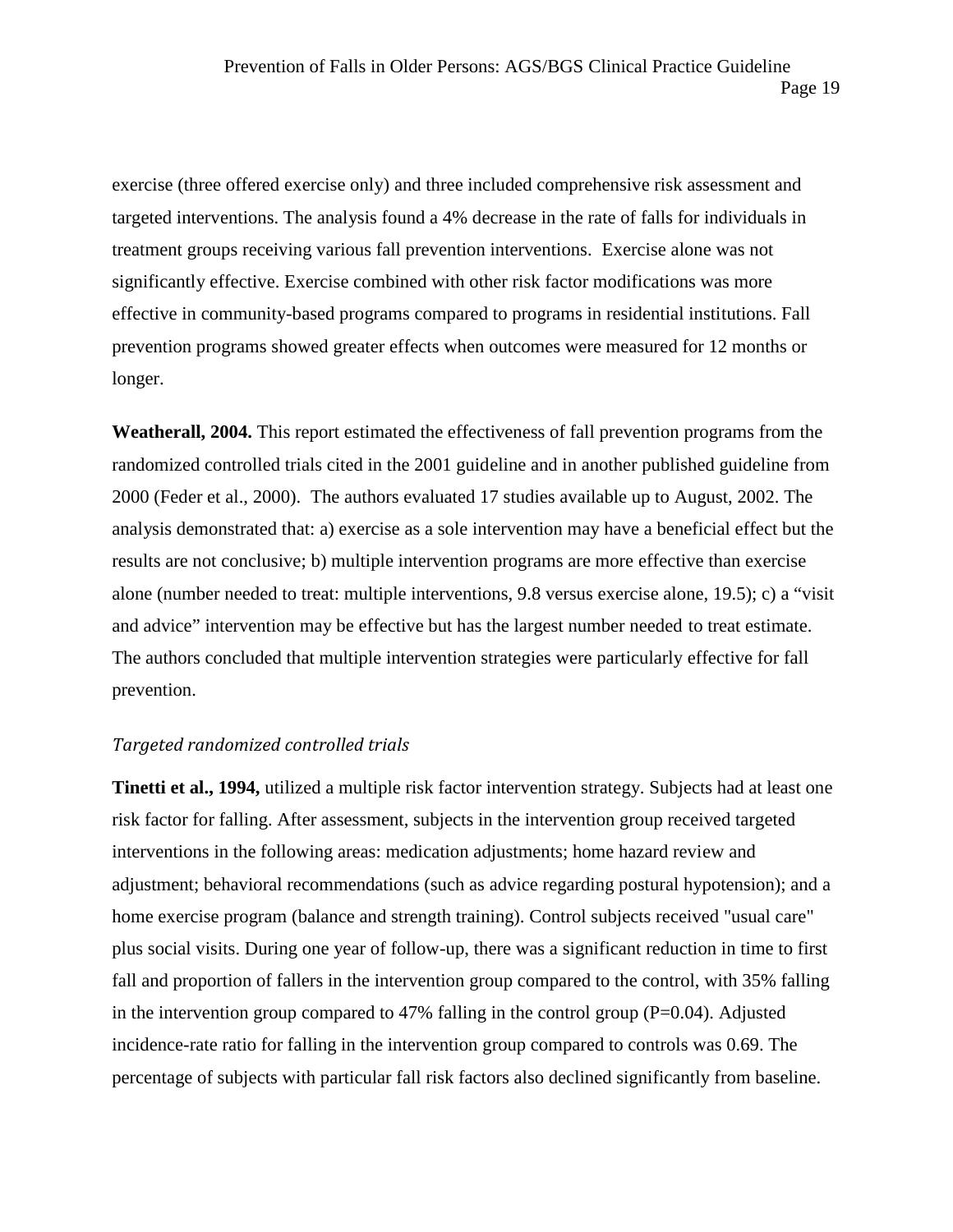**Close et al., 1999,** focused on older people presenting to an emergency department after a fall. The study utilized a core assessment by medical and occupational therapy staff, with subsequent referral to other specialist services if required. After one year, the number of falls in the intervention group (183) was significantly lower than that in the control group (510; P=0.0002). Risk of falling was also significantly reduced with intervention (odds ratio, 0.39) as were the risk of recurrent falls (odds ratio, 0.33) and likelihood of admission to hospital (odds ratio, 0.61).

**Clemson, 2004** evaluated a multicomponent community-based program called "Stepping On." This program, which employs a small-group learning environment, is effective in reducing falls in at-risk people living at home. Key aspects of the program are based on evidence that falls can be prevented by a) improving lower limb strength and balance; b) optimizing environmental and behavioral home safety; c) conducting regular medication reviews; and d) undergoing regular vision screening. Interventions included cognitive behavioral learning strategies for self-efficacy and decision-making; education about risk management; a lower limb strength and balance exercise program; medication management; and home and community safety. The "Stepping On" program was associated with a 31% reduction in falls compared to usual care.

**Day et al., 2002.** Three interventions (group exercise, home hazard management, and vision improvement) were offered to older individuals living in the community. A significant fall prevention effect was demonstrated for group-based exercise, the most potent single intervention (rate ratio, 0.82). A significant effect was also found for combinations of interventions that involved exercise. Balance measures improved in association with exercise. Neither home hazard management nor treatment of poor vision were effective alone, but the strongest effect occurred with all three interventions combined (rate ratio, 0.67). With all three interventions, the annual fall rate decreased by 14% (number needed to treat, 7).

**Lightbody et al., 2002.** This study evaluated a nurse assessment and management plan and care pathway development for older people discharged home from emergency departments after a fall. The intervention consisted of a fall risk assessment in the home that addressed modifiable risk factors (medication, electrocardiogram, blood pressure, cognition, visual acuity, hearing, vestibular dysfunction, balance, mobility, feet and footwear). The intervention was carried out by a trained nurse 2-4 weeks after the index fall. Identified risk factors were addressed using referral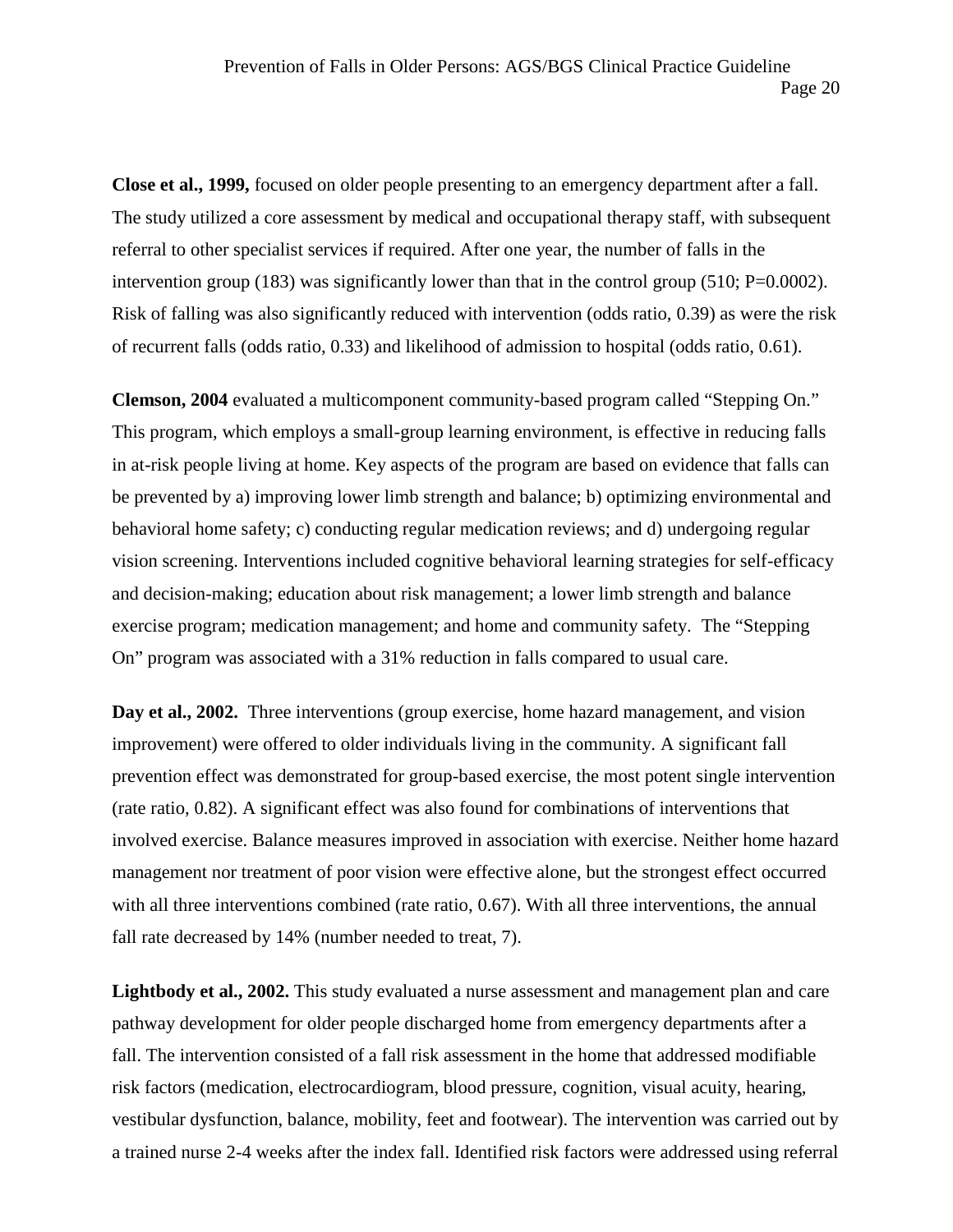to existing services. Advice and education about safety in the home were also provided. At the six-month follow-up, a non-significant trend towards lower falls was found in the intervention group compared to usual care. Fewer fall-related admissions (8 versus 10) and bed days (69 versus 233) were reported.

**Davison, 2005,** conducted a randomized clinical trial in which conventional care was compared to a multifactorial assessment and intervention (medical, physiotherapy and occupational therapy) in individuals presenting with a fall or fall-related injury and at least one additional fall in the preceding year. Significantly fewer falls (36% reduction) occurred in the intervention group (relative risk, 0.64) although the proportion of subjects continuing to fall and the number of fall-related presentations and hospital admissions did not differ between groups. Duration of hospital admission was reduced and falls efficacy was better in the intervention group.

### *Untargeted randomized controlled trials*

**Steinberg et al., 2000,** evaluated a multicomponent intervention aimed at major fall risk factors in reducing slips, trips and falls. Volunteers were randomized to receive one of four interventions: a) an education program (oral presentation with pamphlet); b) the education program plus an exercise class once a month; c) education, exercise, plus a home safety assessment with financial and practical support for home modification; and d) education, exercise, home modification plus clinical assessment and advice on medical fall risk factors. At one year follow-up, a statistically significant reduction in the risk of slips and trips and a trend towards a reduction in the risk of falling was found in all intervention groups relative to the control group.

**Whitehead et al., 2003.** Patients presenting to the emergency department after a fall were randomized to usual care or to an intervention consisting of a falls risk assessment and an evidence-based prescription faxed to their physician. Fall rates as well as compliance with advice were monitored for six months. Patients in the intervention group were more likely to comply with preventative advice (odds ratio, 12.3) but there was no significant reduction in falls in the intervention group (odds ratio, 1.7).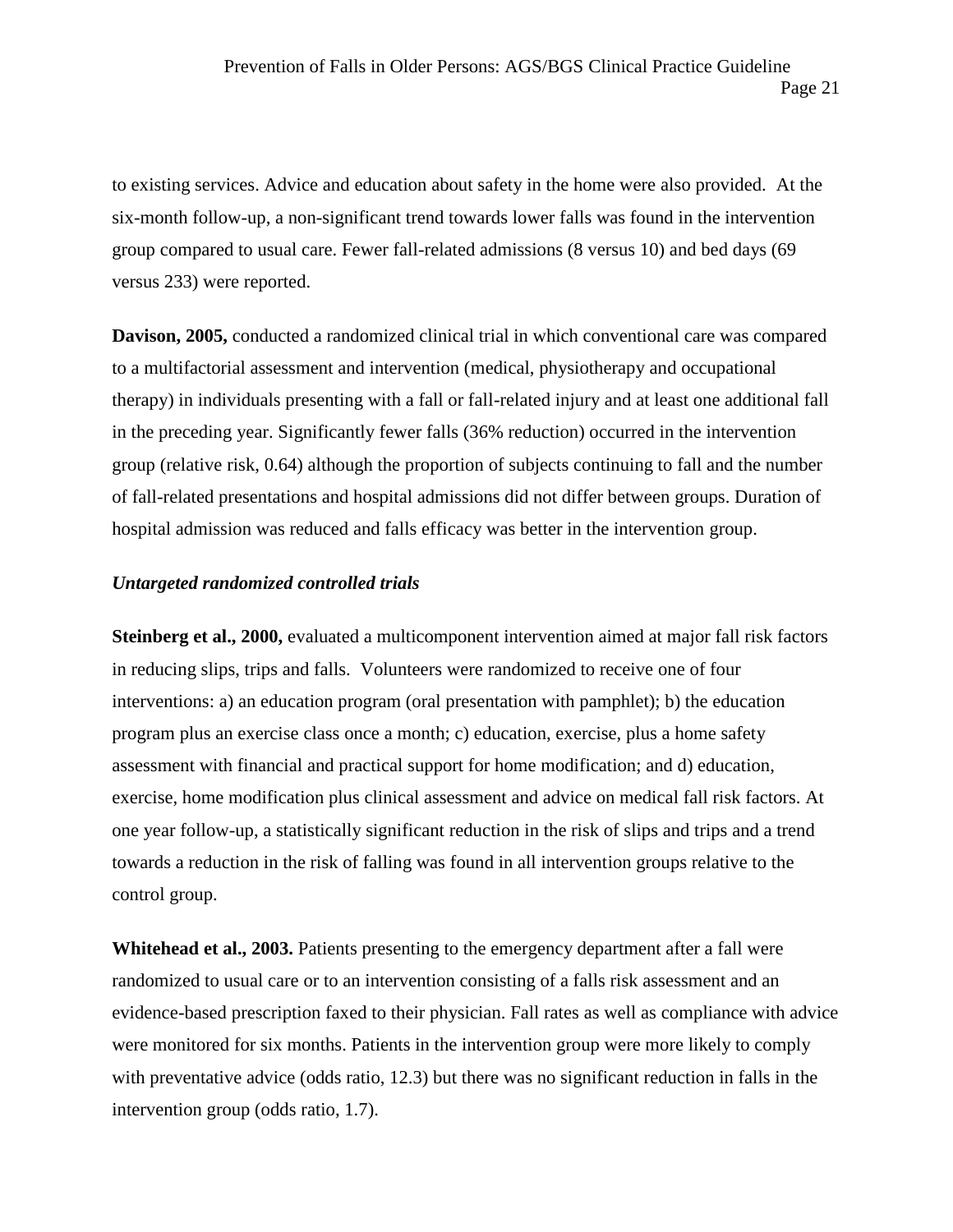| <b>Evidence Table</b> |  |
|-----------------------|--|
|                       |  |

|             | <b>Evidence</b>                                                                                                                                                                                                                                                                                                                                                                                                                                                                                                           | <b>Source</b>                                                                                                                                                                                                                                                                                         | LE | QE   | $S_{\mathbf{R}}$ |
|-------------|---------------------------------------------------------------------------------------------------------------------------------------------------------------------------------------------------------------------------------------------------------------------------------------------------------------------------------------------------------------------------------------------------------------------------------------------------------------------------------------------------------------------------|-------------------------------------------------------------------------------------------------------------------------------------------------------------------------------------------------------------------------------------------------------------------------------------------------------|----|------|------------------|
| $\vert$ 1   | For community-living older adults at risk of Campbell, 1999<br>falling, a multifactorial assessment<br>followed by linked intervention is effective. Clemson, 2004<br>Evidence suggests that the health<br>professional or team conducting the fall risk Coleman, 1999<br>assessment should assure that the<br>interventions are carried out by health<br>professionals to ensure effectiveness.<br>Multifactorial assessment without<br>ensuring intervention beyond advice and<br>information provision is ineffective. | Chang, $2004$<br>Close, 1999<br>Davison, 2005<br>Day, 2002<br>Gallagher, 1996<br>Gillespie, 2003<br>Hogan, 2001<br>Hornbrook, 1994<br>Kingston, 2001<br>Lightbody, 2002<br>Newbury, 2001<br>Steinberg, 2000<br>Tinetti, 1994<br>VanHaastregt, 2000<br>Vetter, 1992<br>Wagner, 1994<br>Whitehead, 2003 |    | Good | A                |
| $ 2\rangle$ | General medical or geriatric assessments<br>and interventions that are not targeted at<br>known fall risk factors do not appear to<br>reduce fall rates or occurrence.                                                                                                                                                                                                                                                                                                                                                    | Coleman, 1999                                                                                                                                                                                                                                                                                         |    | Fair | B                |
| 3           | The<br>effective multifactorial/multicomponent<br>interventions included the following<br>components: environmental adaptation<br>and/or modification (9 studies out of 11);<br>balance, strength, and gait training (7 out of<br>11); assistive devices; reducing<br>psychoactive medications; reviewing and<br>reducing other medications; managing<br>vision problems; managing orthostasis; and Tinetti, 1994<br>addressing cardiovascular and other<br>medical problems.                                             | Campbell, 1999<br>Chang, 2004<br>Clemson, 2004<br>Close, 1999<br>Davison, 2005<br>Day, 2002<br>Gillespie, 2003<br>Nikolaus, 2003<br>Steinberg, 2000<br>Wagner, 1994<br>Whitehead, 2003                                                                                                                | T  | Good | A                |
| 4           | Risk factor assessment without direct<br>intervention of the identified risk factors<br>does not appear to be effective.                                                                                                                                                                                                                                                                                                                                                                                                  | Gallagher, 1996<br>Hogan, 2001<br>Hornbrook, 1994<br>Kingston, 2001<br>Lightbody, 2002<br>Newbury, 2001<br>Rubenstein, 1990<br>VanHaastregt, 2000<br>Vetter, 1992                                                                                                                                     | I  | Good | E                |

*LE = level of evidence; QE = quality of evidence; SR = strength of recommendation.*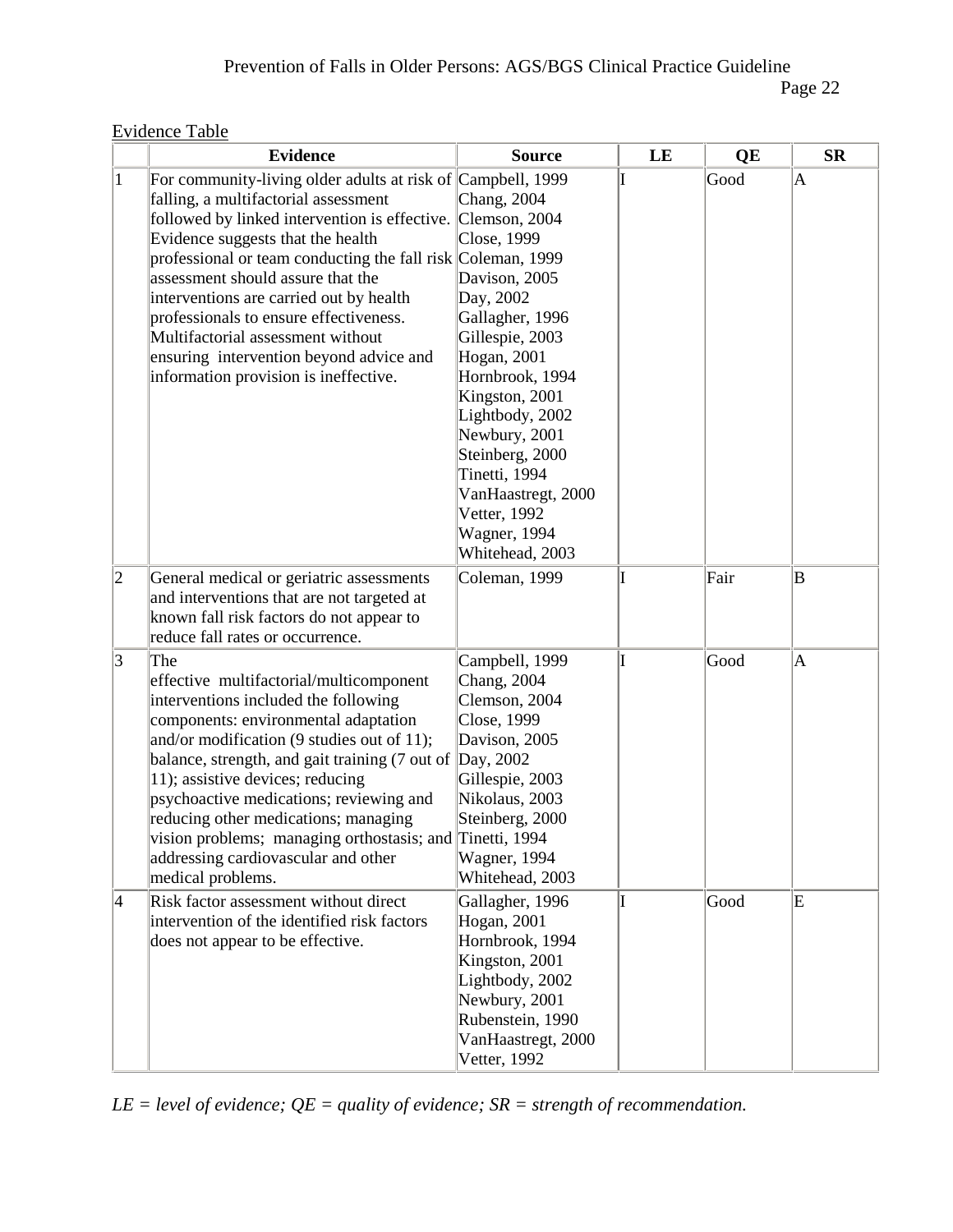#### 2.1. Minimize Medications

*Background.* Medications have consistently been associated with increased risk of falls. Reasons for this include both direct effects (e.g., lowering of blood pressure, sedation) and side effects (e.g., fatigue, confusion, ataxia, dizziness). The strongest risk associations occur with psychotropic medications and polypharmacy (defined as more than an arbitrary number of different prescription medications, usually four or more). As a result, many multifactorial fall prevention programs have included medication reduction and simplification. All studied programs that have included such strategies have shown significant efficacy in fall prevention.

#### Recommendations:

- 18. Psychoactive medications (including sedative hypnotics, anxiolytics, antidepressants) and antipsychotics (including new antidepressants or antipsychotics) should be minimized or withdrawn, with appropriate tapering if indicated. [B]
- 19. A reduction in the total number of medications or dose of individual medications should be pursued. All medications should be reviewed, and minimized or withdrawn. [B]

*Rationale.* There is one published randomized controlled trial of medication manipulation as a separate intervention (as part of a 2 x 2 factorial design) to reduce falls. In addition, reduction of medications has been a prominent component of fall-reducing interventions in a large number of effective community-based and long-term care multifactorial/multicomponent studies.

Most of the trials of multifactorial interventions do not provide sufficiently detailed information to allow estimation of benefit attributable to medication minimization. Seven studies of multifactorial interventions have included medication modification. Of these, three focused on psychoactive agents and four on other types of medications. All demonstrated benefit overall.

The strongest evidence supports withdrawal of psychotropic medication, both as a single intervention and as a component of multifactorial/multicomponent intervention. If discontinuation of a particular high-risk medication is not possible due to medical conditions, dose reduction should be considered.

#### *Evidence Statements.*

For all settings, including the community, long-term care, rehabilitation facilities, or hospital, there is a consistent association between psychotropic medication use (neuroleptics, sedative hypnotics, anxiolytics, and antidepressants) and falls.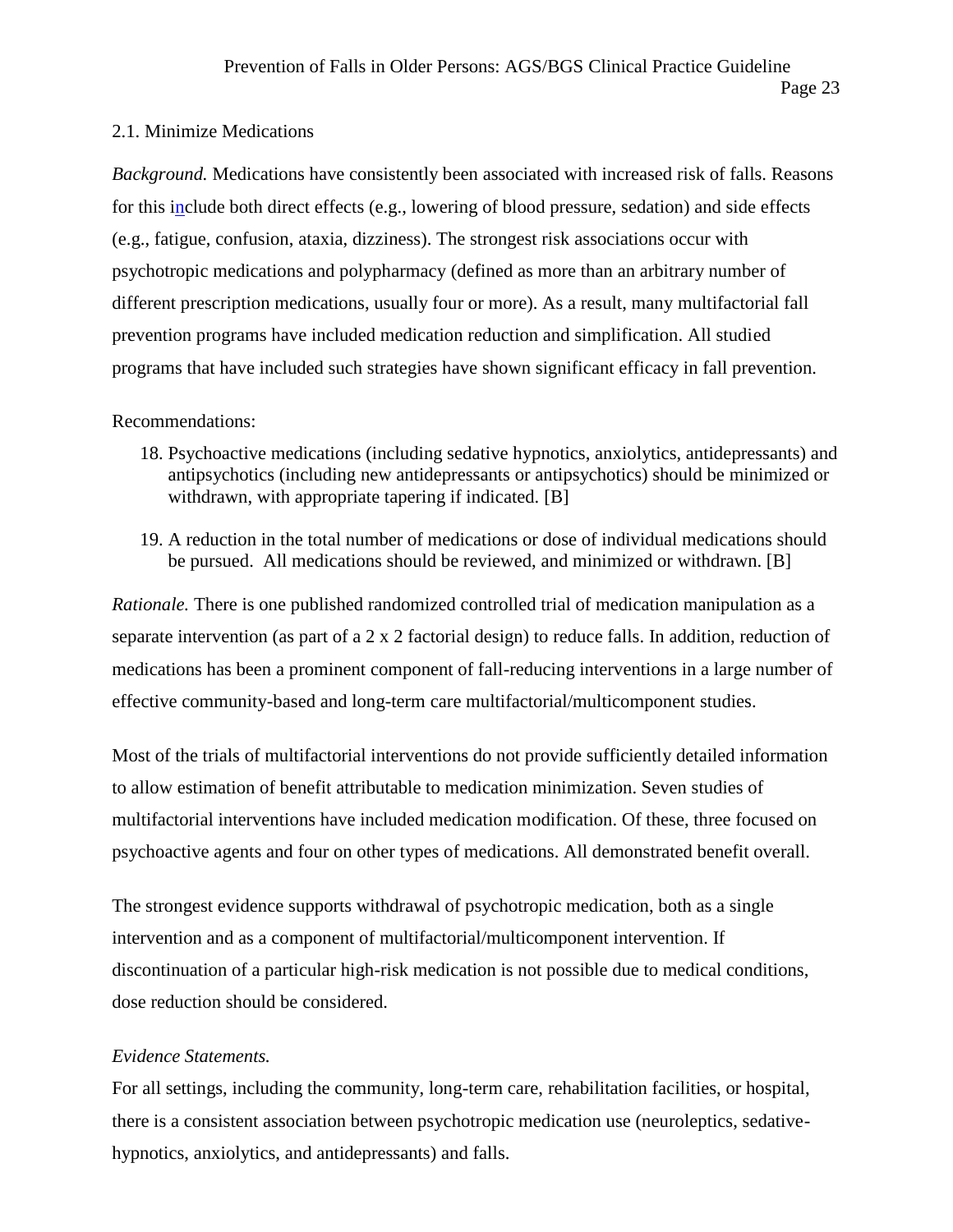#### *Observational studies: medication as a risk factor*

While some clinicians believe that selective serotonin reuptake inhibitors (SSRIs) are genrally safer to use in older adults than tricyclic antidepressants in terms of fall prevention, the data have not supported this. In fact, evidence is building that SSRIs increase fall risk as much as the older tricyclic antidepressants. (Leipzig, 1999; Arfken, 2001, Ensrud, 2002)

**Leipzig et al., 1999,** carried out systematic reviews of the effect of medications on falls, and identified a significant association between certain types of psychotropic, cardiovascular and analgesic medications and an increased risk of one or more falls in older adults. No randomized controlled trials were identified in this systematic review. Results were based on the pooling of data from cohort, case-control and cross-sectional studies.

**Ensrud et al., 2003,** confirmed that the use of benzodiazepines, antidepressants, and anticonvulsant medication was associated with an increased risk of frequent falls in a large sample (N=8127) of community-dwelling older women. During this three-year study, most participants visited the clinic at least four times and the other participants were followed by home visits or questionnaires to determine whether current use of central nervous system-active medications increases the risk for subsequent falls. Those taking medications (8% benzodiazepines, 6% antidepressants, 6% anticonvulsants, 5% narcotics) were at increased risk of frequent falls. Benzodiazepine use (long-acting only) was associated with 34% greater likelihood for falls and antidepressant use was associated with 54% increased risk of frequent falls (marginal significance for one fall). Subjects taking anticonvulsants had 75% increased risk for one or more falls and were twice as likely to have frequent falls. There was no difference in risk of falls between narcotic and non-narcotic users.

#### *Medication minimization alone and as a component of multifactorial intervention*

**Campbell et al., 1999.** This randomized controlled trial investigated two interventions, withdrawal of psychotropic medication and a home-based exercise program, in older people taking psychotropic medication. Patients were randomly assigned to one of four groups in a 2 x 2 design: a) gradual withdrawal of medication over 14 weeks versus continuing to take medication; and b) a home-based exercise program versus no exercise. After 44 weeks, the withdrawal of psychotropic medication significantly reduced the risk of falling by 66%. No interaction effect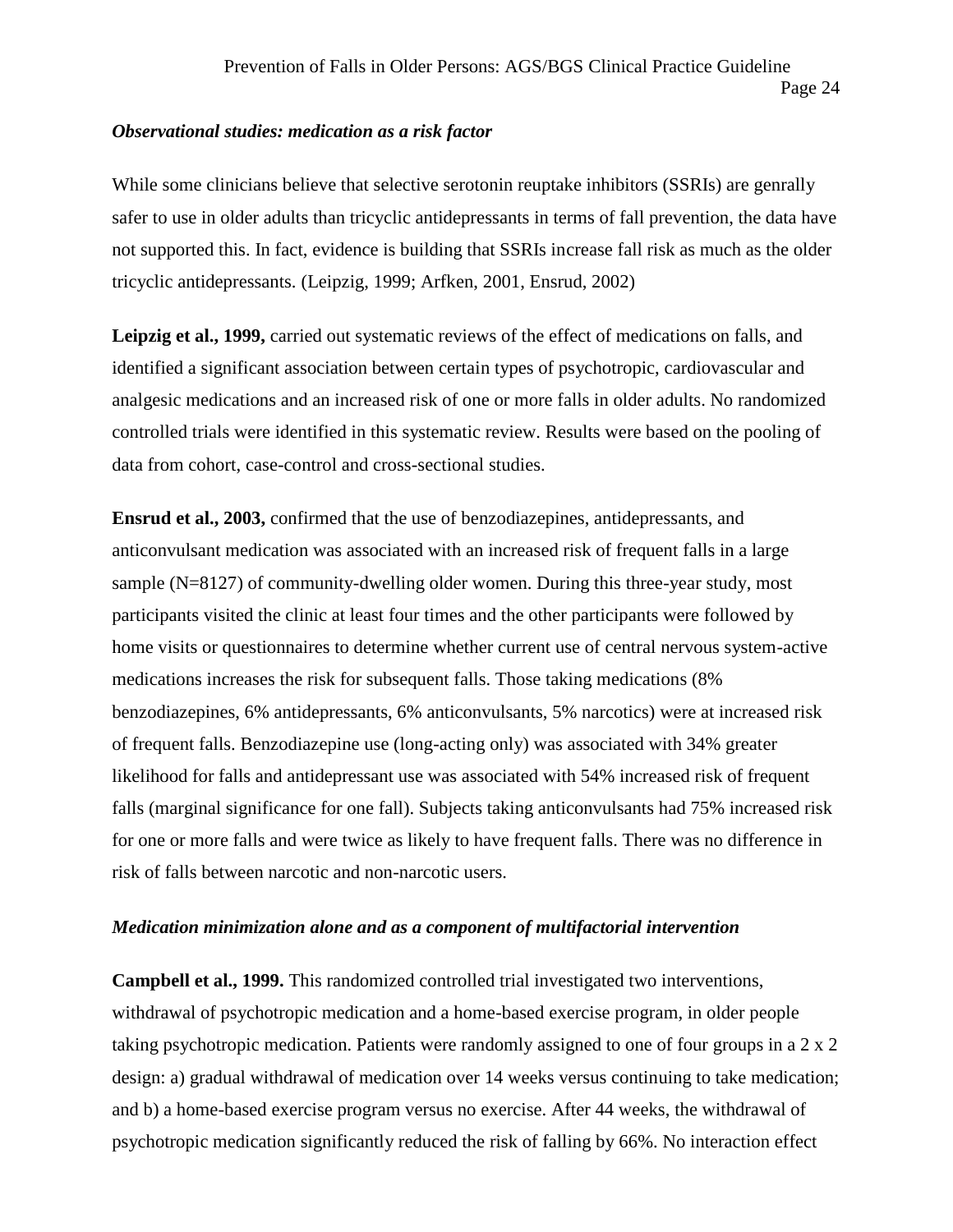was found between the two interventions. However, 47% of participants who ceased psychotropic use during the study had resumed taking their medication one month after completion of the study. The authors emphasized that support services, including counseling, relaxation therapy and sleep promotion resources, need to be considered for patients attempting to terminate psychotropic medications.

Although there have been no randomized controlled trials of medication manipulation as the sole intervention (other than in the Campbell 1999 study described above), reduction of medications has been a prominent component of effective multifactorial/multicomponent fall-reducing interventions in community-based and long-term care studies (Close, 1999; Tinetti, 1994; Wagner, 1994; Ray, 1997; Clemson 2004; Healey 2004, Jensen 2002). While it is not possible to assess the relative value of medication reduction alone in the effectiveness of these controlled interventions, virtually all of the multifactorial fall-reduction programs that included medication minimization were significantly effective in reducing falls. Furthermore, several multifactorial/multicomponent studies that did not include medication reduction were not effective.

**Tinetti et al., 1994,** included medication reduction and non-pharmacological strategies in a multifactorial randomized controlled trial. They found that the number of subjects taking four or more medications declined by 23% relative to the control group after one year. The multiple intervention program also resulted in a significant reduction in time to first fall and in the proportion of subjects who fell during the study period compared to the control group.

#### Evidence Table

|              | <b>Evidence</b>                                                                                                                                                                                       | <b>Source</b>                 | LE | <b>OE</b> | <b>SR</b> |
|--------------|-------------------------------------------------------------------------------------------------------------------------------------------------------------------------------------------------------|-------------------------------|----|-----------|-----------|
|              | Consistent association has been Arfken, 2001<br>found between psychotropic<br>medication use ( <i>i.e.</i> ,<br>neuroleptics, sedative-<br>hypnotics, anxiolytics, and<br>antidepressants) and falls. | Ensrud, 2002<br>Leipzig, 1999 | Ш  |           |           |
| $ 2 \rangle$ | Reduction of psychotrophic<br>medication as a single<br>intervention reduces rate of<br>falls.                                                                                                        | Campbell, 1999                |    | Fair      |           |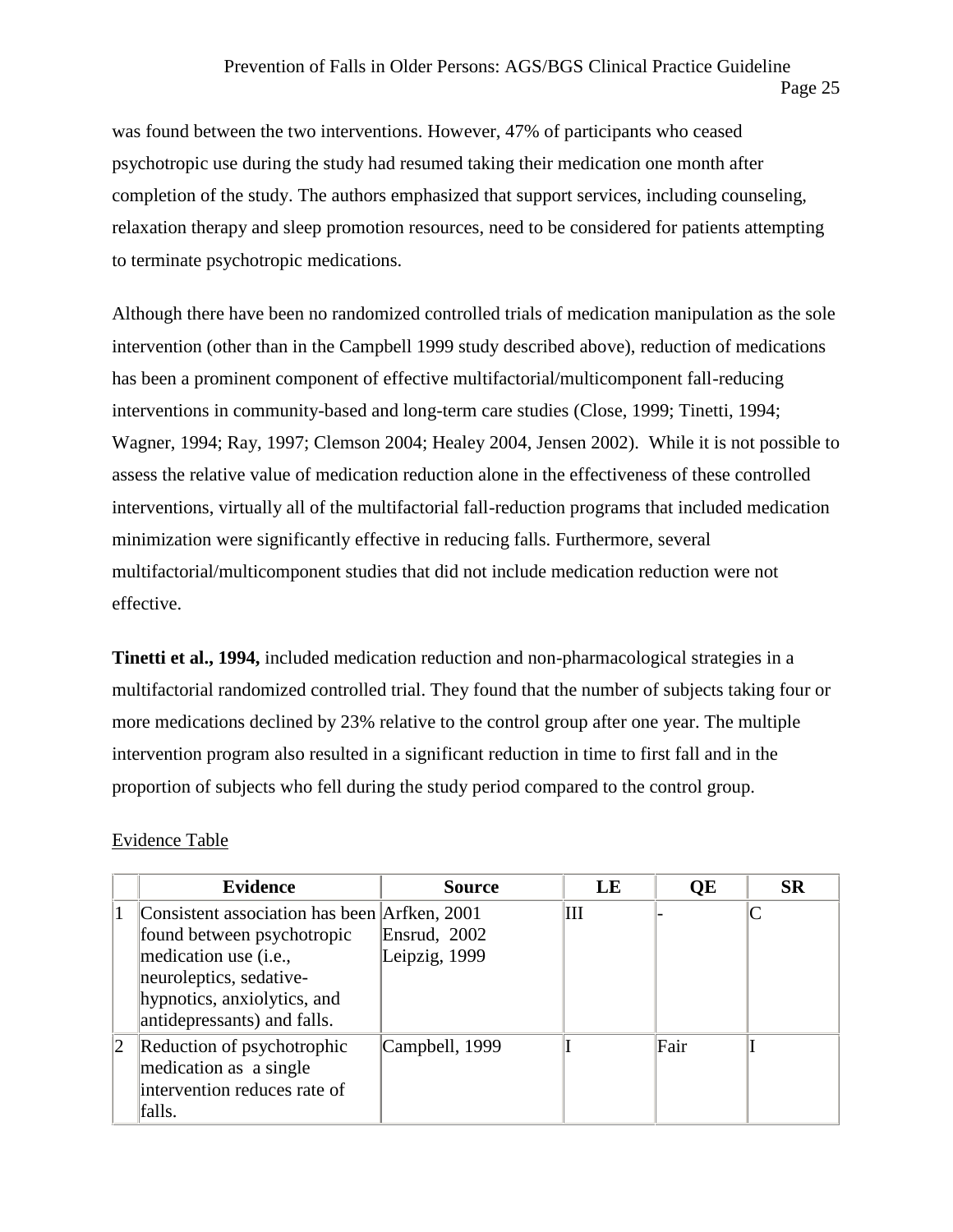| Assessment, adjustment, and                 | Campbell, 1999 | Fair |  |
|---------------------------------------------|----------------|------|--|
| discontinuation of medication Clemson, 2004 |                |      |  |
| regimens as part of                         | Close, 1999    |      |  |
| multifactorial intervention                 | Davison, 2005  |      |  |
| reduces falls in old persons                | Healey, 2004   |      |  |
| living in the community.                    | Tinetti, 1994  |      |  |
|                                             | Wagner, 1994   |      |  |

*LE = level of evidence; QE = quality of evidence; SR = strength of recommendation.*

### **2.2. Initiate an Individually-Tailored Exercise Program**

*Background.* Exercise programs are a commonly used fall prevention strategy. There are a number of models of exercise delivery, such as group exercise and individualized home exercise programs. A range of exercise types have been investigated that can be used in isolation or in combination within a specific exercise program, including balance exercises, strength training, flexibility (muscle and joint stretching techniques), Tai Chi, and cardiovascular, endurance, and fitness training.

Numerous research studies have evaluated the types and quantity of exercise that help to reduce falls among older adults. Having certain physical attributes such as weak legs, poor muscle strength, poor balance and stability, and limited mobility have been found to negatively impact gait and increase the risk of falling. Since strength, muscle mass, gait, balance and stability are all closely interlinked, many of the exercise intervention programs have included strengthening exercise as well as balance and stability training. Even among frail older adults who are relatively weak, strength training programs appear to increase muscle strength, core balance and gait.

Exercise, in the form of strength training, and balance, gait, and coordination training, should be included as part of a multifactorial/multicomponent intervention to prevent falls in older persons, and may be considered as a single intervention.

Recommendations.

- 1. Exercise should be included as a component of multifactorial interventions for fall prevention in community-residing older persons. [A]
- 2. An exercise program that targets strength, gait and balance, such as Tai Chi or physical therapy, is recommended as an effective intervention to reduce falls [A]
- 3. Exercise may be performed in groups or as individual (home) exercises, as both are effective in preventing falls. [B]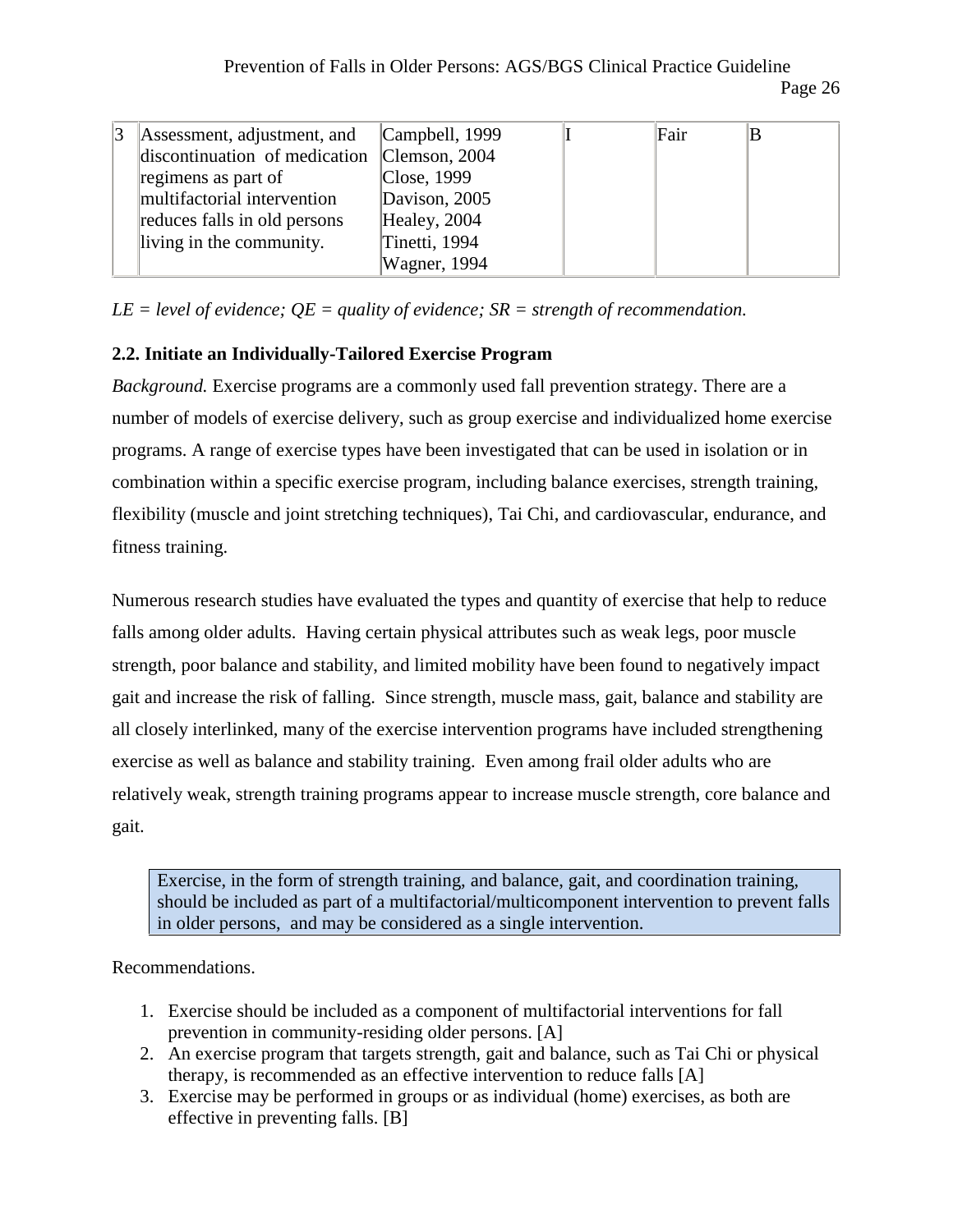- 4. Exercise programs should take into account the physical capabilities and health profile of the older person, (i.e., be tailored) and be prescribed by qualified health professionals or fitness instructors. [I]
- 5. The exercise program should include regular review, progression and adjustment of the exercise prescription as appropriate. [I]

*Rationale and Evidence Statements.* A large body of evidence supports the recommendation that exercise, in the form of resistance (strength) training, and balance, gait and co-ordination training, is effective in reducing falls. The reduction in fall rate resulting from exercise is modest (approximately 16%). The best estimate of number needed to treat to prevent one fall is 16 people. (Chang, 2004).

Twenty-four studies have been conducted in community-dwelling populations evaluating exercise as a single intervention. Thirteen studies found that the exercise program was effective in reducing falls. In most of these positive trials, the duration of the exercise program was longer than 12 weeks with variable intensity ranging from once a week to 90 minutes three times per week.

Exercise may be more effective when applied alongside other interventions. Exercise programs were associated with a reduction in falls in both multifactorial and multicomponent studies. (Campbell, 1999; Steinberg, 2000; Tinetti, 1994; Clemson, 2004; Day, 2002). The Hogan et al. (2001) multifactorial intervention included exercise and demonstrated that compared to the control group, the intervention group had significantly more time between falls. In two other studies that combined exercise with other interventions, fall risk factors were reduced but the intervention did not prevent falls. (Whitehead, 2003; Lord, 2005)

Exercise may be considered as a single intervention to reduce falls in selected groups (Gardner, 2000). Initiating exercise programs should be done with caution as some studies have shown that exercise may increase the rate of falls in persons with limited mobility who are not used to exercising. Exercise is an important component of multifactorial fall prevention programs, and future research should address the possibility that, in some populations, exercise may be as effective as multifactorial fall prevention programs.

Recommendations limited to specific types of exercise cannot be made with complete confidence, but general principles may be distilled from the literature, despite the fact that many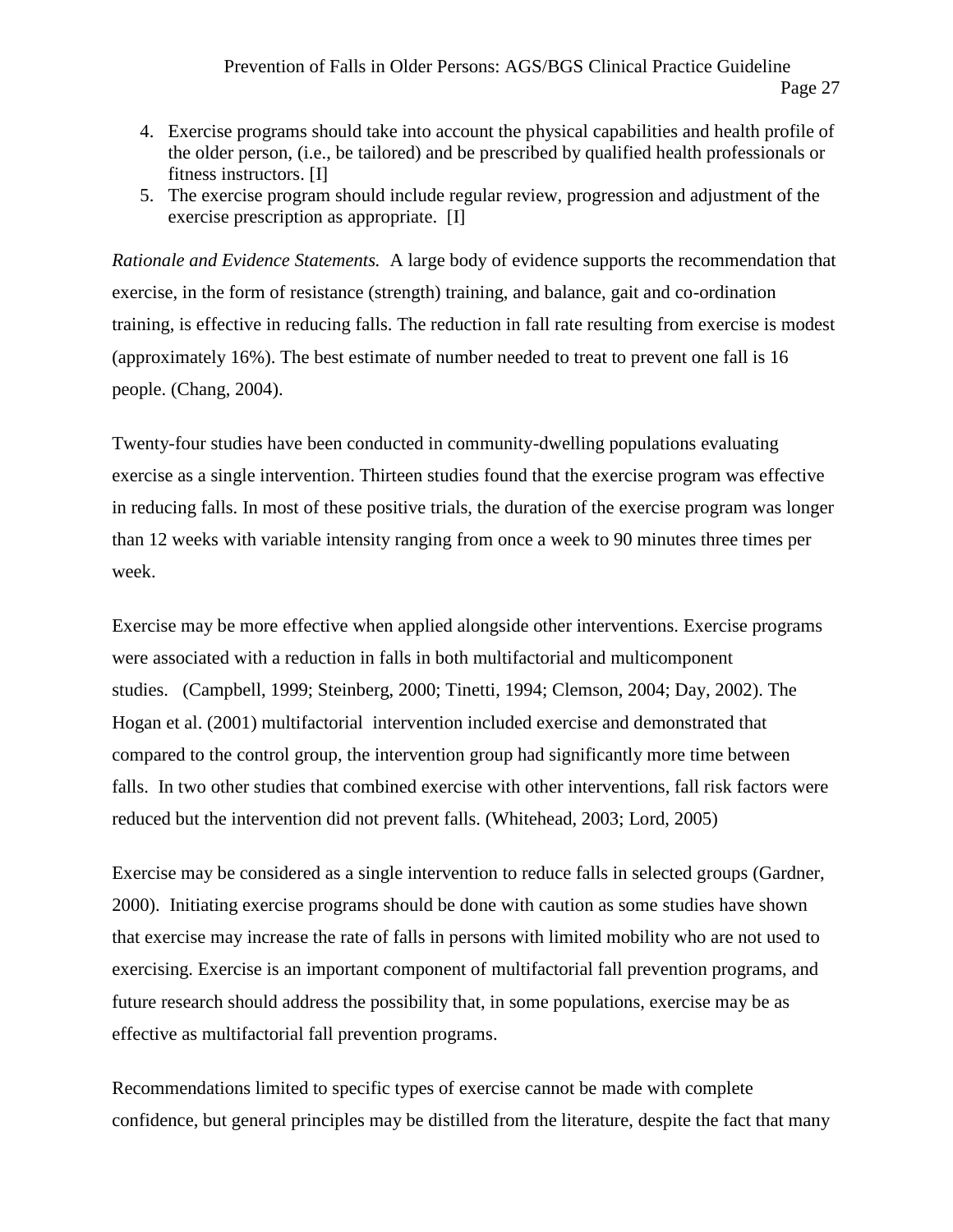reports fail to provide adequate details of their interventions. Further research is needed to identify the most effective components of interventions. (Gardner, 2000)

Endurance (aerobic) training has not been widely tested as a falls prevention strategy. There is insufficient evidence to support the inclusion of endurance exercise in fall prevention exercise programs, although the broader health benefits of endurance training should be considered.

Some trials included a specific Tai Chi program (Gardner, 2000; Li, 2005; Liu-Ambrose, 2004; Lord, 2003; Suzuki, 2004; Wolf, 1996) as part of the intervention. Some of these have showed significant reduction in falls in addition to other benefits in gait, balance, and reduction in fear of falling. Other forms of balance training have demonstrated similar results.

Recommendations concerning other settings and special populations, particularly long-term settings, are subject to considerable uncertainty.

To be of maximum benefit, future trials should standardize the populations from which they recruit, describe the interventions tested, and ensure adequate power and adherence. Studies to compare variations in exercise type and prescription will necessitate large sample sizes and should investigate whether alternative approaches are more effective, cost effective and/or acceptable than resistance, balance, gait and coordination training.

|                 | <b>Evidence</b>                                                                                               | <b>Source</b>                                                                              | LE | QE   | <b>SR</b> |
|-----------------|---------------------------------------------------------------------------------------------------------------|--------------------------------------------------------------------------------------------|----|------|-----------|
| 1               | Exercise should be included as<br>a component of multifactorial<br>interventions designed to<br>reduce falls. | Tinneti, 1994<br>Day, 2002<br>Whitehead, 2003                                              |    | Good | A         |
| $ 2\rangle$     | A multimodal exercise<br>program should include a<br>combination of strength, gait,<br>and balance training.  | Gillespie, 2003<br>Chang, 2004<br>Gardner, 2000                                            |    | Good | IA.       |
| $\vert 3 \vert$ | Tai Chi may be effective in<br>reducing falls.                                                                | Gardner, 2000<br>Li, 2005<br>Liu-Ambrose, 2004<br>Lord, 2003<br>Suzuki, 2004<br>Wolf, 1996 |    | Fair | A         |

Evidence Table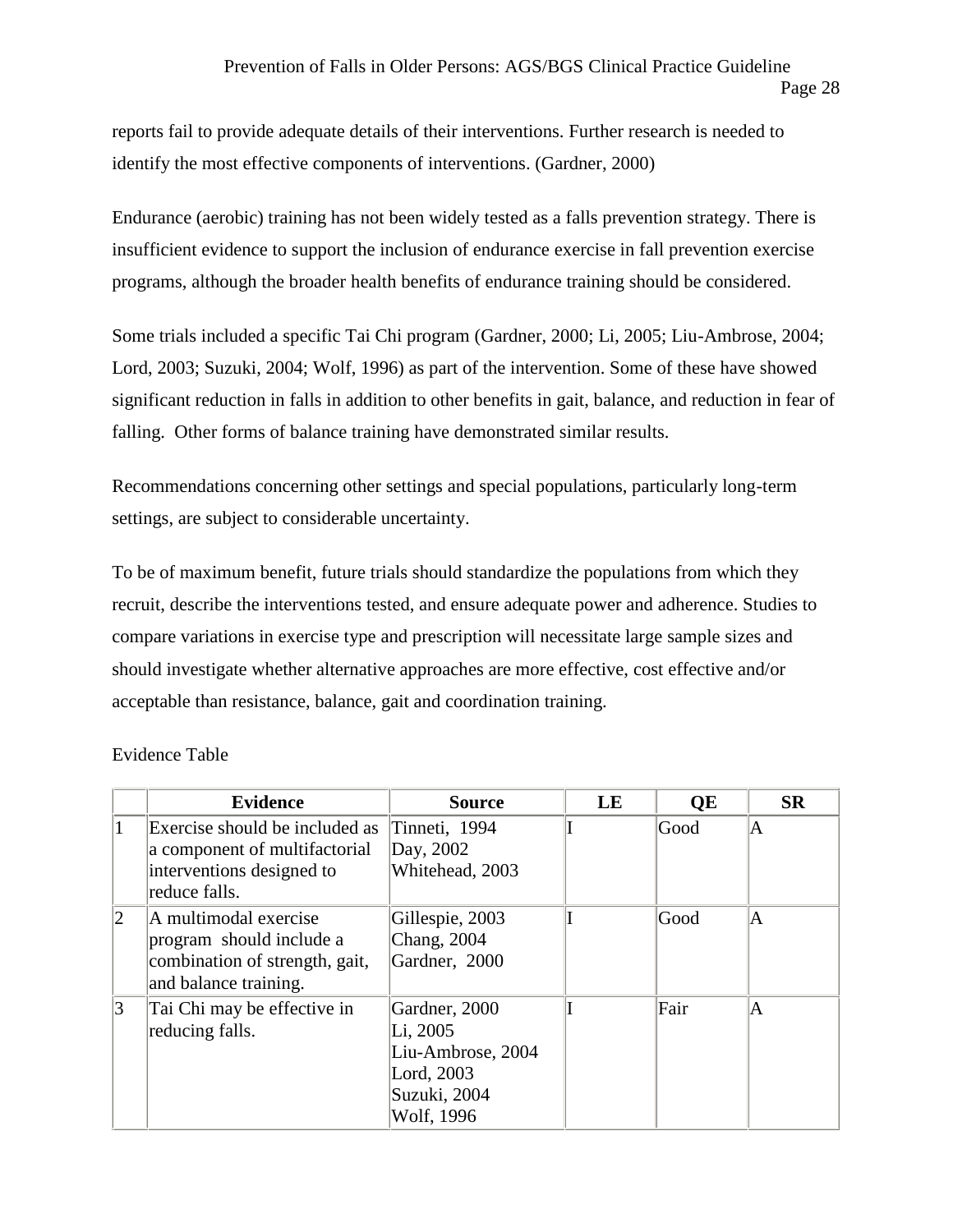| There is insufficient evidence<br>to support the inclusion of<br>endurance exercise in fall<br>prevention exercise programs. |  |      |  |
|------------------------------------------------------------------------------------------------------------------------------|--|------|--|
| Exercise may be performed in $\ $ (See table, Appendix<br>groups or as individual (home) $\vert$ C3)<br>exercises.           |  | Fair |  |

*LE = level of evidence; QE = quality of evidence; SR = strength of recommendation.*

### **2.3. Treat Vision Impairment**

*Background.* Aging is often associated with changes in visual acuity, development of cataracts, macular degeneration, glaucoma, and other conditions that would suggest an impact on risk of falling. Although correction of these conditions should intuitively improve fall risk, there is not enough data to support this intervention alone.

Patients should be asked to identify and describe any vision-related problems and concerns. If they report problems or concerns, their vision should be formally assessed, and any remediable visual abnormalities should be treated, particularly cataracts.

Recommendaitons.

- 6. In older women in whom cataract surgery is indicated, surgery should be expedited as it reduces the risk of falling. [B]
- 7. There is insufficient evidence to recommend for or against the inclusion of vision interventions within multifactorial fall prevention interventions. [I]
- 8. There is insufficient evidence to recommend vision assessment and intervention as a single intervention for the purpose of reducing falls. [D]
- 9. An older person should be advised not to wear multifocal lenses while walking, particularly on stairs. [C]

*Rationale.* A systematic review (Gillespie, 2003) found no evidence that referral for correction of vision in community-dwelling older people was effective in reducing the number of people falling. However this conclusion was based on a single randomized controlled trial. (Day, 2002)

Two randomized controlled trials assessing the effect of a cataract operation and waiting list time for surgery showed reductions in rate of falling for immediate versus delayed cataract surgery. However, these studies did not address the larger question of the benefits of screening for cataracts in a general population.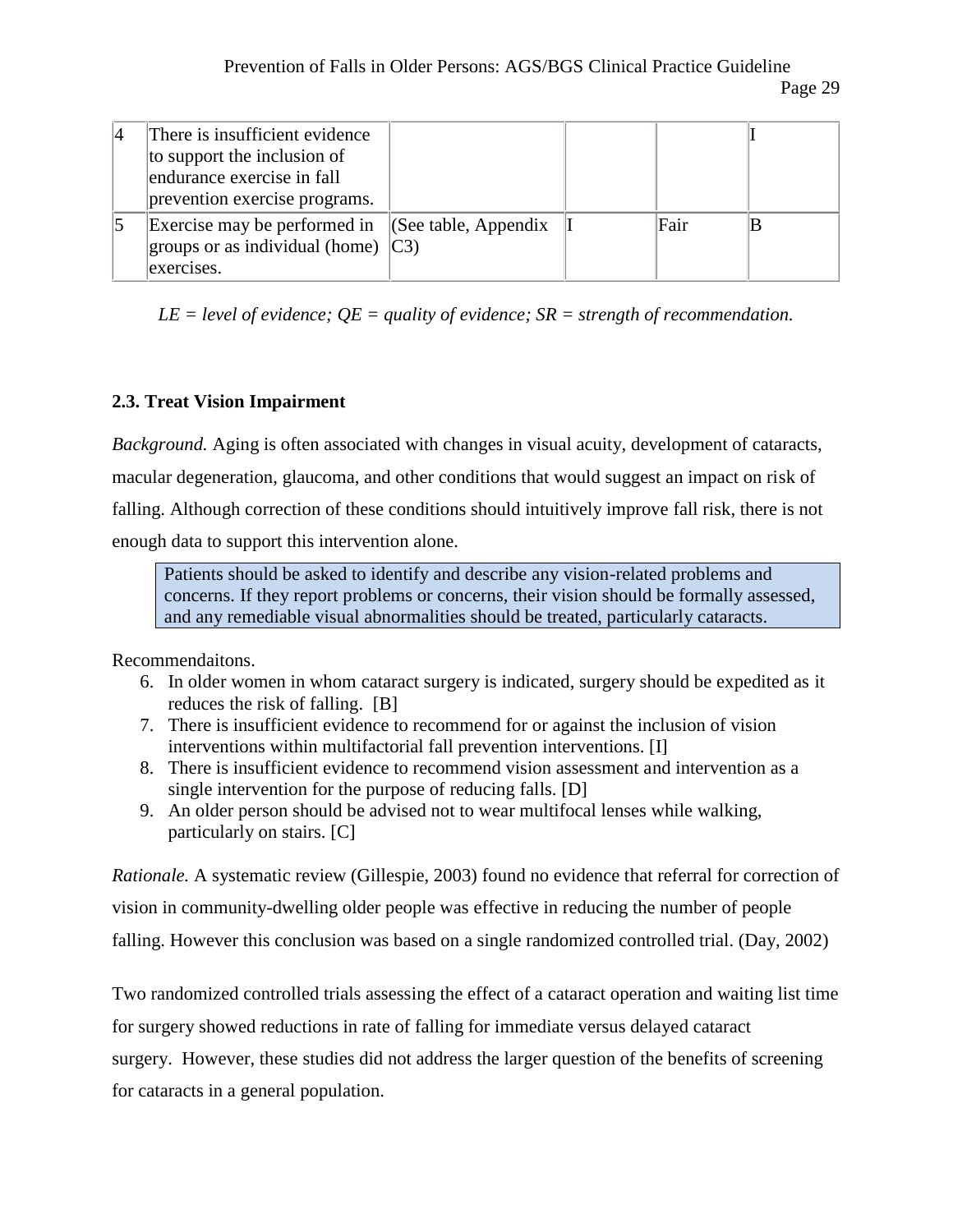Three studies included vision correction as part of a multifactorial assessment and intervention. The results were mixed. Combined interventions, which included vision correction, reduced the rate of falls, but it is difficult to ascertain whether the reduction is attributable to the vision correction.

One randomized trial looking at a vision assessment and follow-up intervention alone indicated that vision assessment and intervention actually increased risk of falling. This may be related to the effects of adjusting to new glasses. (Cumming, 2007)

#### *Evidence Statements*

#### *Vision intervention alone*

**Harwood et al., 2005**, studied 306 frail community-residing women over the age of 70 years with cataract. The intervention group was referred for cataract surgery at one month versus a referral at 12 months for the control group. Over the 12 months monitoring period, there was a 40% decrease in recurrent falls risk and a 34% reduction in fall rate with intervention  $(P=0.03)$ . In terms of general health status, first cataract surgery improved activity levels, anxiety, depression, confidence, visual disability, and handicap compared with controls. Four participants in the operated group sustained fractures (3%) compared with 12 (8%) in the control group ( $p =$ 0.04).

**Foss et al., 2006,** randomized 239 older (>70 years) community-domiciled women to a second cataract surgery or to a waiting list. The second eye cataract surgery reduced the rate of falling and improved visual function (especially stereopsis). The rate of falling was reduced by 32% in the operated group compared with the waiting list group, but the difference was not statistically significant.

**Cumming et al, 2007,** randomized 616 community-living older people to receive either a comprehensive vision examination followed by eyeglass provision and other indicated eye care or usual care. Surprisingly, after the 12-month follow-up period, the intervention group had significantly more falls than the controls. The authors speculated that this unexpected result may have arisen from problems adjusting to new eyeglasses, the most common intervention. The intervention group was also slightly less frail, and therefore may have been more active.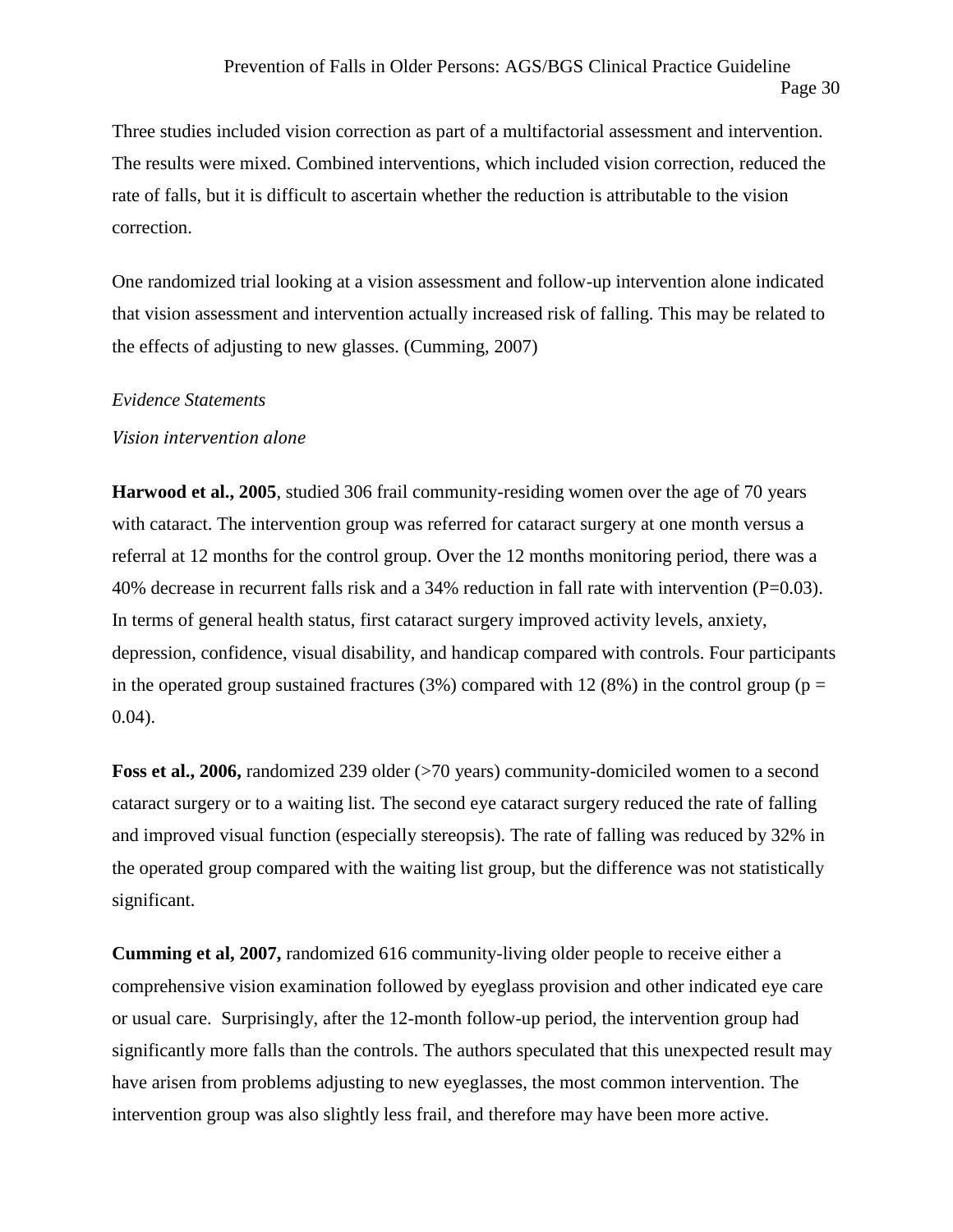### *Vision as a component of multifactorial interventions*

**Clemson et al., 2004,** studied a multifactorial community program that included components designed to encourage regular visual screening and to help older persons adapt to low vision. Other intervention components included lower limb exercises, medication management, and education to improve safety in the home and community. Among the persons  $(N=310)$  who suffered a fall within the previous 12 months, or who had a fear of falling, interventions were associated with a significant 31% decrease in falls compared to the controls. The influence of vision training was not specified.

**Day et al., 2002,** assessed the effectiveness of vision testing and eye care education in healthy community-residing older people (age  $>70$ ). The intervention was evaluated alone (N=139), in combination with home hazard assessment  $(N=137)$ , or with all three combined  $(N=137)$ . Vision intervention alone did not have an impact on fall reduction. Visual acuity remained unchanged in the intervention groups. When combined with both home assessment and exercise, the annual fall rate was reduced by 14%.

**Dyer et al., 2004,** demonstrated a modest but non-significant reduction in falls rates in the intervention group (N=102) receiving a comprehensive program to reduce falls. Optician assessment was included in the multifactorial program.

|   | <b>Evidence</b>                                                                                                                                                                                                                                         | <b>Source</b>                                                       | LE | QE                          | <b>SR</b> |
|---|---------------------------------------------------------------------------------------------------------------------------------------------------------------------------------------------------------------------------------------------------------|---------------------------------------------------------------------|----|-----------------------------|-----------|
|   | Fall reduction after cataract<br>surgery                                                                                                                                                                                                                | Harwood, 2005<br>Foss, 2006                                         |    | Moderate<br>Poor            | ΙB        |
| 2 | Vision testing and intervention                                                                                                                                                                                                                         | Day, 2002<br>Cumming, 2007                                          |    | Zero<br> benefit<br>Harmful | D         |
| 3 | It is unclear whether vision is<br>an essential component<br>of multifactorial intervention.<br>Only 4 out of 11 effective<br>multifactorial studies provided<br>details of vision interventions;<br>the remaining 7 referred for<br>vision assessment. | Clemson, 2004<br>Day, 2002<br>Davison, 2005<br><b>Wagner</b> , 1994 |    | Poor                        |           |

Evidence Table

*LE = level of evidence; QE = quality of evidence; SR = strength of recommendation*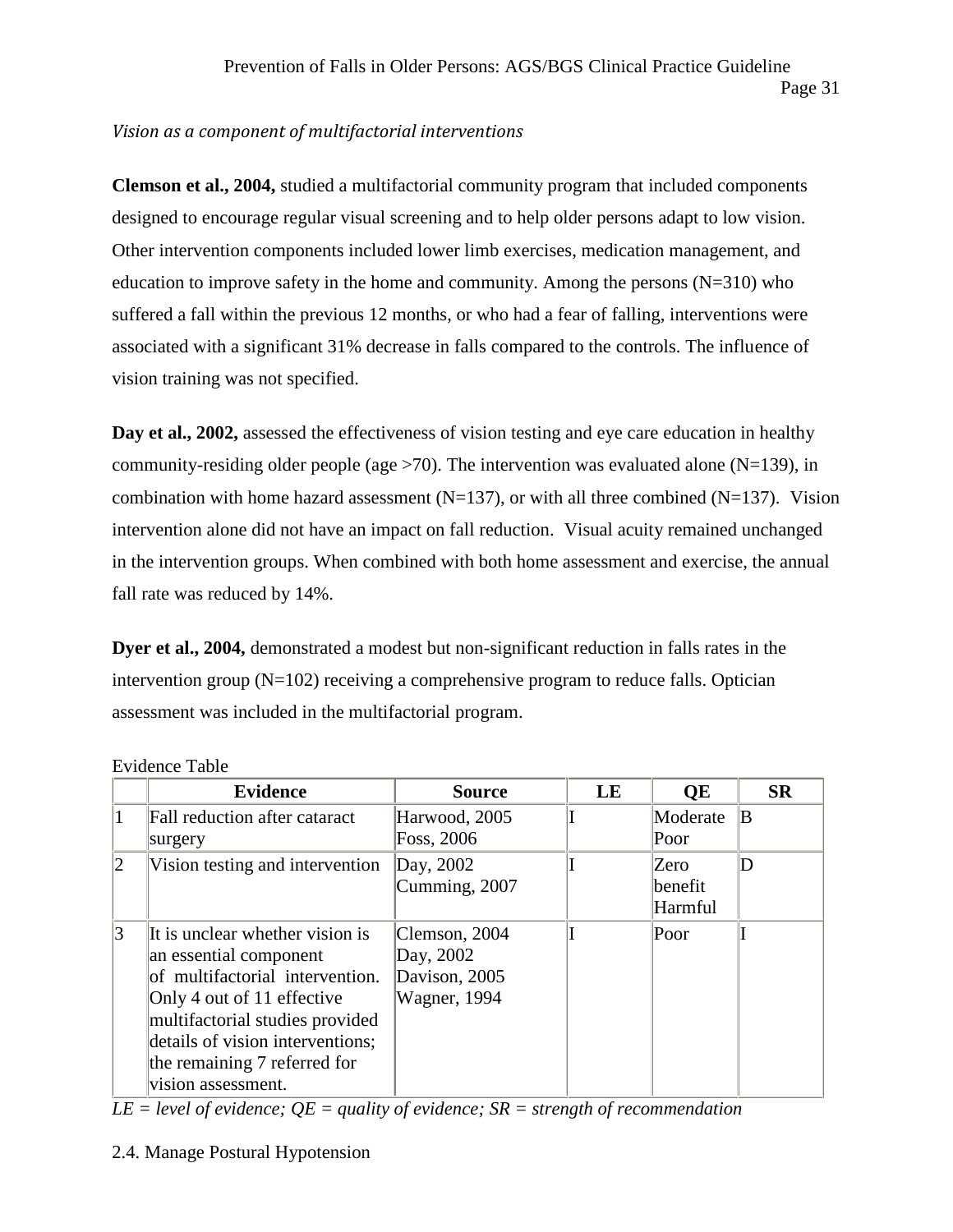*Background.* Postural hypotension is associated with an increased risk of falls. It results in loss of balance due to low blood pressure and consequent cerebral hypoperfusion. Postural hypotension most commonly occurs as a result of dehydration, concomitant medications and autonomic neuropathy. Many multifactorial fall prevention programs have included medication reduction and simplification to modify postural blood pressure. Some have also included specific strategies for management of postural hypotension such as hydration, elastic stockings, abdominal binders and medications (i.e., fludrocortisone and midodrine).

Managing postural hypotension should be included as a component of multifactorial intervention in community-living older persons.

Recommendation.

29. Assessment and treatment of postural hypotension should be included as components of multifactorial interventions to prevent falls in older persons. [B]

*Rationale.* Multifactorial studies which incorporated assessment and management of postural hypotension, including modification and simplification of medications, have shown benefit for fall prevention.

*Evidence Statements.* Three randomized controlled trials have demonstrated a benefit associated with treatment of postural hypotension in addition to interventions for other traditional risk factors such as medication reduction, optimization of fluids, and behavioral intervention (Tinetti, 1994; Close, 1999; Davison, 2005). No adequate prospective study has been published that permits selection of a specific treatment for postural hypotension. Also, no randomized controlled trials have been carried out that examines the benefit of treatment of postural hypotension as a single intervention for fall prevention.

Evidence Table.

| Evidence                                               | <b>Source</b>                | LE | <b>OE</b> | <b>SR</b> |
|--------------------------------------------------------|------------------------------|----|-----------|-----------|
| Multifactorial intervention                            | Tinetti, 1994                |    | Fair      |           |
| strategies which included<br>management of orthostatic | Close, 1999<br>Davison, 2005 |    |           |           |
| hypotension reduced falls in                           |                              |    |           |           |
| community-dwelling older                               |                              |    |           |           |
| persons.                                               |                              |    |           |           |

*LE = level of evidence; QE = quality of evidence; SR = strength of recommendation.*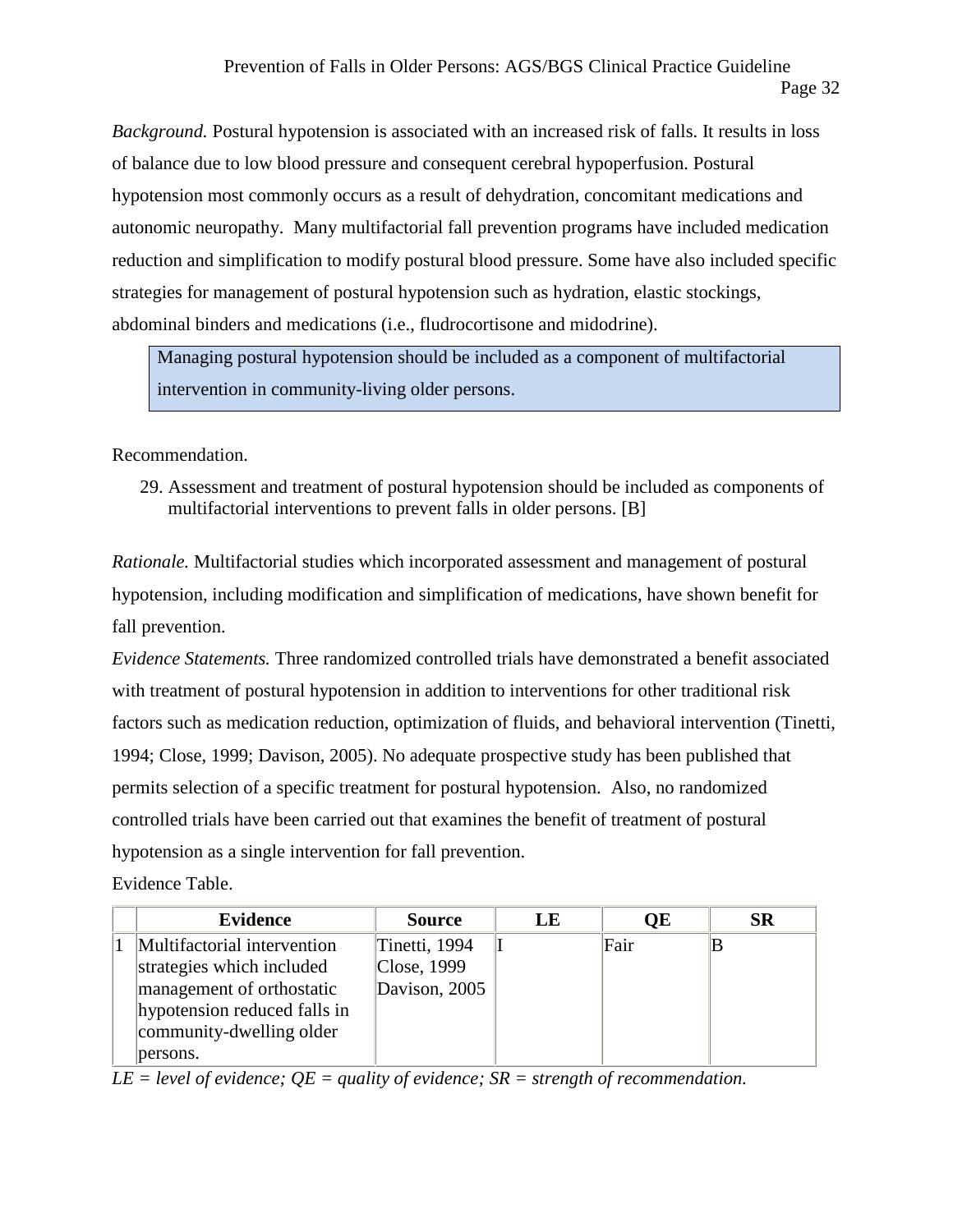#### **b. Older Persons Living in Long-Term Facilities**

Falling is an even more frequent occurrence among ambulatory residents of long-term care facilities than among older persons residing in the community. About half of ambulatory longterm care residents experience at least one fall each year. The risk factors associated with falling among persons residing in this setting are similar to factors identified among community-living older adults and include impairments in strength, balance, gait, vision, and cognition; use of multiple medications, especially psychoactive medications; and environmental hazards.

Trials in long-term care facilities have addressed both single interventions administered alone as well multiple interventions administered together as described in the next section. (Oliver, 2007) Single interventions have included use of hip protectors, fall alarm devices, removal of physical restraints, medication review, and supplementation with calcium and vitamin D. Interventions that were studied only with observational methods or historical controls are excluded from this guideline. Only randomized controlled trials or cluster randomized trial results were used to develop the guideline.

Interpreting the evidence from randomized controlled trials in the long-term-care setting is complicated by several factors. First, long-term care facilities range from care homes in which residents are independent in many activities to skilled nursing facilities in which most residents are dependent in most of their activities of daily living. Second, the structure of care and terminology used to describe facilities varies among different countries. Third, many of these trials do not identify the cognitive or physical functioning level of participants. Finally, the content of the interventions are either not described in detail or vary from study to study.

Multicomponent Interventions

### **BACKGROUND**

Multicomponent interventions, in which the same set of interventions addressing more than a single category is offered to everyone included in the trial, are the most commonly studied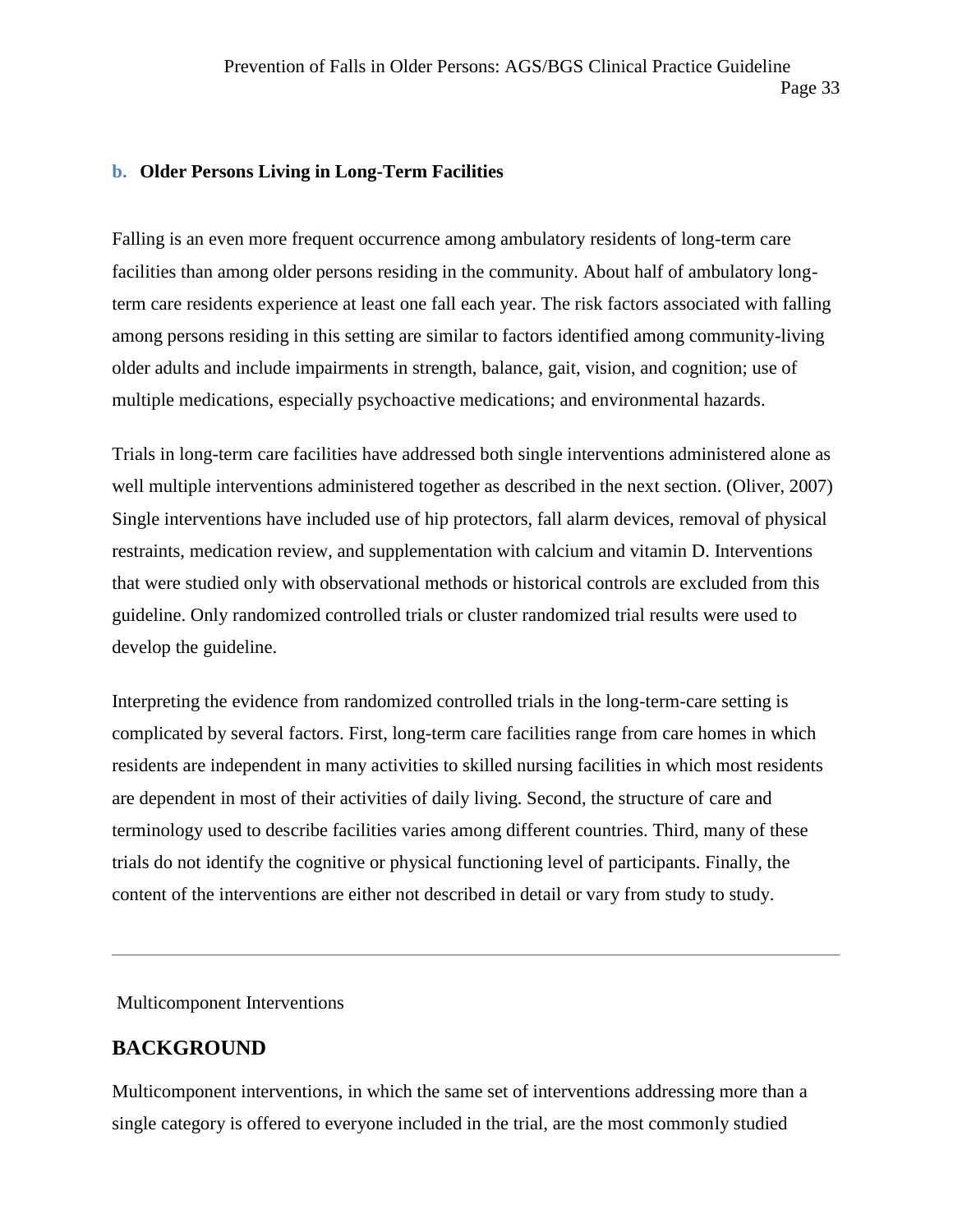strategies in long-term care settings. "Targeted" or "tailored" multifactorial interventions have also been tested. Staff training and feedback, environmental adaptations, balance and gait training, strength training, training in the use of appropriate assistive devices, and decrease in psychotropic medications are interventions that have frequently been included in multicomponent intervention and multifactorial trials in the long-term care setting.

### **RECOMMENDATION**

39. Multifactorial/multicomponent interventions should be considered in long-term care to reduce falls. [C]

### **RATIONALE**

The approach to intervention to reduce falls in long-term care settings differs from the approach in the community, both in content and in implementation strategies.

Models of intervention in long-term care settings differ from those in the community, both in content and in implementation. The available literature varies in the quality of studies and methodological design. Many different types and numbers of interventions occur from study to study. Also, most studies employ complex interventions, making it more difficult to reach a clear conclusion regarding efficacy. While some studies are negative, several have shown efficacy, and there are implications that a well-designed intervention may be beneficial. Medication review has been studied as part of a multicomponent intervention to reduce falls in long-term care settings. The evidence is inconclusive as to whether assessment, adjustment, and discontinuation of medication regimens result in fewer falls in older persons living in such facilities. (Dyer, 2004; Jensen, 2002; Ray, 1997) There is no randomized controlled trial of medication review and minimization as a single intervention in this population, and most multiple intervention trials did not include enough detail to demonstrate benefit of medication adjustment or minimization in long-term care.

Six of the eight studies of multicomponent interventions in the long-term care setting included environmental components. Three studies were ineffective (Jensen, 2002; Kerse, 2004; Dyer, 2004) and three effective (Becker, 2003; Jensen, 2003; Ray 1997). At this time, we can only conclude that evidence for effectiveness in environmental interventions is uncertain in this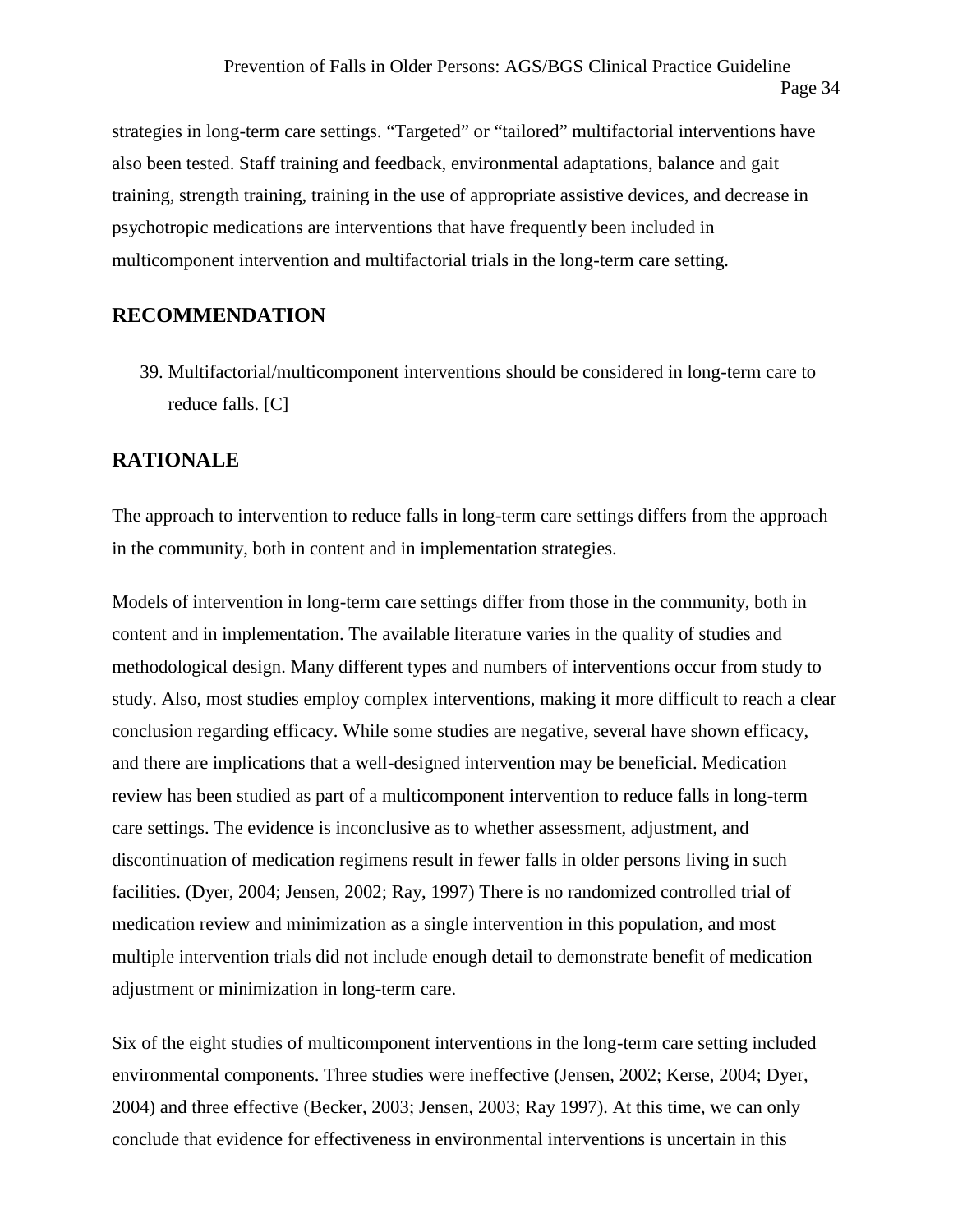population. Two randomized controlled trials incorporating multifactorial interventions and achieving significant reductions in falls both incorporated environmental assessment and modifications as one of the intervention components. Becker (2003) reported using a 76-item checklist, with the most common modifications including changes to lighting, chair and bed heights, reduced clutter in residents' rooms, installation of extra rails in bathrooms, and maintenance of walking aids. Similarly, Jensen (2002) undertook modifications such as removal of loose carpets, bedding adjustments, provision of rails and improved lighting. Neither of these studies provided sub-analyses on the effectiveness of the environmental modifications alone.

The education of long-term care staff has resulted in mixed results, but probably contributes to reduction of falls in some large studies. There is some evidence to support the effectiveness of training the health care team in awareness of fall risk factors and prevention strategies, although several multifactorial studies failed to show significant reduction in falls.

### **EVIDENCE STATEMENTS**

Additions to the evidence base since the last guideline make findings in relation to long-term care more uncertain, with some new studies demonstrating benefit, and others finding none.

### **SYSTEMATIC REVIEW**

**Oliver et al., 2007**, evaluated the evidence for strategies to prevent falls or fractures in eight studies of multifaceted interventions among residents in long-term care homes. One of the studies reported results among participants with, and without, cognitive impairment. Components utilized in the multiple intervention strategies included various combinations of risk assessment, hip protectors, removal of restraints, exercise and/or physical therapy, nursing education and training, equipment and environmental modification, fall alarm devices, and medication review. The meta-analysis found no significant effect of intervention on falls (rate ratio, 0.80), fallers (relative risk, 0.92), or fractures (relative risk, 0.91), although some individual studies showed strongly positive results.

**Jensen et al., 2002**, carried out a cluster randomized, controlled, non-blinded trial enrolling 439 older persons (>65 years) living in nine residential care facilities in Sweden. The 11-week multifactorial intervention program incorporated general as well as resident-specific tailored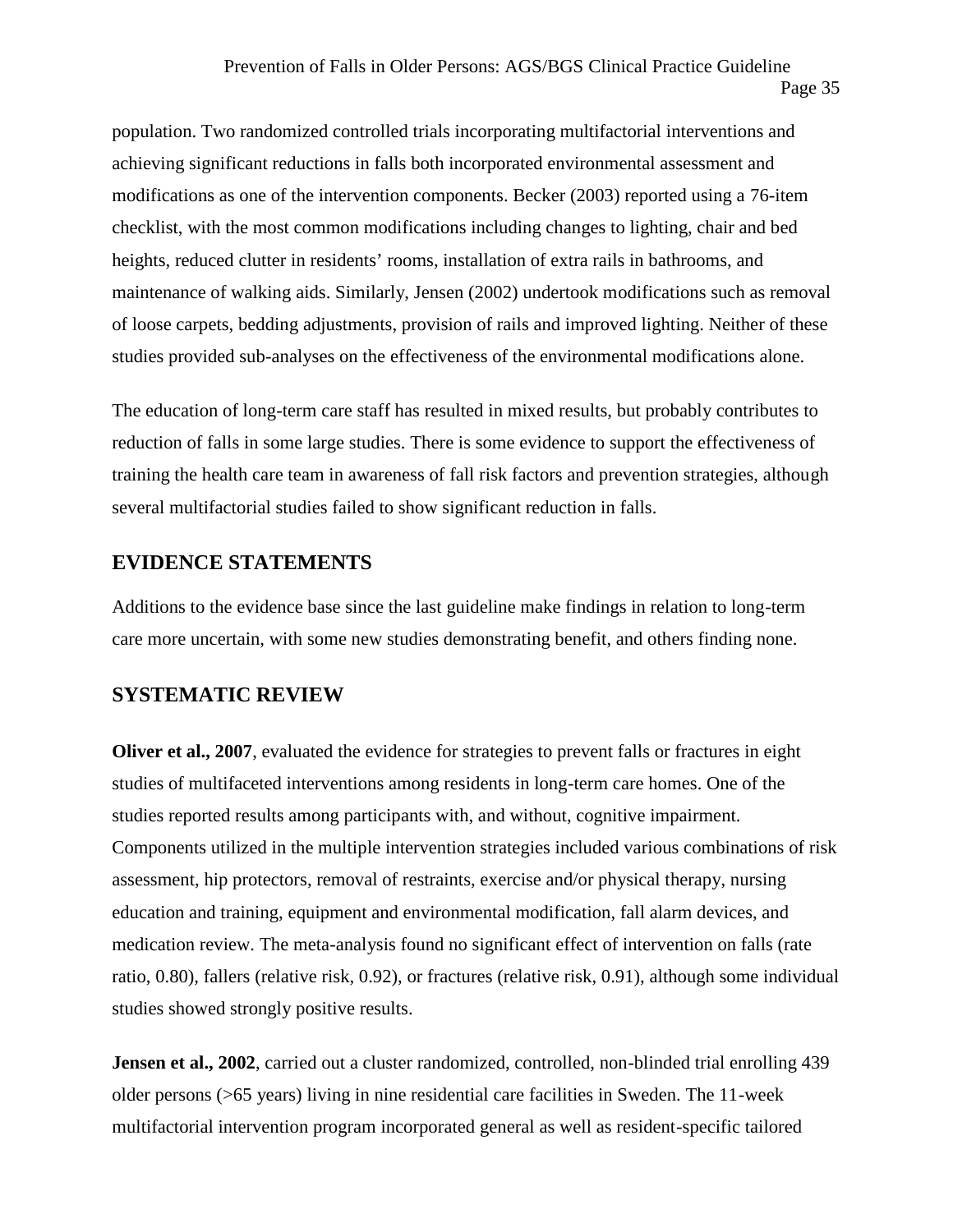strategies including staff education, environmental modification, exercise, provision of hip protectors and assistive devices, medication review, and post-fall problem-solving conferences. During the 34-week follow-up, the incidence of falls decreased 12% (from 56% to 44%; risk ratio, 0.78) associated with the interventions compared to controls. There was also a significant reduction in femoral fractures (risk ratio, 0.23).

**Becker et al., 2003**, evaluated the effectiveness of a multifaceted, non-pharmaceutical intervention on incidence of falls and fallers in a prospective, cluster randomized trial (N=981, age >60 years) comparing an intervention group from three long-term facilities to controls from three other facilities in Germany. The intervention included education for residents and staff on fall prevention, advice on environmental adaptations, written educational materials, progressive balance and resistance training, and hip protectors. The percentage of fallers in the intervention group (36.9%) was lower than that in the control group (52.3%; relative risk, 0.75) and the incidence density rate of frequent fallers also declined over two years (relative risk, 0.56).

**Ray et al., 1997**, evaluated an intervention program in high-risk nursing home residents in seven pairs of nursing homes. One facility in each pair was randomly assigned to intervention (N=482) and the other facility served as the control  $(N=261)$ . Review of psychotropic drug use was included in the comprehensive structured assessment along with specific safety recommendations targeting environmental and personal safety, wheelchair use, and transferring and ambulation. In the year following the intervention, the facilities that carried out the intervention had a 19.1% reduction in the mean proportion of recurrent fallers compared to control facilities. There was no significant difference in injurious falls.

**Shaw et al., 2003**, is the only multifactorial trial that specifically enrolled participants with cognitive impairment and dementia. The participants  $(N=274; \text{age} > 65)$  in this randomized controlled trial, 80% of whom resided in a long-term care setting, were randomized to assessment and intervention or to conventional care after presenting to the emergency department after a fall. Intervention was not effective in reducing falls in the year following the intervention (relative risk, 0.92). (See Appendix B.) Dyer et al., 2004, carried out a cluster randomized controlled trial involving 196 residents (age >60) of 20 residential care homes to determine the effect of risk factor modification and balance exercise on fall rates. The multifactorial intervention program included three months of gait and balance training,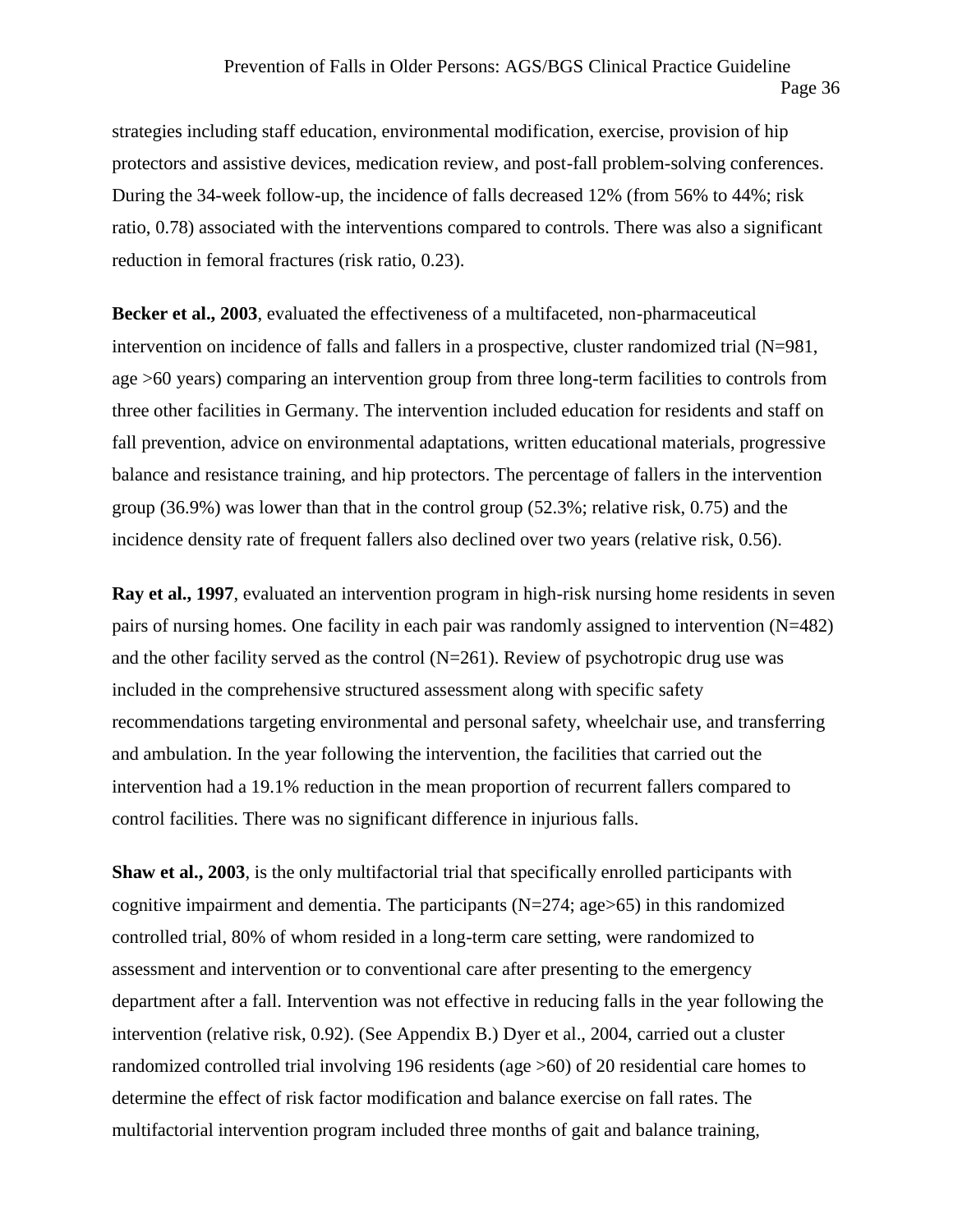medication review, podiatry and optometry The intervention group demonstrated significantly reduced medication use after 3 months. Although this group had a mean of 2.2 falls per resident per year compared to 4.0 falls in the control group, this difference did not reach statistical significance  $(P=0.2)$ 

**Kerse et al., 2004**, conducted a cluster randomized controlled trial in 14 facilities (N=628). Lowintensity interventions applied in the intervention group included staff and resident education, environmental hazard assessment in rooms and public areas and continued follow-up for 6 months. Significantly more fallers and multiple fallers were reported in the intervention group. There was no significant difference in injurious fall incidence between patients in intervention groups versus control groups. Fall prevention intervention did not reduce falls or injury from falls, and may be worse than usual care in persons who are independent.

| <b>Evidence</b>                        | <b>Source</b>    | LE | QE   | <b>SR</b>    |
|----------------------------------------|------------------|----|------|--------------|
| <b>Effectiveness of multicomponent</b> | Becker, 2003     |    | Fair | $\mathsf{C}$ |
| studies in long-term care is           | Dyer, 2004       |    |      |              |
| uncertain.                             | Jensen, 2002     |    |      |              |
| Three of the eight trials of multiple  | Kerse, 2004      |    |      |              |
| component interventions were           | McMurdo, 2000    |    |      |              |
| effective in long-term care            | Ray, 1997        |    |      |              |
| institutions.                          | Rubenstein, 1990 |    |      |              |
|                                        | Shaw, 2003       |    |      |              |

*LE = level of evidence; QE = quality of evidence; SR = strength of recommendation.*

### 3.1 Exercise

### **BACKGROUND**

While exercise may provide certain benefits for long-term care patients, particularly in terms of quality-of-life parameters such as depression, mobility, appetite, behaviors, and sleep, there are currently no randomized clinical trials to recommend for or against the use of individuallytailored exercise programs to prevent falls in long-term care settings. Confounding variables, i.e., differences in frailty levels, cognitive function, prior falls history, and the small size of many studies mitigate against clearly defined conclusions.

### **RECOMMENDATION**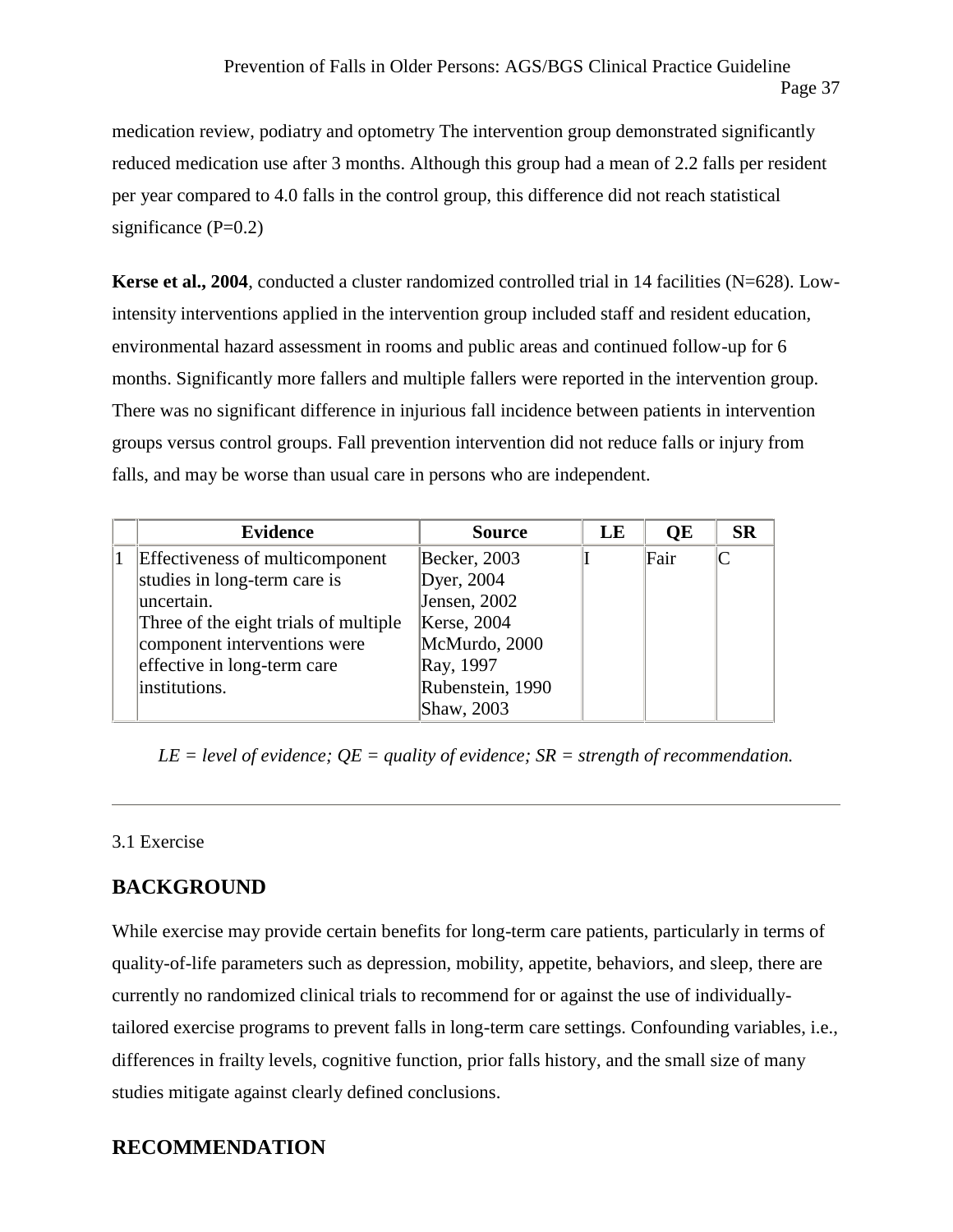40. Exercise programs should be considered for a variety of benefits to reduce falls in older persons living in long-term care settings (with caution regarding risk of injury); however their effect on fall risk in these settings is yet unproven (C);

### **Evidence Statements**

**Rosendahl et al., 2008.** In a multicenter Swedish RCT of long-term care (LTC), 158 men (27%) and women, ages 65, (mean age 84) participated. The subjects were randomized to either a high-intensity functional tailored exercise program led by 2 physiotherapists per group of 3-9 participants, and consisting of five 45-minute sessions every 2 weeks for 13 weeks (29 sessions) with 6 month follow-up, or seated social activities. Exercises were weight-bearing, progressive, tasks integrated into ADL. The intervention did not significantly reduce the rate of falls or the proportion of participants who sustained a fall either during intervention or at the 6-month follow-up.

Faber et al., 2006 conducted a multicenter RCT in the Netherlands that was single blinded with two levels of block-wise randomization and included 208 frail (49%) and pre-frail (51%) male and female residents of 15 LTC homes (mean age 85). Two exercise interventions, a functional walking (FW) program ( $n = 54$ ) and the In Balance (IB) intervention ( $n = 70$ ) were compared to a control group (n=84). FW consisted of 20 weeks of an exercise program of 10 exercises relating to balance, mobility, and transfer training. The IB program included Tai Chi principles, and seven therapeutic elements of Tai Chi (ankle ROM, proprioception, sensation, co-contractions, slow continuous motions, trunk rotation, weight shifting). There was a 52-week follow-up. Frailty was found to be a strong effect modifier, with interventions having opposite effects in the frail and pre-frail groups; Both FW and IB programs were effective in reducing fall risk by 61% and improving POMA and Physical Performance Scores in the pre-frail elderly group but not in the frail elderly. Benefits were evident within 11 weeks. The risk of becoming a faller was significantly increased by the intervention in the pre-frail group, without any significant changes in physical performance measures.

**McMurdo et al., 2000,** reported a 6-month RCT of exercise in nine residential LTC facilities in the UK, which enrolled 133 men and women >70 years (mean age, 84 years) with a 7-17 month follow-up of falls monitoring (FOPANU study). The intervention consisted of 6 months of an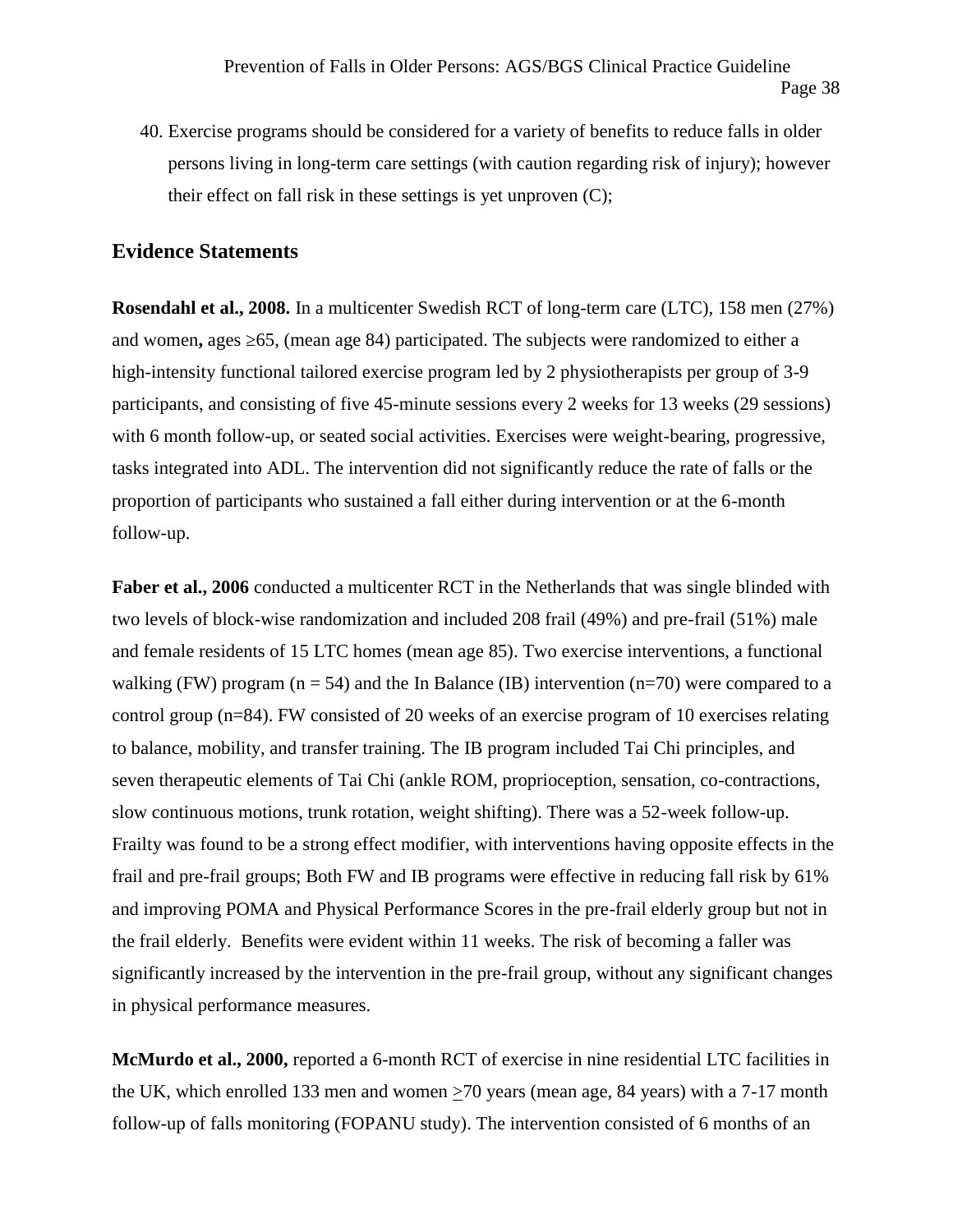exercise program (2 x week, 30 minutes) incorporating seated exercise of progressive intensity addressing balance, strength, and joint flexibility. Control subjects took part in seated social activities. No differences were found between groups for the number of falls. However, the drop out rate was very high with only 68% completing the 6-month intervention and 64% completing the follow-up, and no significant differences were found between groups except for reduced prevalence of postural hypertension (39 to 9%), and reduction in poor visual acuity (63 to 46%) in the intervention group.

**Norwalk et al., 2001,** carried out an RCT of two individualized, exercise programs in LTC in two senior housing communities in the US. The 24-month study enrolled 110 men and women, age  $> 65$  (mean age 84.7). The two interventions were a) FNBF (Fit NB Free) program (n=37), with individualized strength training and conditioning, 3 x week; and b) LL/TC (Living and Learning/Tai Chi) (n=38) consisting of behavioral, psychotherapeutic methods to reduce fear of falling 1 x month and Tai Chi classes 3 x week. Control subjects participated in social and music programs. No significant differences between groups were found. In the FNBF, falls rate was 72% while in the LL/TC it was 58%. Falls in the control were 75%. The fallers were significantly different at baseline and follow up. These subjects had a greater decline in MMSE, IADLs, greater increase in walking time, and decrease in ADLs. Adherence was low, with only 55.8% for the FNBF program, which was still significantly better than LL/TC at 24.2%. Potential benefits were masked by variability of participation (overall adherence  $= 40\%$ ).

**Schoenfelder and Rubenstein, 2004.** This exercise study in LTC was carried out in 10 facilities in the US. The RCT enrolled matched pairs of men and women  $(N = 81)$ , 42 of whom were randomized to intervention and 39 to the control group (age >65, mean age 84.1). The 3-month intervention consisted of individually tailored, progressive ankle strengthening followed by supervised walking for up to 10 minutes, 3 x week for 15-20 minute sessions followed by a 6 month follow-up. The control group read books or socialized. The assistive device groups showed maintenance or improvement overtime with the semi-tandem stance which remained significant at 6 months (3 months after supervised exercise ended). This group also maintained the same level of fear of falling or experienced some improvement.

**Shimada et al., 2004,** undertook an RCT in Japan of 32 physically disabled men and women, mean age 82.4 (range 66-98) in a LTC facility. One group (n=18) received an intervention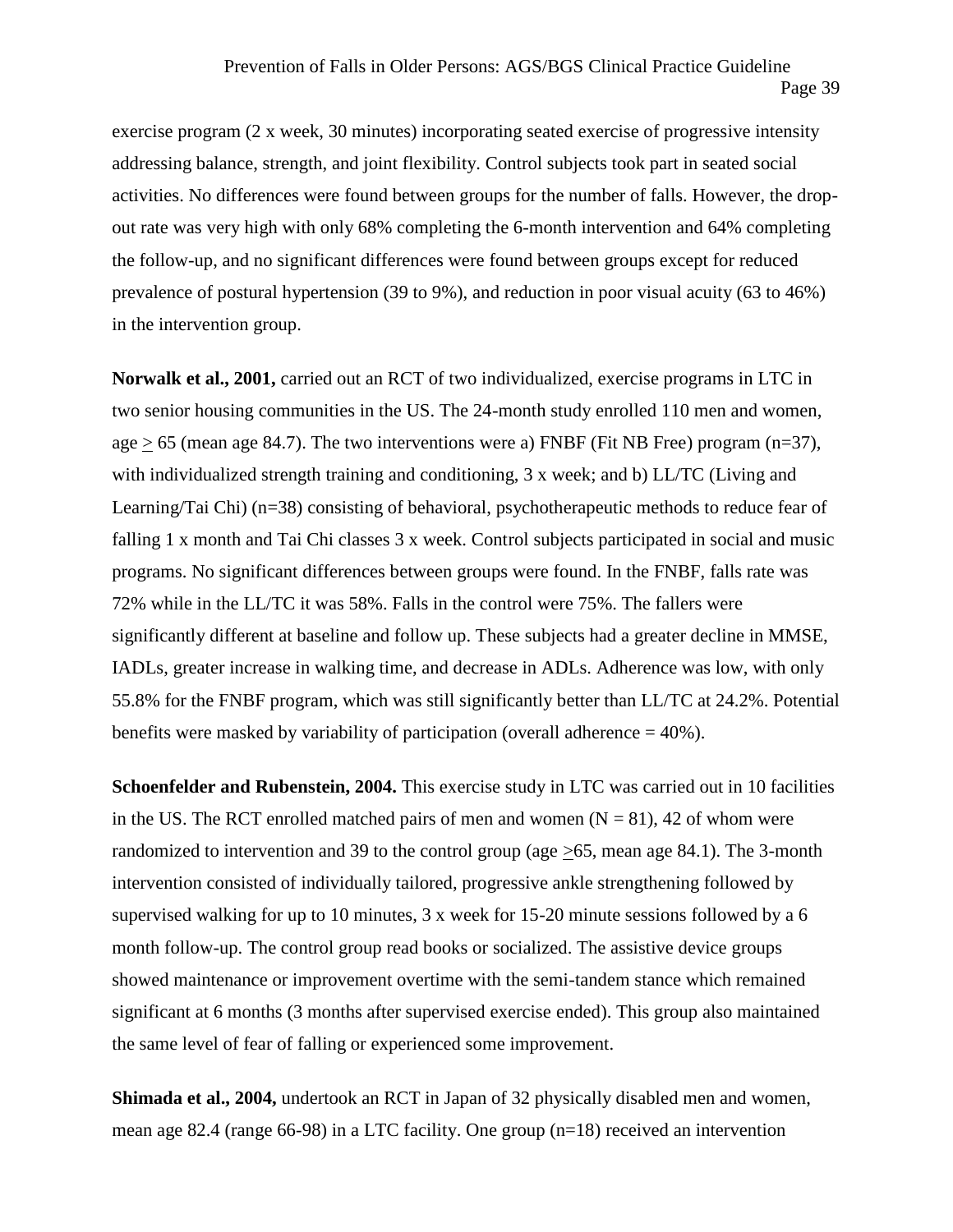(treadmill exercise) while the control group  $(n = 14)$  carried out usual exercise. The intervention consisted of 6 months of gait training on a treadmill, using handrails, with 6 months follow up. The program was divided into eight phases, with the maximum walking speed measured at the beginning of each phase, and 50-70% of maximum set as training speed. Perturbation stimuli (decelerations) increased in magnitude up to 100%. The controls received physical therapy for pain, TENS, stretching, low and high resistance training, gait training on level surfaces, outdoor walking, balance training, stairs, and group exercise for lower limb function. Fifteen of the intervention subjects and 11 controls completed the study. No significant differences between groups were found although the intervention group showed improvements for one-leg standing time, functional reach, walking, and perturbed walking (33.3% fall rate compared to 54.5% fall rate for controls), and longer time to first fall.

**Wolf et al., 2003.** This 48-week RCT of Tai Chi in 20 congregate living facilities in the US enrolled 311 transitionally frail men and women (mean age 80.9; range 70-97) with at least 1 fall in the prior year. The intervention was an intense Tai Chi exercise program with an instructor, at 2 sessions per week progressing from 60 minutes to 90 minutes. Subjects in the control group received a Wellness education program for 1 hour/week. The fallers (1 or more falls) had a 47.6% fall rate with intervention while the control group had a 60.3% fall rate. This difference was not significant. Previous fall-related fractures and education were the only variables that modified the effect of the Tai Chi group significantly. Tai Chi subjects without previous fall fractures, or with no high school diploma, had significantly lower fall rates than control subjects. Participants with no high school degree were significantly less physically active at baseline. Tai Chi subjects with significantly lower risk of falling had better SIP psychosocial scores and 4-12 months of intervention. The subjects who attended their sessions had a marginally significant lower risk of falling.

| <b>Evidence</b>              | <b>Source</b>     | LE | <b>OE</b> | <b>SR</b> |
|------------------------------|-------------------|----|-----------|-----------|
| Effectiveness of exercise    | Faber, 2006       |    | Fair      |           |
| program studies in long-term | McMurdo, 2000     |    |           |           |
| care.                        | Norwalk, 2001     |    |           |           |
|                              | Schoenfelder and  |    |           |           |
|                              | Rubenstein, 2004. |    |           |           |
|                              | Shimada, 2004     |    |           |           |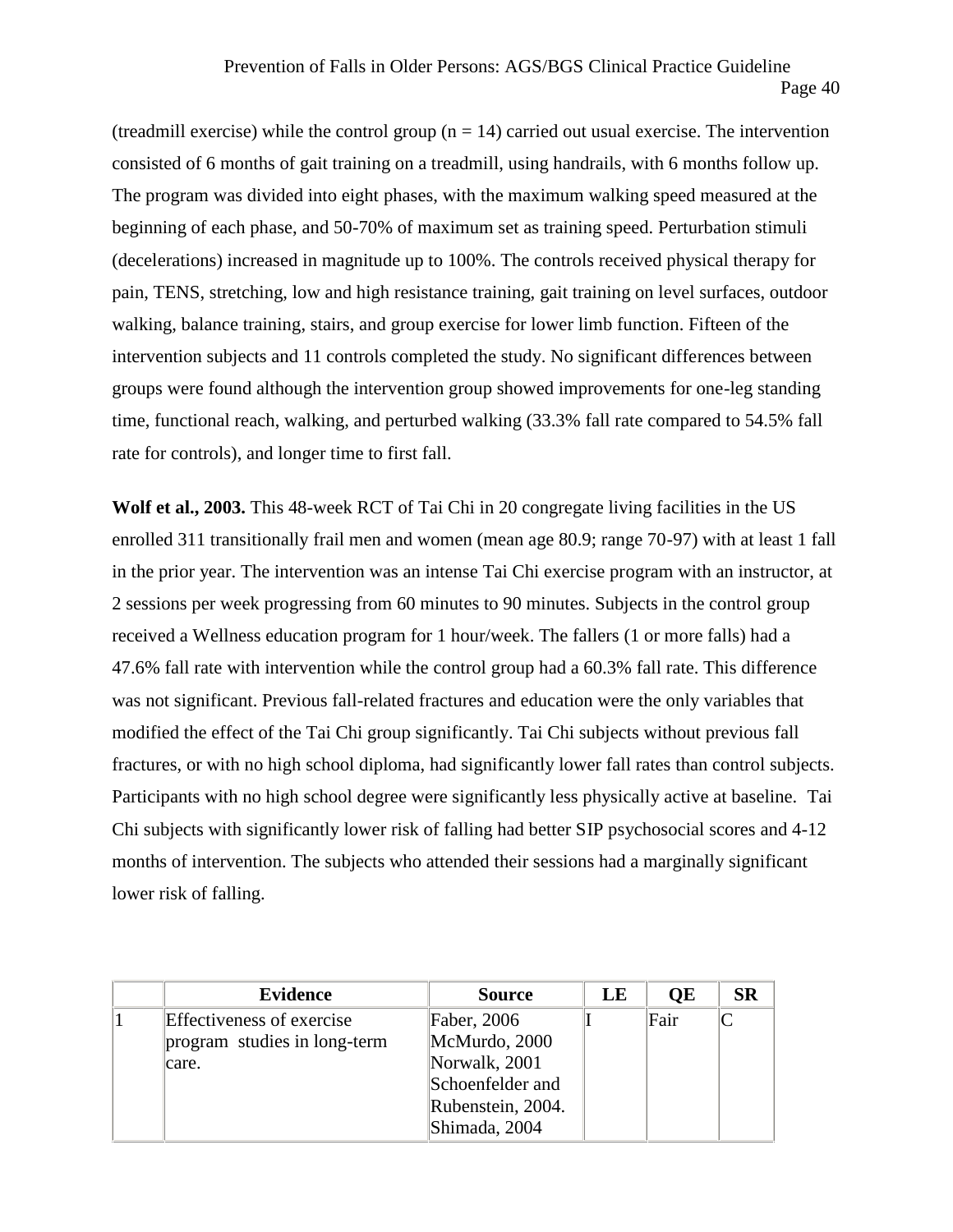|                                                                 | Wolf, 2003<br>Faber, 2006 |  |  |
|-----------------------------------------------------------------|---------------------------|--|--|
| Exercise in frail elderly groups<br>may increase risk of falls. |                           |  |  |

*LE = level of evidence; QE = quality of evidence; SR = strength of recommendation.*

### 3.2 Vitamin D

### **Recommendation**

- 41. Vitamin D supplements of at least 800 IU per day should be provided to older persons residing in long-term care settings with proven or suspected vitamin D insufficiency. [A]
- 42. Vitamin D supplements of at least 800 IU per day should be considered in older persons residing in long-term care settings who have abnormal gait or balance or who are otherwise at increased risk for falls. [B]

### **Rationale**

The use of combined calcium and vitamin D3 supplementation has been found to reduce fracture rates in older people in long-term care. Two studies from a meta-analysis (Bischoff-Ferrari, 2004) as well as one recent randomized controlled trial support the use of vitamin D supplementation to prevent falls in long-term care residents.

### **Evidence Statements**

**Flicker et al., 2005,** conducted a two-year multicenter randomized controlled trial in 60 assisted living facilities and 89 nursing homes in Australia. Participants (N=625; mean age, 83.4 years) had serum 25-hydroxyvitamin D levels between 25 and 90 nmol/L. Vitamin D (ergocalciferol, initially 10,000 IU given once weekly, then 1,000 IU daily) was administered to test subjects All participants also received 600 mg calcium carbonate per day. Vitamin D supplementation was associated with an incident rate ratio for falling of 0.73. The odds ratio for ever falling was 0.82 and for ever fracturing was 0.69. Subjects who reported taking at least half the prescribed capsules (n=540) demonstrated an incident rate ratio for falls of 0.63, for ever falling of 0.70, and an odds ratio for ever fracturing of 0.68.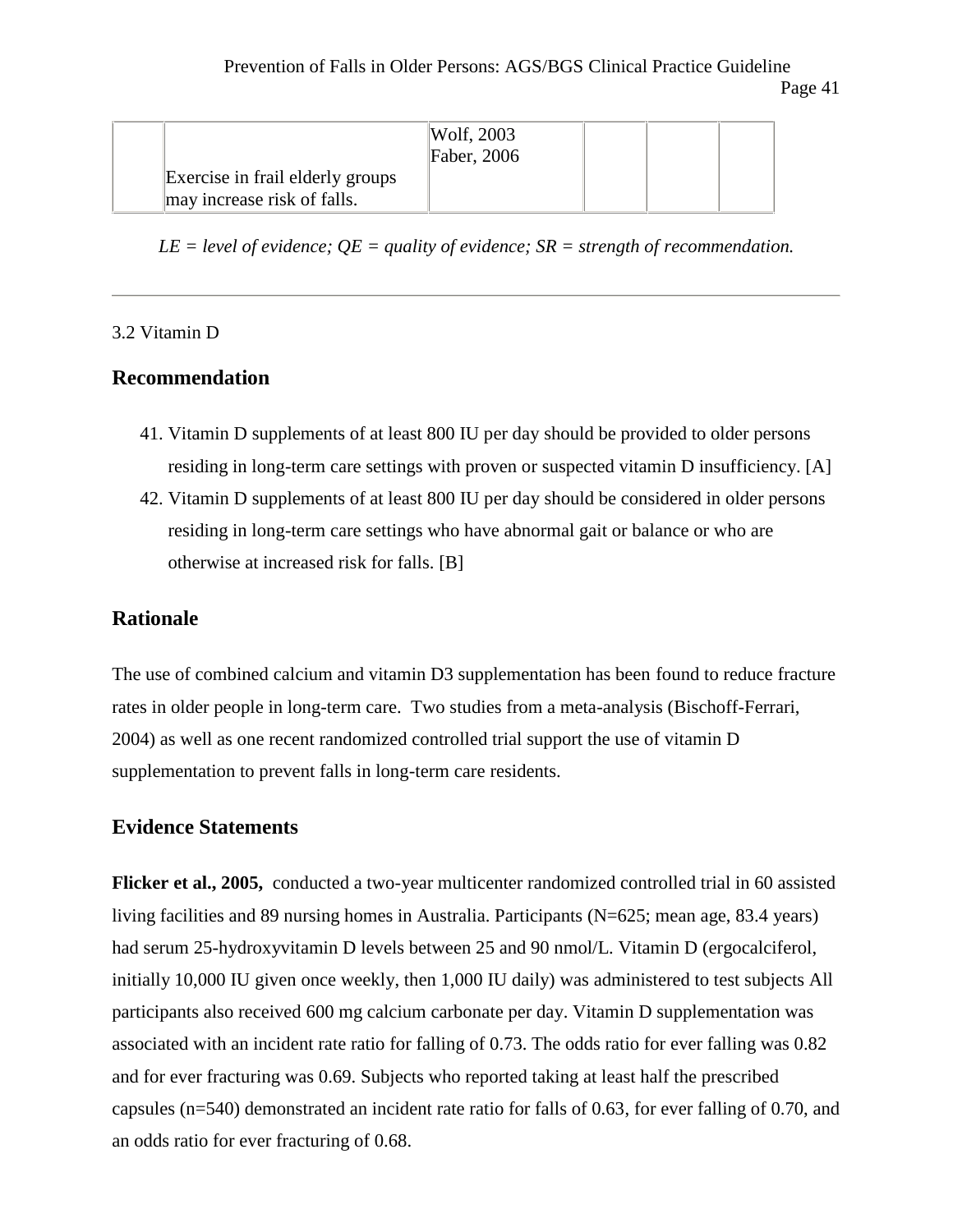**Broe et al., 2007,** administered one of four doses of vitamin D (200 IU, 400 IU, 600 IU, or 800 IU) or placebo to 124 long-term nursing home residents (average age, 89 years) in a five-month, randomized, multiple-dose study. Outcomes measured were number of fallers and number of falls assessed using a facility tracking database. The proportion of fallers was 44% in the placebo group, 58% in the 200 IU group, 60% in the 400 IU group, 60% in the 600 IU group, and 20% in the 800 IU group. Residents in the highest-dose group also had a 72% lower adjusted-incidence rate ratio of falls than participants receiving placebo (rate ratio, 0.28).

|             | <b>Evidence</b>                                                                            | <b>Source</b>             | LE | <b>OE</b> | <b>SR</b> |
|-------------|--------------------------------------------------------------------------------------------|---------------------------|----|-----------|-----------|
|             | Effectiveness of vitamin D<br>supplementation in long-term care Flicker, 2005<br>settings. | Broe, 2007                |    | Good      | ΙA        |
| $ 2\rangle$ | Vitamin D supplementation for<br>older persons with abnormal gait<br>or balance.           | Bishoff ferrari,<br> 2004 |    | Fair      |           |

*LE = level of evidence; QE = quality of evidence; SR = strength of recommendation.*

### **c. OLDER PERSONS WITH COGNITIVE IMPAIRMENT**

### **Background**

Older people with cognitive impairment and dementia are at increased risk for falls, with an annual incidence of around 60% (twice that of cognitively normal older people). (Tinetti, 1988; Van Dijk,1999). Mobility problems experienced by elderly people with dementia are associated with falls, fractures and admission to long-term care.

Multifactorial assessment and intervention after a fall or single intervention in patients with cognitive impairment or dementia have not been shown to reduce falls

### **Recommendations**

43. There is insufficient evidence to recommend for or against multifactorial or single interventions to prevent falls in older persons with known dementia living in the community or in long-term care facilities. [I]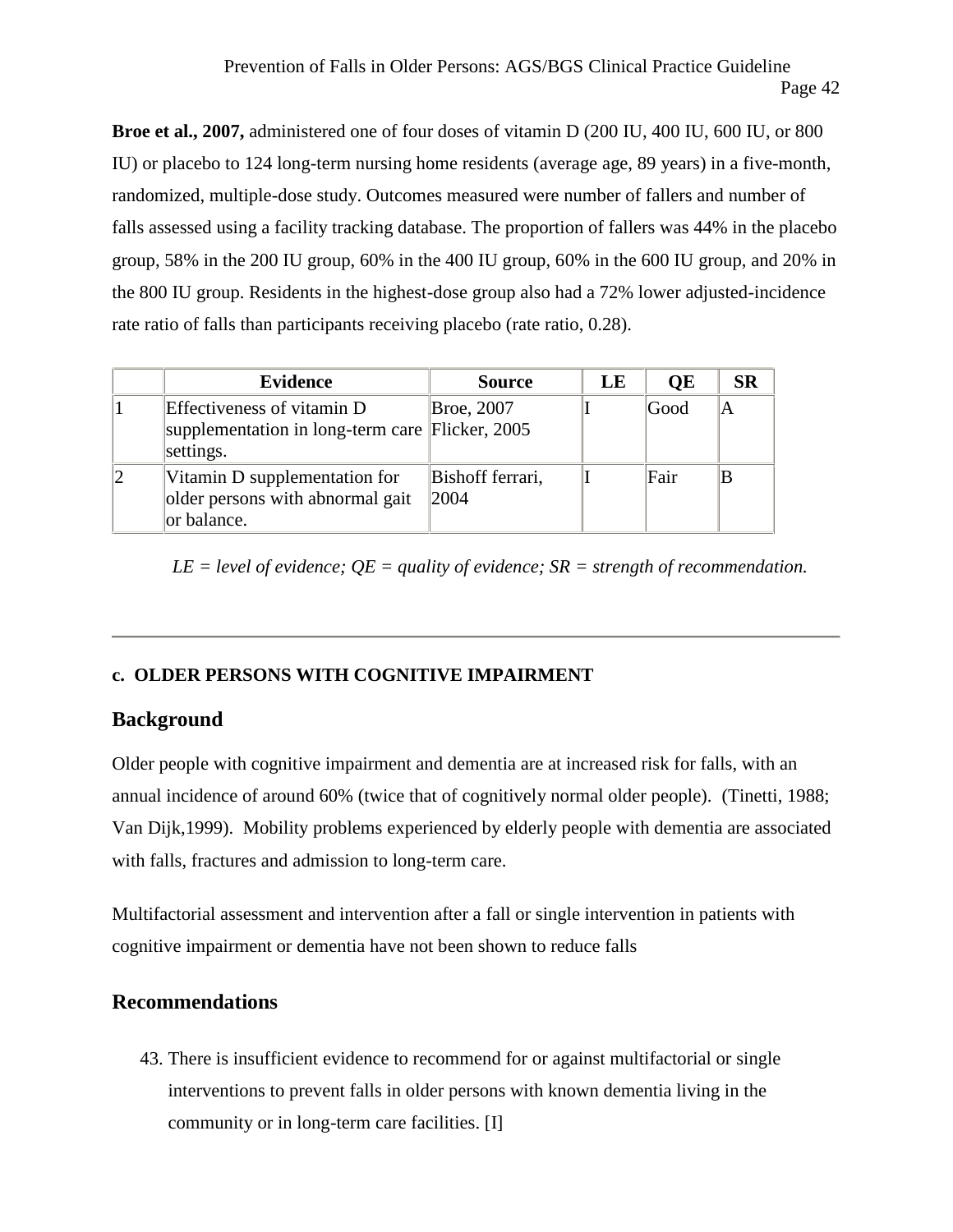### **Rationale**

Cognitive impairment is an independent risk factor for falls. Nevertheless, older persons with cognitive impairment have been excluded from most of the successful falls prevention randomized controlled trials in the community setting. The only study that specifically investigated cognitive impairment in the community demonstrated lack of efficacy.

Based on the studies that have been conducted in long-term care facilities in older persons with cognitive impairment, the evidence is inconclusive. More studies with adequate sample size, sensitive and validated measurements, and higher specificity for the types of intervention targeting subgroups of patients with different degrees of cognitive impairment are required to allow for evidence-based recommendations.

### **Evidence Statements**

**Hauer et al., 2006**. This systematic review cites 11 randomized controlled trials that evaluated the effect of physical activity (exercise) on fall prevention in older persons with cognitive impairment. The review found conflicting evidence regarding the effect of physical training on motor performance and falls in older people with cognitive impairment. However, there was a large heterogeneity regarding methodology, sample size, type of intervention, study outcomes, and analyses, which hampered the evaluation of the effectiveness of training. The investigators concluded that randomized controlled trials reveal only limited effectiveness of physical training or exercise in patients with cognitive impairment.

**Jensen, 2003**, evaluated a multicomponent intervention program comprising staff education, environmental adjustment, exercise, drug review, aids, hip protectors, and post-fall problem solving conferences. All consenting residents (N=402) were divided into a group of either lower or higher cognition based on the results of a mini-mental state examination (MMSE) (score=19 was the dividing point). The lower MMSE group was older and more functionally impaired and had a higher risk of falling (64% versus 36%) than the higher MMSE group. A significant intervention effect on falls appeared in the higher MMSE group but not in the lower MMSE group (adjusted incidence rates ratio of falls P=.016 and P=.121; adjusted hazard ratio P<.001 and P=.420, respectively).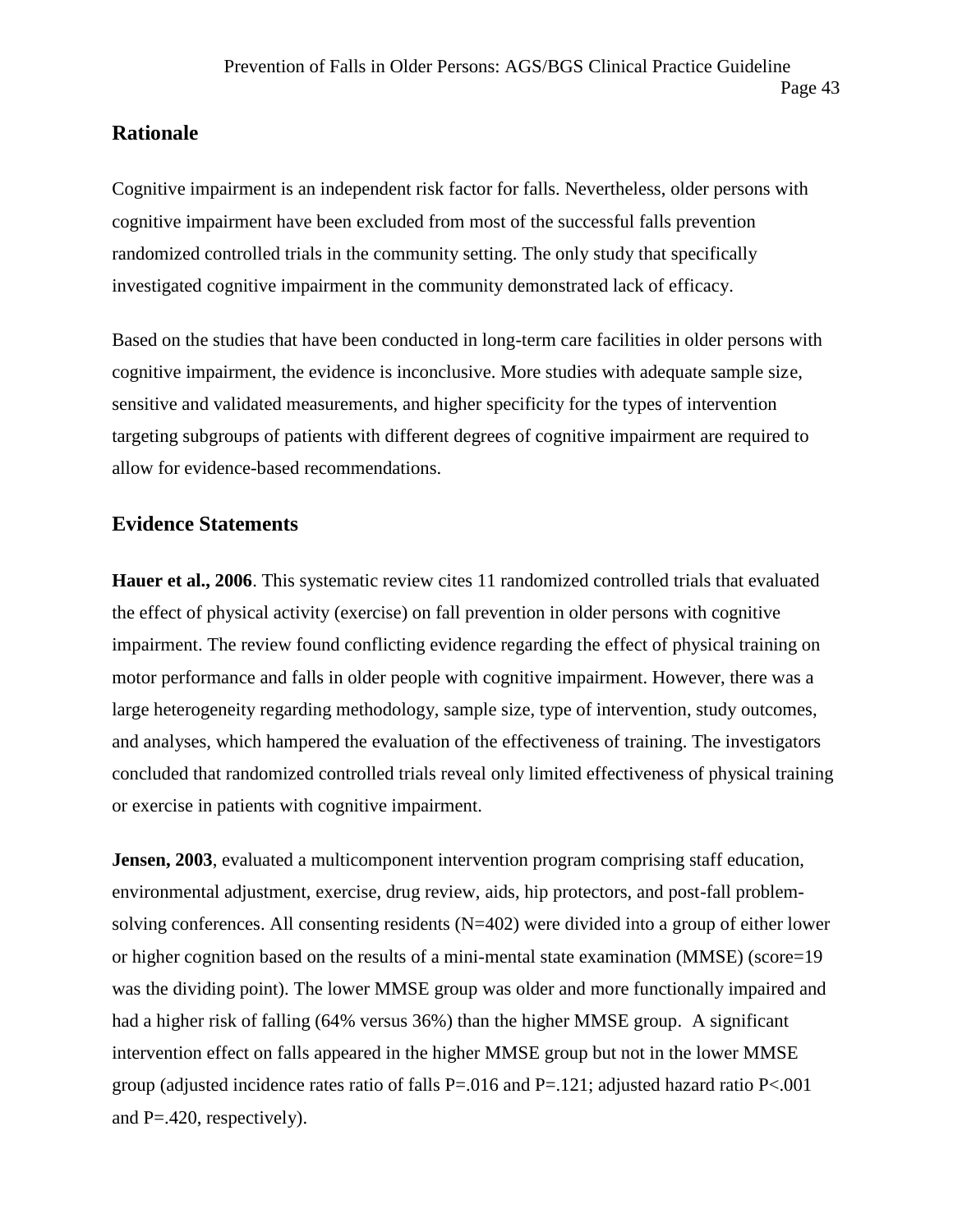**Shaw et al., 2003**, conducted a randomized controlled trial to determine the effectiveness of a tailored multicomponent intervention after multifactorial clinical assessment in older patients with cognitive impairment and dementia presenting to the emergency department after a fall. Interventions included optical correction, medical assessment, physiotherapy, occupational therapy and foot care. Of the 274 patients with cognitive impairment and dementia, 130 were randomized to assessment and intervention and 144 were randomized to assessment followed by conventional care. Intention-to-treat analysis showed no significant difference between intervention and control groups in the proportion of patients who fell during a one-year follow up (74% and 80%; relative risk, 0.92.) No significant differences were found between groups for secondary outcome measures.

### **Evidence Table**

| <b>Evidence</b>                | <b>Source</b> | LE | <b>OE</b> | <b>SR</b> |
|--------------------------------|---------------|----|-----------|-----------|
| There is insufficient evidence | Shaw, 2003    |    | Poor      |           |
| to recommend for or against    | Hauer, 2006   |    |           |           |
| single or multifactorial       | Jensen, 2003  |    |           |           |
| interventions in community-    |               |    |           |           |
| living older adults with known |               |    |           |           |
| cognitive impairment.          |               |    |           |           |

*LE = level of evidence; QE = quality of evidence; SR = strength of recommendation.*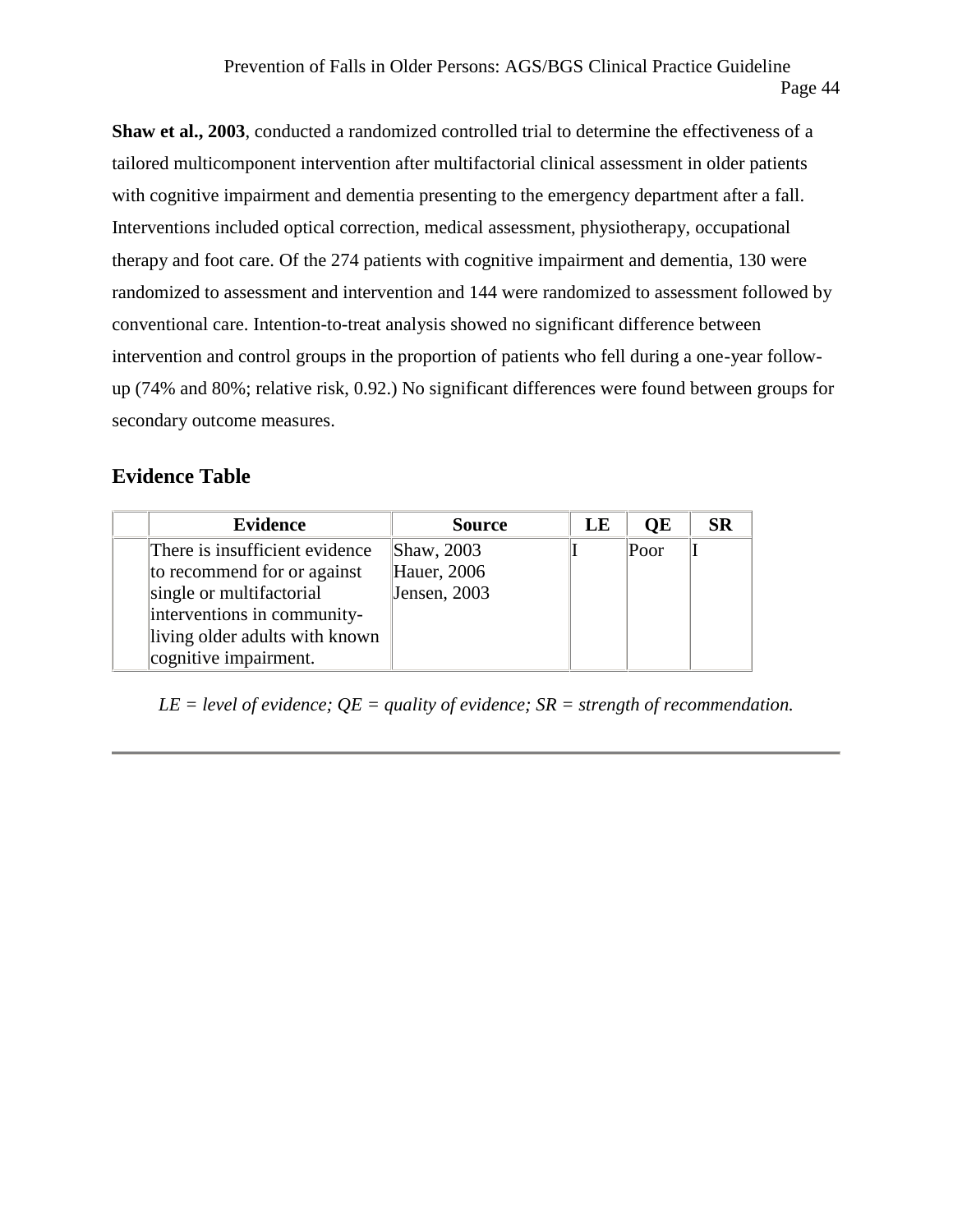#### Page 45

## **ACKNOWLEDGMENTS**

### *Panel members and affiliations*

The American Geriatrics Society (AGS) and British Geriatrics Society (BGS) Panel on the Clinical Practice Guideline for the Prevention of Falls in Older Persons includes: **Rose Anne M. Kenny, MD,** (Chair): Trinity College and St James Hospital, Dublin, Ireland; **Laurence Z. Rubenstein, MD, MPH** (Chair): UCLA School of Medicine, Los Angeles, CA; **Mary E. Tinetti, MD** (Chair): Yale University School of Medicine, New Haven, CT; **Kathryn Brewer, PT, MEd, GCS**: Mayo Clinic Hospital, Phoenix, AZ; **Kathleen A. Cameron, RPh, MPH**: American Society of Consultant Pharmacists Research and Education Foundation, Alexandria, VA; **Elizabeth A. Capezuti, PhD, RN**: New York University College of Nursing, New York, NY; **David P. John, MD**: Caritas Carney Hospital, Dorchester, MA; **Sallie Lamb, DPhil (Oxon), MSc, MCSP, SRP**: University of Warwick, Coventry, UK; **Finbarr Martin, MD, MSc, FRCP**: St Thomas' Hospital, London, England; Paul H. Rockey, MD, MPH: American Medical Association, Chicago, IL; **Mary Suther**: National Association for Home Care and Hospice, Dallas, TX; **Elizabeth Walker Peterson, MPH, OTR/L**: University of Illinois, Chicago, IL.

The following organizations endorsed the Clinical Practice Guideline for the Prevention of Falls in Older Persons:

The American College of Emergency Physicians, the American Medical Association, the American Occupational Therapy Association, and the American Physical Therapy Association.

### *Acknowledgments*

Guideline Development Facilitation was provided by Oded Susskind, MPH, Medical Education Consultant, Brookline, MA.

Research Services were provided by Sue Radcliff, Independent Researcher, Denver, CO. Editorial Services were provided by Katherine Addleman, PhD.

Additional research and administrative support were provided by Marianna Drootin, Elvy Ickowicz, MPH, and Nancy Lundebjerg, MPA, American Geriatrics Society, New York, NY.

### *Financial Disclosures*

Drs. Tinetti, Rubenstein, Kenny, Lamb, Rockey, and Ms. Brewer, Ms. Peterson, and Mr. Susskind report no financial relationships with relevant commercial entities. Ms. Cameron holds shares in Johnson & Johnson; Ms. Suther also holds shares in various pharmaceutical companies; Dr. Capezuti is a Board Member of Medco Health Solutions, Inc.; Dr. John receives grants from the American College of Emergency Physicians; Dr. Martin has received hospitality but no fees from Pfizer, Orion, and Pharmacia.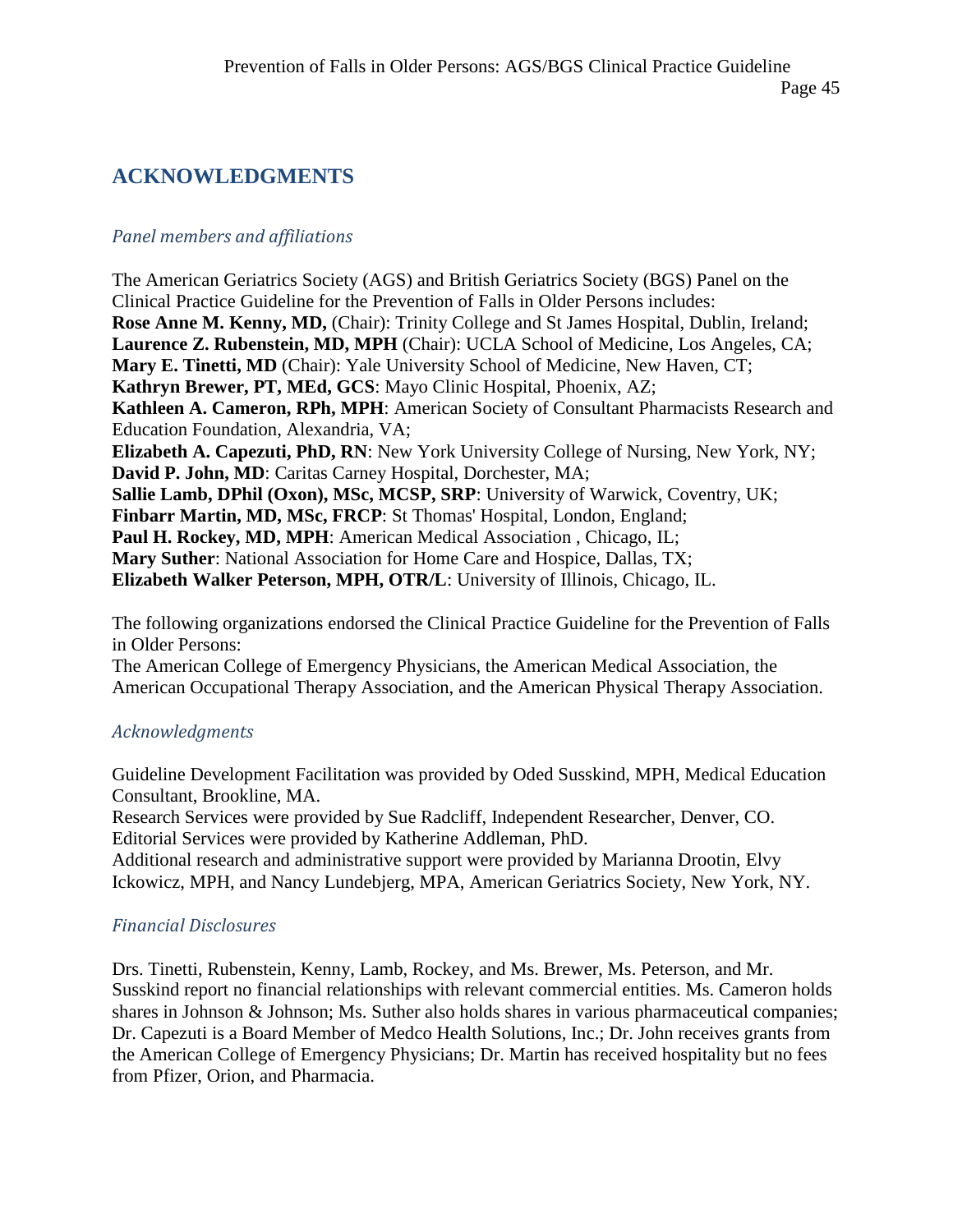### *Peer Review*

The following organizations with special interest and expertise in the prevention of falls in older persons provided peer review of a preliminary draft of this guideline: American Academy of Family Physicians; American Academy of Home Care Physicians; American Academy of Ophthalmology American Academy of Otolaryngology; American Academy of Physical Medicine & Rehabilitation American College of Emergency Physicians; American College of Physicians; American Medical Association; American Occupational Therapy Association; American Physical Therapy Association; British Association for Emergency Medicine; Chartered Society of Physiotherapists College of Occupational Therapists (UK); National Association for Home Care and Hospice; Gerontological Advanced Practice Nurses Association; Royal Pharmaceutical Society of Great Britain; Society for Academic Emergency Medicine; and the Society for General Internal Medicine.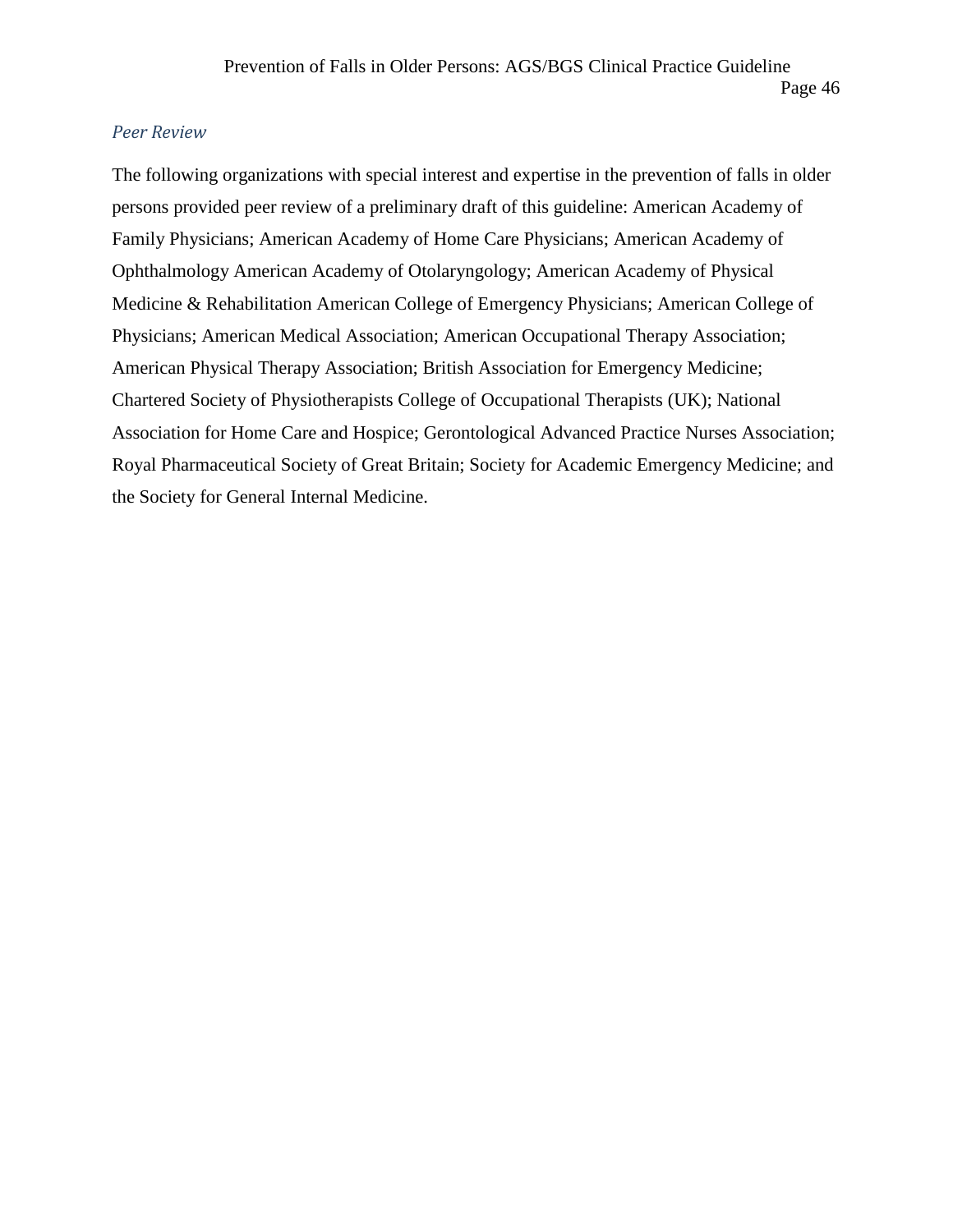### APPENDIX A

### Table A1a: Multifactorial Interventions Studies - Effective

| Intervention<br>components                  | $\vert 4 \vert$           | Tinetti 199 Clemso<br>$\ln 2004$ | <b>Daviso</b><br>$\ln 2005$ | Day<br>2002 | Campbell 199 Whitehea<br>9 | $\boldsymbol{d}$ 2003 | 1994        | Wagner Steinber<br>$\vert$ g 2000 | 1999        | 2001 | Close Hogan Newbur Nikolau<br>$\vert$ y 2001 | $\vert$ s 2003 |
|---------------------------------------------|---------------------------|----------------------------------|-----------------------------|-------------|----------------------------|-----------------------|-------------|-----------------------------------|-------------|------|----------------------------------------------|----------------|
| Environment<br>al adaptation                | $\boldsymbol{\mathrm{X}}$ | X                                | X                           | $\mathbf X$ |                            | X                     | X           | X                                 | $\mathbf X$ |      |                                              | X              |
| <b>Balance</b><br>training                  | $\boldsymbol{\mathrm{X}}$ | X                                | X                           | $\mathbf X$ | $\mathbf X$                | $\mathbf X$           |             | $\mathbf X$                       |             |      |                                              |                |
| Strength<br>training                        | $\mathbf X$               |                                  |                             | X           | X                          |                       |             |                                   |             |      |                                              |                |
| Gait training                               | $\mathbf X$               | $\mathbf X$                      | $\mathbf X$                 |             |                            |                       |             |                                   |             |      |                                              |                |
| <b>Assistive</b><br>devices                 | $\boldsymbol{\mathrm{X}}$ | $\mathbf X$                      | $\mathbf X$                 |             |                            |                       |             |                                   |             |      |                                              | $\mathbf X$    |
| <b>Reduction in</b><br>psychotropics        | $\mathbf X$               | $\mathbf X$                      | $\mathbf X$                 |             | $\mathbf X$                |                       |             |                                   |             |      |                                              |                |
| <b>Reduction in</b><br>other<br>medications | $\mathbf X$               | $\boldsymbol{X}$                 | X                           |             |                            |                       | X           |                                   |             |      |                                              |                |
| Add<br>medications<br>as indicated          |                           |                                  |                             |             |                            |                       |             |                                   |             |      |                                              |                |
| Vision                                      |                           | $\mathbf X$                      | $\mathbf X$                 | X           |                            |                       | $\mathbf X$ |                                   |             |      |                                              |                |
| <b>Address</b><br>orthostasis               | $\mathbf X$               |                                  | $\mathbf X$                 |             |                            |                       |             |                                   |             |      |                                              |                |
| Other<br>cardiovascula<br>$\mathbf{r}$ Tx   |                           |                                  | $\mathbf X$                 |             |                            |                       |             |                                   | $\mathbf X$ |      |                                              |                |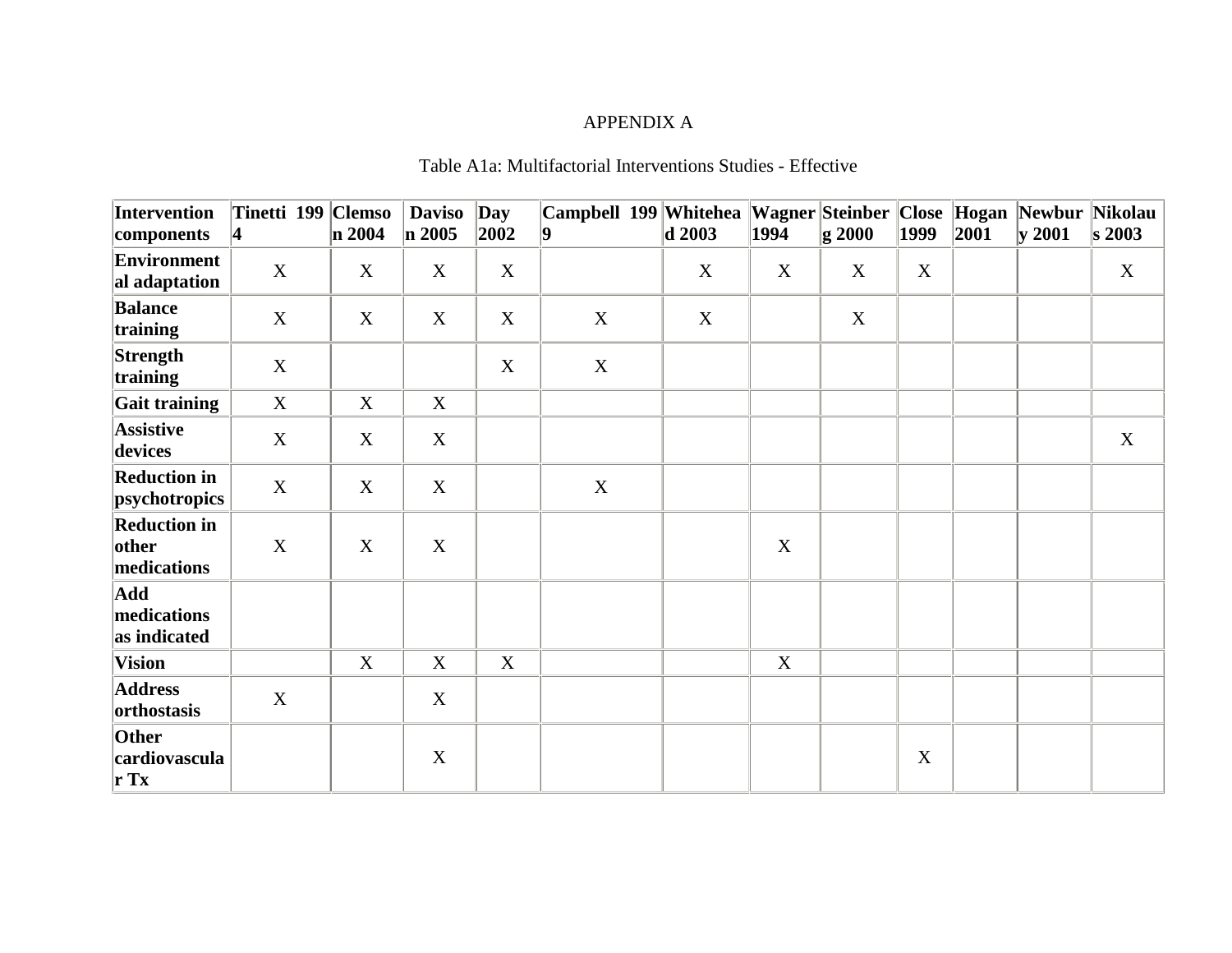# Prevention of Falls in Older Persons: AGS/BGS Clinical Practice Guideline

| General<br>medical<br>$\vert$ evaluation/Tx $\vert$                                                 |             |             | X |  |   |   | $\mathbf X$ |   |   |   |
|-----------------------------------------------------------------------------------------------------|-------------|-------------|---|--|---|---|-------------|---|---|---|
| <b>Self</b><br>management                                                                           |             |             |   |  |   |   |             |   |   |   |
| Physical<br>activity level                                                                          |             |             |   |  | X |   |             |   |   |   |
| $\overline{\mathbf{RF}}$<br>assessment<br>with advice<br>and referral,<br>no direct<br>intervention | $\mathbf X$ |             |   |  |   | X | $\mathbf X$ | X | X | X |
| Cognitive<br>behavioral                                                                             |             | $\mathbf X$ |   |  |   |   |             |   |   |   |

### Table A1b: Multifactorial Studies – Not Effective

|                                 | Van- |  |        |              | Lightbody 20 Hornbroo Coleman 19 Gallagher 19 Vetter 19 Kingsto Huang 20 Mahone Shumway- |    |               |   |                   |                    |
|---------------------------------|------|--|--------|--------------|------------------------------------------------------------------------------------------|----|---------------|---|-------------------|--------------------|
| <b>Intervention Haastreg 02</b> |      |  | k 1994 | $ 99\rangle$ | 96                                                                                       | 92 | $\ln 2001$ 04 |   | $\mathbf{v}$ 2007 | $  \mathbf{C}$ ook |
| components                      |      |  |        |              |                                                                                          |    |               |   |                   | 2007               |
|                                 | 2000 |  |        |              |                                                                                          |    |               |   |                   |                    |
| Environment                     |      |  | X      |              |                                                                                          | X  |               | X |                   |                    |
| al adaptation                   |      |  |        |              |                                                                                          |    |               |   |                   |                    |
| <b>Balance</b>                  |      |  |        |              |                                                                                          |    |               |   |                   | $\mathbf X$        |
| training                        |      |  |        |              |                                                                                          |    |               |   |                   |                    |
| Strength                        |      |  |        |              |                                                                                          |    |               |   |                   |                    |
| training                        |      |  |        |              |                                                                                          |    |               |   |                   | $\mathbf X$        |
| $\vert$ Gait training $\vert$   |      |  |        |              |                                                                                          |    |               |   |                   |                    |

Page 48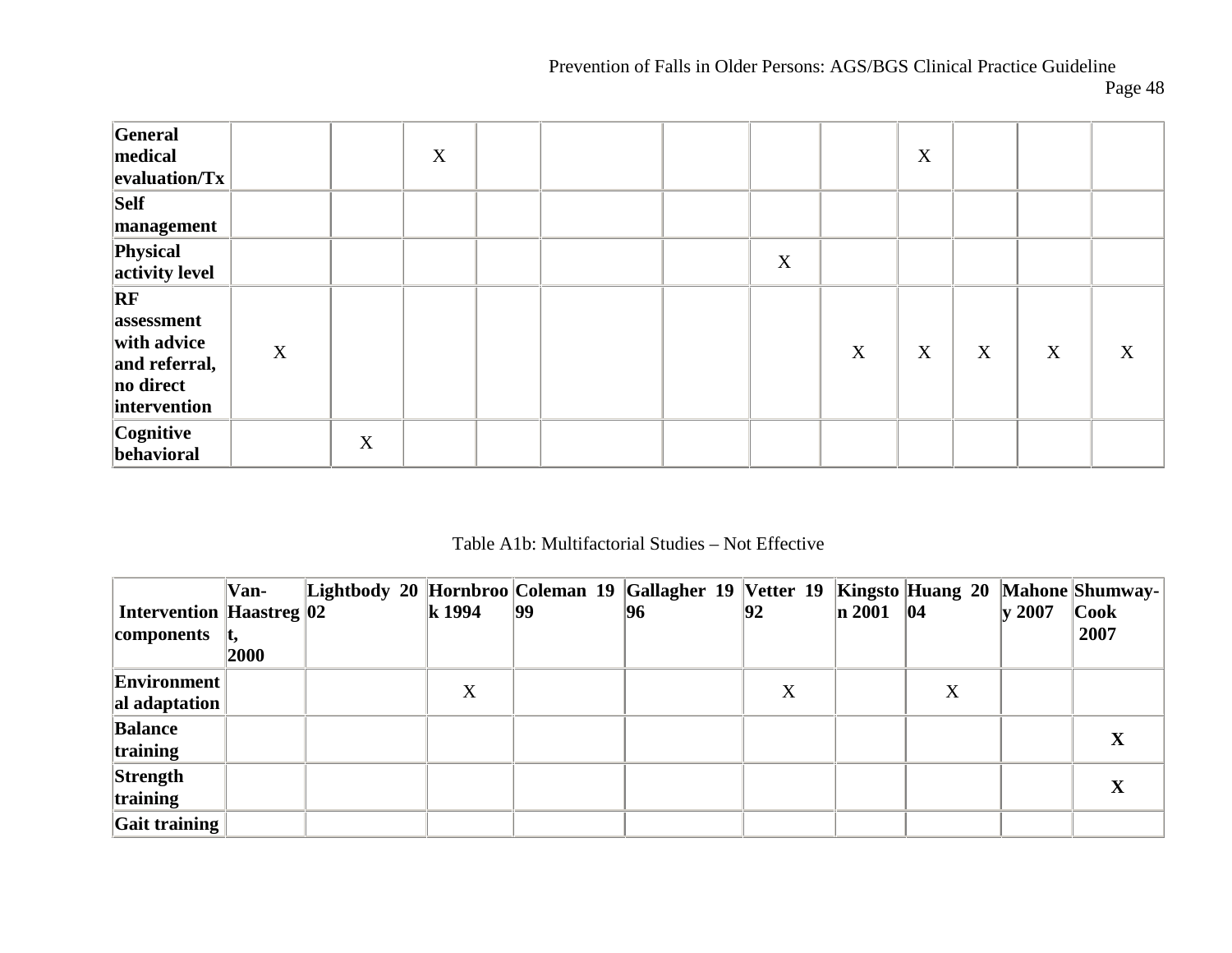# Prevention of Falls in Older Persons: AGS/BGS Clinical Practice Guideline

Page 49

| <b>Assistive</b><br>devices                                                                         |             |             |             |             |             |             |             |             |             |             |
|-----------------------------------------------------------------------------------------------------|-------------|-------------|-------------|-------------|-------------|-------------|-------------|-------------|-------------|-------------|
| <b>Reduction in</b><br>medications                                                                  |             |             |             |             |             |             |             |             |             |             |
| Vision                                                                                              |             |             |             |             |             |             |             |             |             |             |
| <b>Address</b><br>orthostasis                                                                       |             |             |             |             |             |             |             |             |             |             |
| Other<br>cardiovascul<br>$\vert \mathbf{ar} \mathbf{T} \mathbf{x} \vert$                            |             |             |             |             |             |             |             |             |             |             |
| General<br>medical<br>evaluation/T<br>$\mathbf{x}$                                                  |             |             |             | $\mathbf X$ |             |             |             |             |             |             |
| Self<br>management                                                                                  |             |             | X           | $\mathbf X$ | $\mathbf X$ |             |             | $\mathbf X$ |             |             |
| Physical<br>activity level                                                                          |             |             |             |             |             |             |             |             |             |             |
| $\overline{\mathbf{RF}}$<br>assessment<br>with advice<br>and referral,<br>no direct<br>intervention | $\mathbf X$ | $\mathbf X$ | $\mathbf X$ |             | $\mathbf X$ | $\mathbf X$ | $\mathbf X$ |             | $\mathbf X$ | $\mathbf X$ |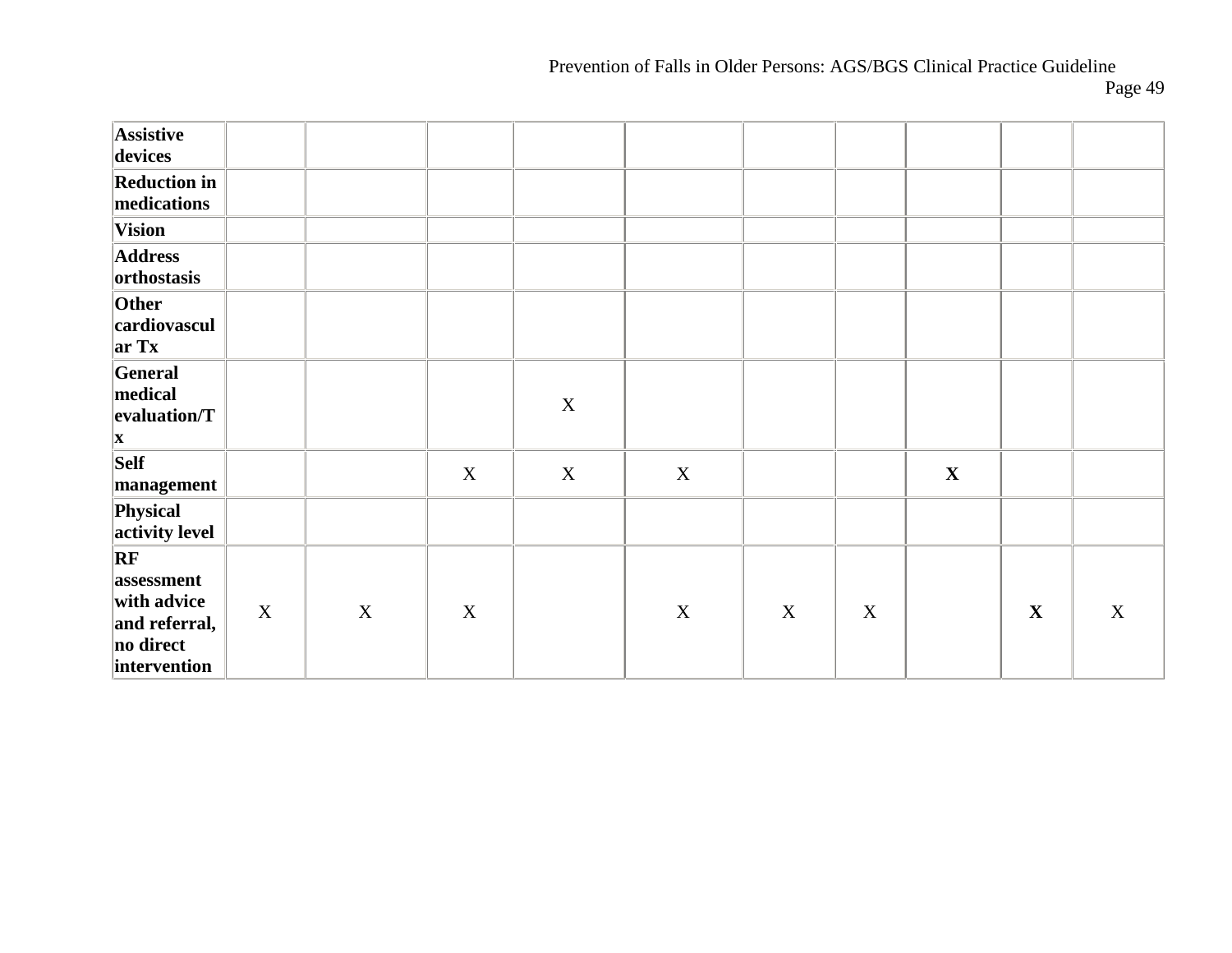Page 50

|                           |                                  |                            |           |                  |             | Component Type(s) of program |                 |              |              |                   |                  |                                      |
|---------------------------|----------------------------------|----------------------------|-----------|------------------|-------------|------------------------------|-----------------|--------------|--------------|-------------------|------------------|--------------------------------------|
|                           | <b>Single</b><br><b>Multiple</b> | <b>Target</b><br>high risk | ${\bf N}$ | <b>Effective</b> | Walking     | Gait/<br>balance             | <b>Strength</b> | Tai Chi/3D   | Flexibility  | <b>Functional</b> | <b>Endurance</b> | 1-Individual<br>$2$ -group<br>3-home |
| Tinneti et al., 1994      | Multiple                         | Yes                        |           | <b>YES</b>       |             | $\mathbf X$                  |                 |              |              |                   |                  |                                      |
| Day et al., 2002          | Multiple                         | No                         | 1090      | <b>YES</b>       |             | $\mathbf X$                  | $\mathbf X$     |              | $\mathbf{x}$ |                   |                  | 3                                    |
| Barnett et al., 2003      | Single                           | Yes                        | 163       | <b>YES</b>       |             | $\mathbf{X}$                 | $\mathbf X$     | $\mathbf X$  |              | $\mathbf{X}$      | $\mathbf X$      | $\overline{2}$                       |
| <b>Buchner</b> , 1997     | Single                           | Yes                        | 105       | <b>YES</b>       |             |                              | $\mathbf X$     |              |              |                   | $\mathbf X$      | $\overline{2}$                       |
| Hauer et al., 2001        | Single                           | Yes                        | 57        | <b>YES</b>       |             | $\mathbf X$                  | $\mathbf X$     |              | $\mathbf{x}$ |                   | $\mathbf X$      | $\overline{2}$                       |
| Robertson et al., 2001a   | Single                           | Yes                        | 450       | <b>YES</b>       | $\mathbf X$ | $\mathbf X$                  | $\mathbf X$     |              | $\mathbf X$  | $\mathbf X$       | $\mathbf X$      | $\mathbf{1}$                         |
| Skelton et al., 2005      | Single                           | Yes                        | 81        | <b>YES</b>       |             | $\mathbf X$                  | $\mathbf X$     |              | $\mathbf X$  |                   |                  | 3                                    |
| Weerdestevn, 2007         | Single                           | Yes                        |           | <b>YES</b>       |             | $\mathbf X$                  |                 |              |              |                   |                  | $\overline{2}$                       |
| Li et al., 2005           | Single                           | No                         | 256       | <b>YES</b>       |             |                              |                 | x(TC)        |              |                   |                  | $\overline{2}$                       |
| Lord et al., 2003         | Single                           | No                         | 551       | <b>YES</b>       |             | $\mathbf X$                  | $\mathbf X$     | x(dance)     | $\mathbf X$  |                   |                  | $\overline{2}$                       |
| Means et al., 2005        | Single                           | No                         |           | <b>YES</b>       |             |                              |                 |              |              |                   |                  |                                      |
| Suzuki et al., 2004       | Single                           | No                         | 52        | <b>YES</b>       |             | $\mathbf{x}$                 | $\mathbf X$     | x(TC)        |              |                   |                  | $\mathfrak{Z}$                       |
| Voukelatos, 2006          | Single                           | No                         | 684       | <b>YES</b>       |             |                              |                 | $\mathbf X$  |              |                   |                  | $\overline{2}$                       |
| Woo, 2007 (a) Tai-Chi     | Single                           | No                         |           | <b>YES</b>       |             |                              |                 | $\mathbf{X}$ |              |                   |                  | $\overline{2}$                       |
| Campbell et al., 2005     | Multiple                         | Yes                        | 391       | <b>NO</b>        | $\mathbf X$ | $\mathbf X$                  | $\mathbf X$     |              |              |                   |                  | $2 + 3$                              |
| Lord et al., 2005         | Multiple                         | Yes                        | 620       | NO               |             | $\mathbf X$                  | $\mathbf X$     |              |              |                   |                  | $\overline{2}$                       |
| Steinberg et al., 2000    | Multiple                         | No                         | 252       | <b>NO</b>        |             | $\mathbf X$                  | $\mathbf X$     |              |              |                   |                  | 3                                    |
| Latham et al., 2003a      | Single                           | Yes                        | 243       | NO               |             |                              | $\mathbf X$     |              |              |                   |                  | 1                                    |
| Nitz et al., 2004         | Single                           | Yes                        | 73        | NO.              |             | $\mathbf x$                  |                 |              |              |                   |                  | $\overline{2}$                       |
| Rubenstein et al., 2000   | Single                           | Yes                        | 59        | NO               | $\mathbf X$ | $\mathbf X$                  | $\mathbf X$     |              | $\mathbf X$  |                   |                  | $\overline{2}$                       |
| <b>Wolf, 2003</b>         | Single                           | Yes                        |           | NO               |             |                              |                 | $\mathbf X$  |              |                   |                  | 2                                    |
| Liu-Ambrose et al., 2004a | Single                           | No                         | 98        | <b>NO</b>        |             |                              | $\mathbf X$     |              |              | $\mathbf{X}$      |                  | $\overline{2}$                       |
| Liu-Ambrose et al., 2004b | Single                           | No                         |           | NO               |             | $\mathbf X$                  |                 |              |              | $\mathbf X$       |                  | $\overline{2}$                       |
| Lord et al., 1995         | Single                           | No                         | 197       | <b>NO</b>        |             | $\mathbf X$                  | $\mathbf X$     |              | $\mathbf X$  |                   |                  | $\overline{2}$                       |
| Morgan et al., 2004       | Single                           | No                         | 294       | NO               | $\mathbf X$ | $\mathbf X$                  | $\mathbf X$     |              | $\mathbf X$  |                   |                  | $\overline{2}$                       |
| Wolf., 1996 (a) Tai Chi   | Single                           | No                         |           | NO.              |             |                              |                 | $\mathbf{x}$ |              |                   |                  | $\overline{2}$                       |
| Wolf, 1996 (b) balance    | Single                           | No                         |           | $_{\rm NO}$      | $\mathbf X$ |                              |                 |              |              |                   |                  | $\overline{?}$                       |
| Woo, 2007 (b) Balance     | Single                           | No                         | 180       | NO.              |             |                              | $\mathbf X$     |              |              |                   |                  | $\overline{2}$                       |
| Whitehead et al., 2003    | Multiple                         | Yes                        | 140       | <b>HARMFUL</b>   |             |                              |                 |              |              | $\mathbf X$       |                  | 1                                    |

### Table A2: Studies Evaluating Exercise Interventions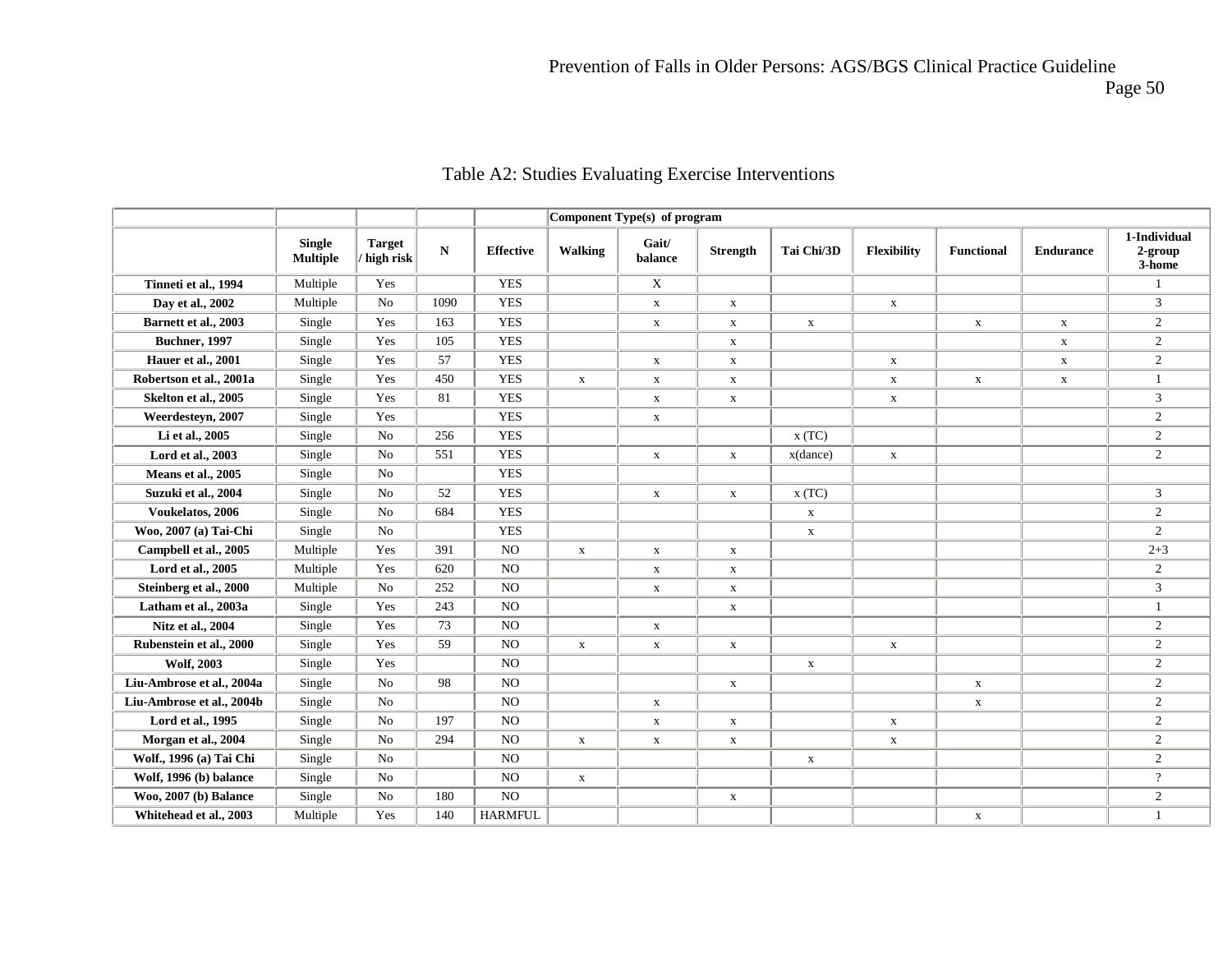Page 51

### Appendix B: Evidence Grading System

|                             | Table -1: Quality of Evidence (QE)                                                                   |  |  |  |  |  |  |  |
|-----------------------------|------------------------------------------------------------------------------------------------------|--|--|--|--|--|--|--|
| $ \mathbf{I} $              | At least one properly done RCT                                                                       |  |  |  |  |  |  |  |
| $\ $ II-1                   | Well-designed controlled trial without randomization                                                 |  |  |  |  |  |  |  |
| $\vert$ II-2                | Well-designed cohort or case-control analytic study, preferably from more than one source            |  |  |  |  |  |  |  |
| $\vert$ II-3                | Multiple time series evidence with/without intervention, dramatic results of uncontrolled experiment |  |  |  |  |  |  |  |
| $\mathbf{\Vert} \mathbf{H}$ | Opinion of respected authorities, descriptive studies, case reports, and expert committees           |  |  |  |  |  |  |  |
|                             | <b>Table -2: Overall Quality</b>                                                                     |  |  |  |  |  |  |  |
| Good                        | High grade evidence (I or II-1) directly linked to health outcome                                    |  |  |  |  |  |  |  |
|                             | High grade evidence (I or II-1) linked to intermediate outcome;                                      |  |  |  |  |  |  |  |
| Fair                        | or                                                                                                   |  |  |  |  |  |  |  |
|                             | Moderate grade evidence (II-2 or II-3) directly linked to health outcome                             |  |  |  |  |  |  |  |
| Poor                        | Level III evidence or no linkage of evidence to health outcome                                       |  |  |  |  |  |  |  |

|                    | Table -3: Net Effect of the Intervention                                                                               |
|--------------------|------------------------------------------------------------------------------------------------------------------------|
|                    | More than a small relative impact on a frequent condition with a substantial burden of suffering;                      |
| <b>Substantial</b> | or<br>$\parallel$ A large impact on an infrequent condition with a significant impact on the individual patient level. |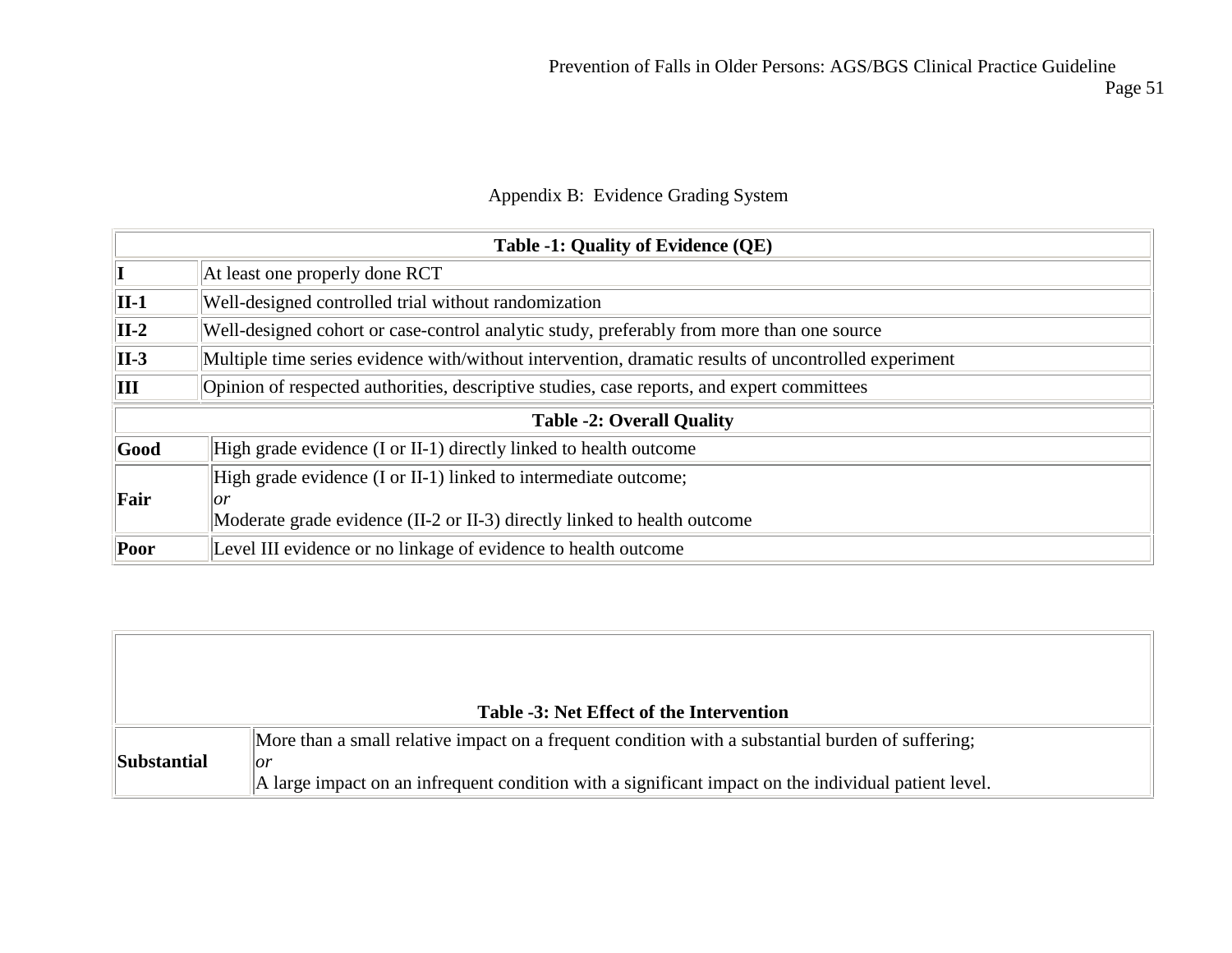|                 | A small relative impact on a frequent condition with a substantial burden of suffering;                                   |
|-----------------|---------------------------------------------------------------------------------------------------------------------------|
| <b>Moderate</b> | or                                                                                                                        |
|                 | A moderate impact on an infrequent condition with a significant impact on the individual patient level.                   |
|                 | A negligible relative impact on a frequent condition with a substantial burden of suffering;                              |
| Small           | or                                                                                                                        |
|                 | A small impact on an infrequent condition with a significant impact on the individual patient level.                      |
|                 | Negative impact on patients;                                                                                              |
| Zero or         | or                                                                                                                        |
| $\ $ Negative   | No relative impact on either a frequent condition with a substantial burden of suffering; or an infrequent condition with |
|                 | a significant impact on the individual patient level.                                                                     |

|             | <b>Table 4. Strength of Recommendation Rating System</b>                                                                                                                                                                                                                                                                                                                         |
|-------------|----------------------------------------------------------------------------------------------------------------------------------------------------------------------------------------------------------------------------------------------------------------------------------------------------------------------------------------------------------------------------------|
| A           | A strong recommendation that the clinicians provide the intervention to eligible patients.<br>Good evidence was found that the intervention improves important health outcomes; the conclusion is made<br>that benefits substantially outweigh harm.                                                                                                                             |
| B           | A recommendation that clinicians provide this intervention to eligible patients.<br>$\vert$ At least fair evidence was found that the intervention improves health outcomes; the conclusion is made that<br>benefits outweigh harm.                                                                                                                                              |
| $\mathbf C$ | No recommendation for or against the routine provision of the intervention is made.<br>$\vert$ At least fair evidence was found that the intervention can improve health outcomes, but benefits and harms<br>are too closely balanced to justify a general recommendation.                                                                                                       |
| D           | Recommendation is made against routinely providing the intervention to asymptomatic patients.<br>$\vert$ At least fair evidence was found that the intervention is ineffective or the conclusion is made that harms<br><i>outweigh benefits.</i>                                                                                                                                 |
| $\bf{I}$    | Evidence is insufficient to recommend for or against routinely providing the intervention.<br>Evidence shows that the effectiveness of the intervention lacking, is of poor quality, or is conflicting; the<br>conclusion is that the balance of benefits and harms cannot be determined.<br>Rased on the U.S. Preventive Services Task Force rating system (Harris et al. 2001) |

*Based on the U.S. Preventive Services Task Force rating system (Harris et al, 2001)*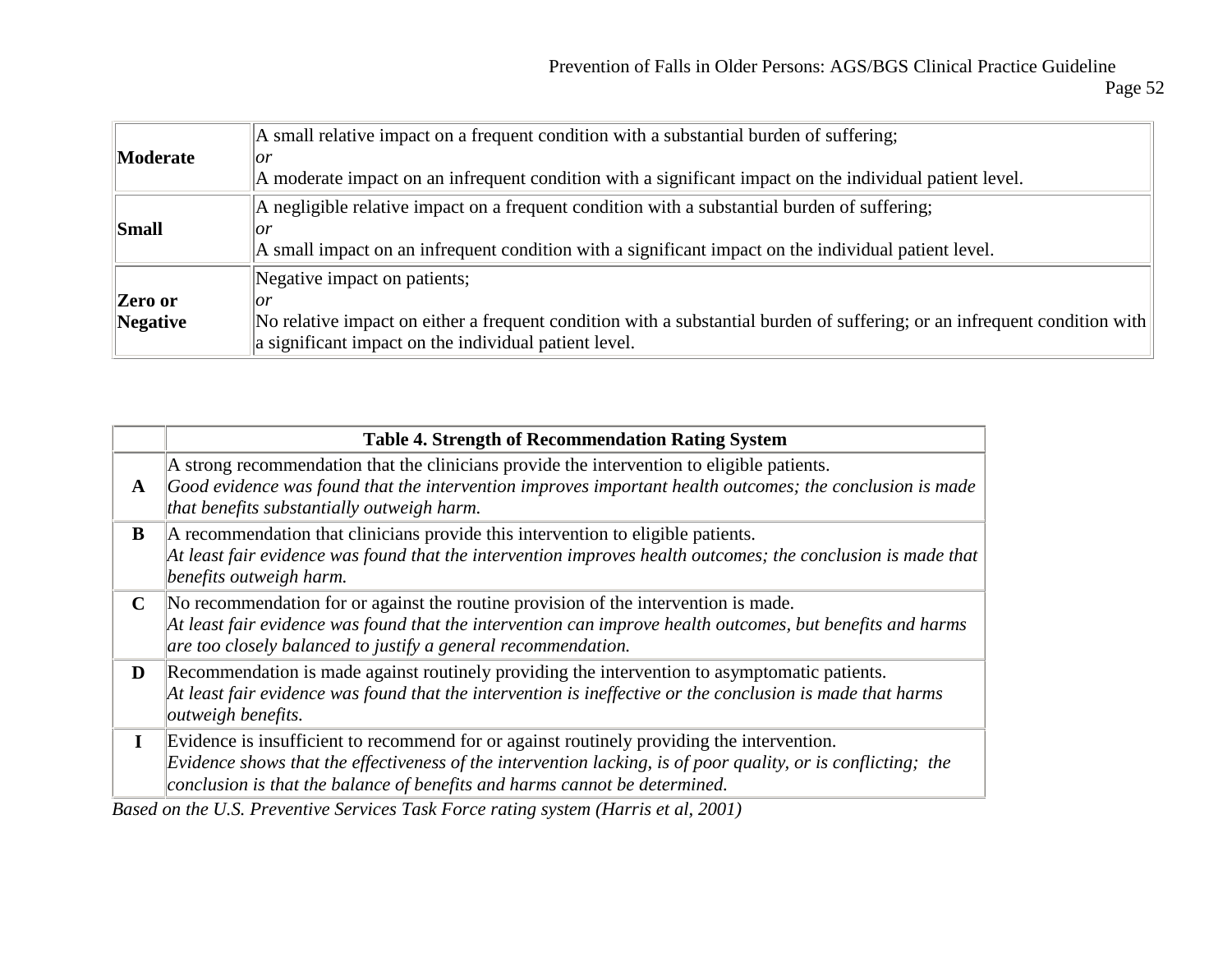### APPENDIX B

### Evidence Grading System

| Table -1: Quality of Evidence $(QE)$ |                                                                                                      |  |
|--------------------------------------|------------------------------------------------------------------------------------------------------|--|
|                                      | At least one properly done RCT                                                                       |  |
| $\ $ II-1                            | Well-designed controlled trial without randomization                                                 |  |
| $\vert$ II-2                         | Well-designed cohort or case-control analytic study, preferably from more than one source            |  |
| $\vert$ II-3                         | Multiple time series evidence with/without intervention, dramatic results of uncontrolled experiment |  |
| $\ III\ $                            | Opinion of respected authorities, descriptive studies, case reports, and expert committees           |  |
| Table -2: Overall Quality            |                                                                                                      |  |
| $ $ Good                             | High grade evidence (I or II-1) directly linked to health outcome                                    |  |
|                                      | High grade evidence (I or II-1) linked to intermediate outcome;                                      |  |
| Fair                                 | or                                                                                                   |  |
|                                      | Moderate grade evidence (II-2 or II-3) directly linked to health outcome                             |  |
| $\ $ Poor                            | Level III evidence or no linkage of evidence to health outcome                                       |  |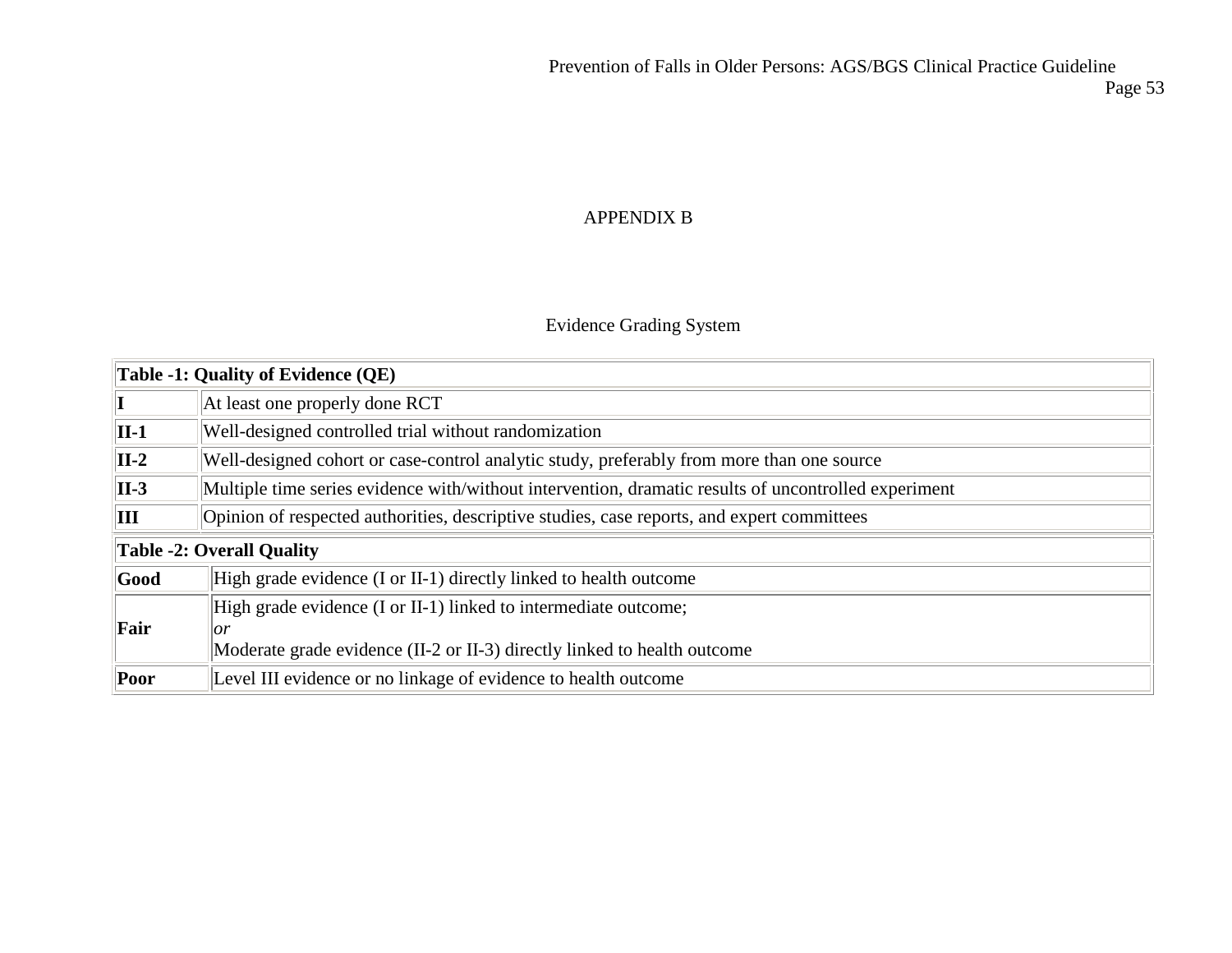|                  | Table -3: Net Effect of the Intervention                                                                                  |
|------------------|---------------------------------------------------------------------------------------------------------------------------|
|                  | More than a small relative impact on a frequent condition with a substantial burden of suffering;                         |
| Substantial      | or                                                                                                                        |
|                  | A large impact on an infrequent condition with a significant impact on the individual patient level.                      |
|                  | A small relative impact on a frequent condition with a substantial burden of suffering;                                   |
| <b>Moderate</b>  | or                                                                                                                        |
|                  | A moderate impact on an infrequent condition with a significant impact on the individual patient level.                   |
|                  | A negligible relative impact on a frequent condition with a substantial burden of suffering;                              |
| <b>Small</b>     | or                                                                                                                        |
|                  | A small impact on an infrequent condition with a significant impact on the individual patient level.                      |
|                  | Negative impact on patients;                                                                                              |
| <b>Zero or</b>   | or                                                                                                                        |
| $\vert$ Negative | No relative impact on either a frequent condition with a substantial burden of suffering; or an infrequent condition with |
|                  | a significant impact on the individual patient level.                                                                     |

|             | <b>Table 4. Strength of Recommendation Rating System</b>                                                                                                                                                                                                                                  |
|-------------|-------------------------------------------------------------------------------------------------------------------------------------------------------------------------------------------------------------------------------------------------------------------------------------------|
| A           | A strong recommendation that the clinicians provide the intervention to eligible patients.<br>Good evidence was found that the intervention improves important health outcomes; the conclusion is made that benefits<br>substantially outweigh harm.                                      |
| B           | A recommendation that clinicians provide this intervention to eligible patients.<br>At least fair evidence was found that the intervention improves health outcomes; the conclusion is made that benefits outweigh<br>harm.                                                               |
| $\mathbf C$ | No recommendation for or against the routine provision of the intervention is made.<br>At least fair evidence was found that the intervention can improve health outcomes, but benefits and harms are too closely<br>balanced to justify a general recommendation.                        |
| D           | Recommendation is made against routinely providing the intervention to asymptomatic patients.<br>At least fair evidence was found that the intervention is ineffective or the conclusion is made that harms outweigh benefits.                                                            |
| L           | Evidence is insufficient to recommend for or against routinely providing the intervention.<br>Evidence shows that the effectiveness of the intervention lacking, is of poor quality, or is conflicting; the conclusion is that the<br>balance of benefits and harms cannot be determined. |

*Based on the U.S. Preventive Services Task Force rating system (Harris et al, 2001)*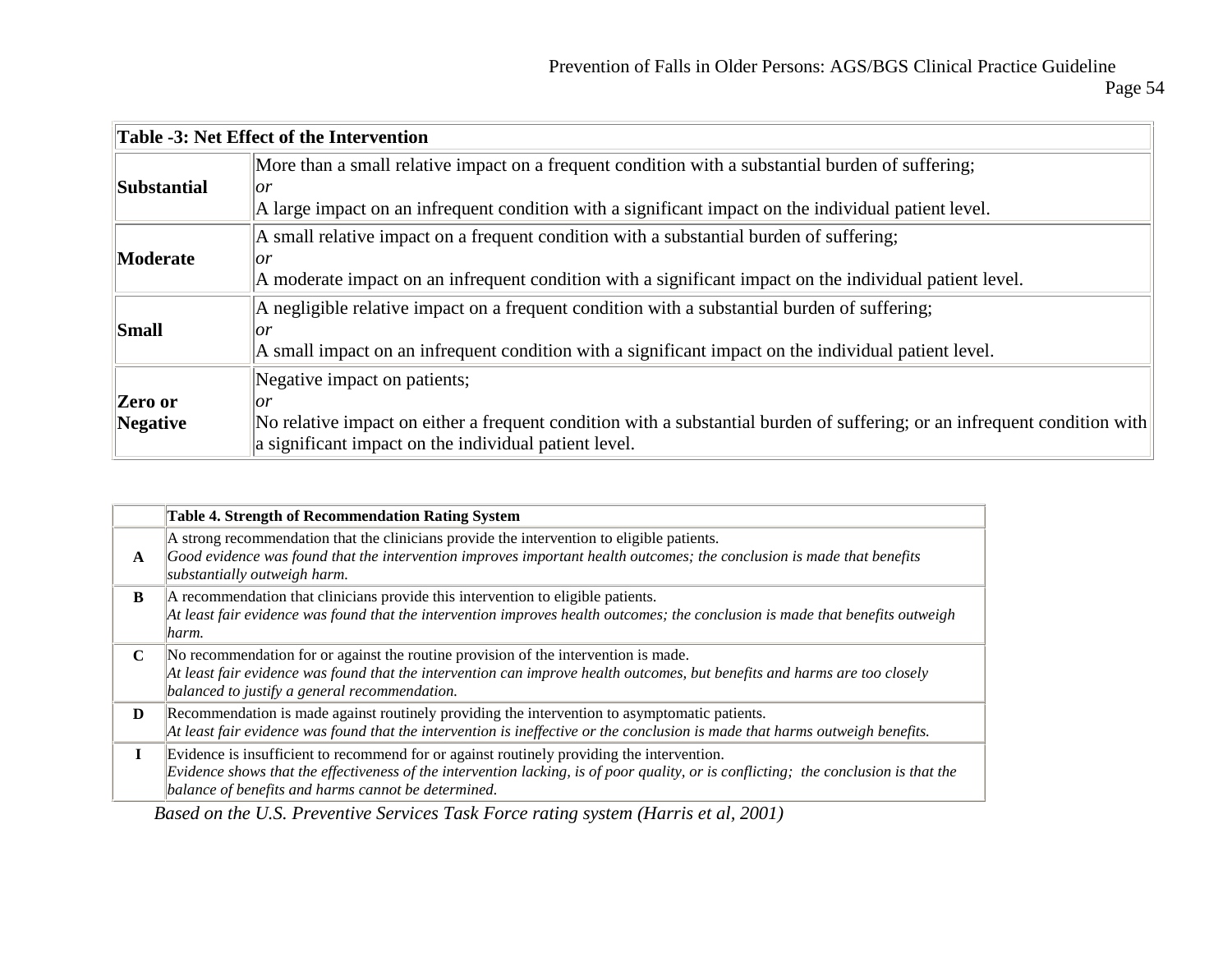### APPENDIX C

### BIBLIOGRAPHY

- Arfken CL, Wilson JG, Aronson SM. Retrospective review of selective serotonin reuptake inhibitors and falling in older nursing home residents. Int Psychogeriatr. 2001;13:85-91.
- Arnadottir SA, Mercer VS. Effects of footwear on measurements of balance and gait in women between the ages of 65 and 93 years. Phys Ther 2000;80:17-27.
- Becker C, Kron M, Lindemann U, et al. Effectiveness of a multifaceted intervention on falls in nursing home residents. J Am Geriatr Soc 2003;51:306-13.
- Berg K, Wood-Dauphinee SL, Williams JI, Gayton D. Measuring balance in the elderly; preliminary development of an instrument. Physiotherapy Canada 1989;41:304-11.
- Berg KO, Wood-Dauphinee SL, Williams JI, Maki B. Measuring balance in the elderly: validation of an instrument. Can J Public Health 1992;83:S7–S11.
- Bischoff HA, Stähelin HB, Dick W, et al. Effects of vitamin D and calcium supplementation on falls: a randomized controlled trial. J Bone Miner Res 2003;18:343- 51.
- Bischoff-Ferrari HA, Dawson-Hughes B, Willet WC, et al. Effect of vitamin D on falls: A meta-analysis. JAMA 2004;291:1999-2006.
- Brignole M, Alboni P, Benditt DG, et al. Task Force on Syncope, European Society of Cardiology. Guidelines on management (diagnosis and treatment) of syncope-update 2004. Eur Heart J. 2004;25:2054-72.
- Broe KE, Chen TC, Weinberg J, et al. A higher dose of vitamin d reduces the risk of falls in nursing home residents: a randomized, multiple-dose study. J Am Geriatr Soc 2007;55:234-9.
- Brouwer BJ, Walker C, Rydahl SJ, Culham EG. Reducing fear of falling in seniors through education and activity programs: a randomized trial. J Am Geriatr Soc 2003;51:829-34.
- Brown AP. Reducing falls in elderly people: A review of exercise interventions. Physiother Theory Pract 1999;15:59-68.
- Campbell AJ, Spears GF, Borrie MJ. Examination by logistic regression modeling of the variables which increase the relative risk of elderly women falling compared to elderly men. J Clin Epidemiol 1990;43:1415-1420.
- Campbell AJ, Robertson MC, Gardner MM, et al. Psychotropic medication withdrawal and a home-based exercise program to prevent falls: A randomized controlled trial. J Am Geriatr Soc 1999;39:142-148.
- Campbell AJ, Robertson MC, La Grow SJ, et al. Randomised controlled trial of prevention of falls in people aged > or =75 with severe visual impairment: the VIP trial. BMJ 2005;331(7520):817.
- Chang JT, Morton SC, Rubenstein LZ, et al. Interventions for the prevention of falls in older adults: systematic review and meta-analysis of randomized clinical trials. BMJ 2004;328:680-3.
- Chiu AY, Au-Yeung SS, Lo SK. A comparison of four functional tests in discriminating fallers from non-fallers in older people. Disabil Rehabil. 2003;25:45-50.
- Clemson L, Cumming R, Kendig H, et al. The effectiveness of a community-based program for reducing the incidence of falls in the elderly: A randomized trial. J Am Geriatr Soc 2004;52:1487-1494.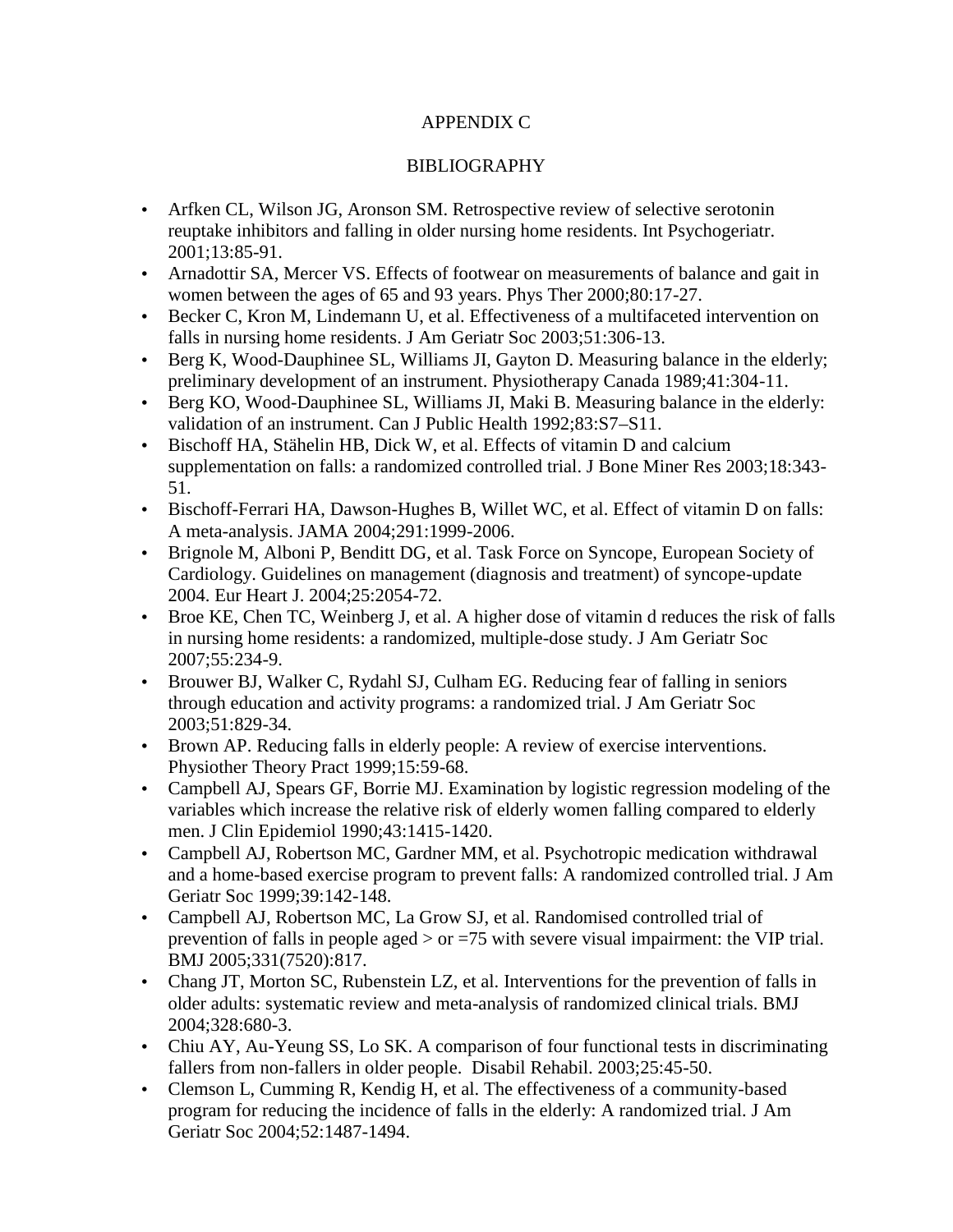- Close J, Ellis M, Hooper R, et al. Prevention of falls in the elderly trial (PROFET): a randomized controlled trial. Lancet 1999;353:93-7.
- Coleman EA, Grothaus LC, Sandhu N, et al. Chronic care clinics: A randomized controlled trial of a new model of primary care for frail older adults. J Am Geriatr Soc 1999;47:775-783.
- Cumming RG, Thomas M, Szonyi G, et al. Home visits by an occupational therapist for assessment and modification of environmental hazards: a randomized trial of falls prevention. J Am Geriatr Soc 1999;47:1397-402.
- Cumming RG, Ivers R, Clemson L, et al. Improving vision to prevent falls in frail older people: a randomized trial. J Am Geriatr Soc 2007;55:175-81.
- Davison J, Brady S, Kenny RA. 24-hour ambulatory electrocardiographic monitoring is unhelpful in the investigation of older persons with recurrent falls. Age Ageing. 2005;34:382-6.
- Davison J, Bond J, Dawson P, et al. Patients with recurrent falls attending Accident  $\&$ Emergency benefit from multifactorial intervention--a randomised controlled trial. Age Ageing 2005;34:162-168.
- Day L, Fildes B, Gordon I, et al. Randomised factorial trial of falls prevention among older people living in their own homes. Br Med J 2002;325:128-133.
- Dite W, Temple VA. A clinical test of stepping and change of direction to identify multiple falling older adults. Arch Phys Med Rehabil. 2002;83:1566-71.
- Dukas L, Bischoff HA, Lindpaintner LS, et al. Alfacalcidol reduces the number of fallers in a community-dwelling elderly population with a minimum calcium intake of more than 500 mg daily. J Am Geriatr Soc 2004;52:230-6.
- Dyer CA, Taylor GJ, Reed M, et al. Falls prevention in residential care homes: a randomised controlled trial. Age Ageing 2004;33:596-602.
- Ensrud KE, Blackwell T, Mangione CM, et al. Study of Osteoporotic Fractures Research Group. Central nervous system active medications and risk for fractures in older women. Arch Intern Med 2003;163:949-57.
- Faber MJ et al. Effects of exercise programs on falls and mobility in frail and pre-frail older adults: A multicenter randomized controlled trial. *Arch Phys Med Rehabil*, 2006.
- Feder, G., Cryer, C., Donovan, S., & Carter, Y. Guidelines for the prevention of falls in people over 65. British Medical Journal 2000;321:1007-1011.
- Flicker L, MacInnis RJ, Stein MS, et al. Should older people in residential care receive vitamin D to prevent falls? Results of a randomized trial. J Am Geriatr Soc 2005;53:1881-8.
- Foss AJ, Harwood RH, Osborn F, et al. Falls and health status in elderly women following second eye cataract surgery: a randomised controlled trial. Age Ageing 2006;35:66-71.
- Gallagher EM. Brunt H. Head over heels: Impact of a health promotion program to reduce falls in the elderly. Can J Aging 1996;15:84-96.
- Gallagher EM. Elders in prison. Health and well-being of older inmates. Int J Law Psychiatry 2001;24:325-33.
- Gardner MM, Robertson MC, Campbell AJ. Exercise in preventing falls and fall related injuries in older people: a review of randomised controlled trials. Br J Sports Med 2000;34:7-17.
- Gates S, Fisher JD, Cooke MW, et al. Multifactorial assessment and targeted intervention for preventing falls and injuries among older people in community and emergency care settings: systematic review and meta-analysis. BMJ 2008;336:130-3.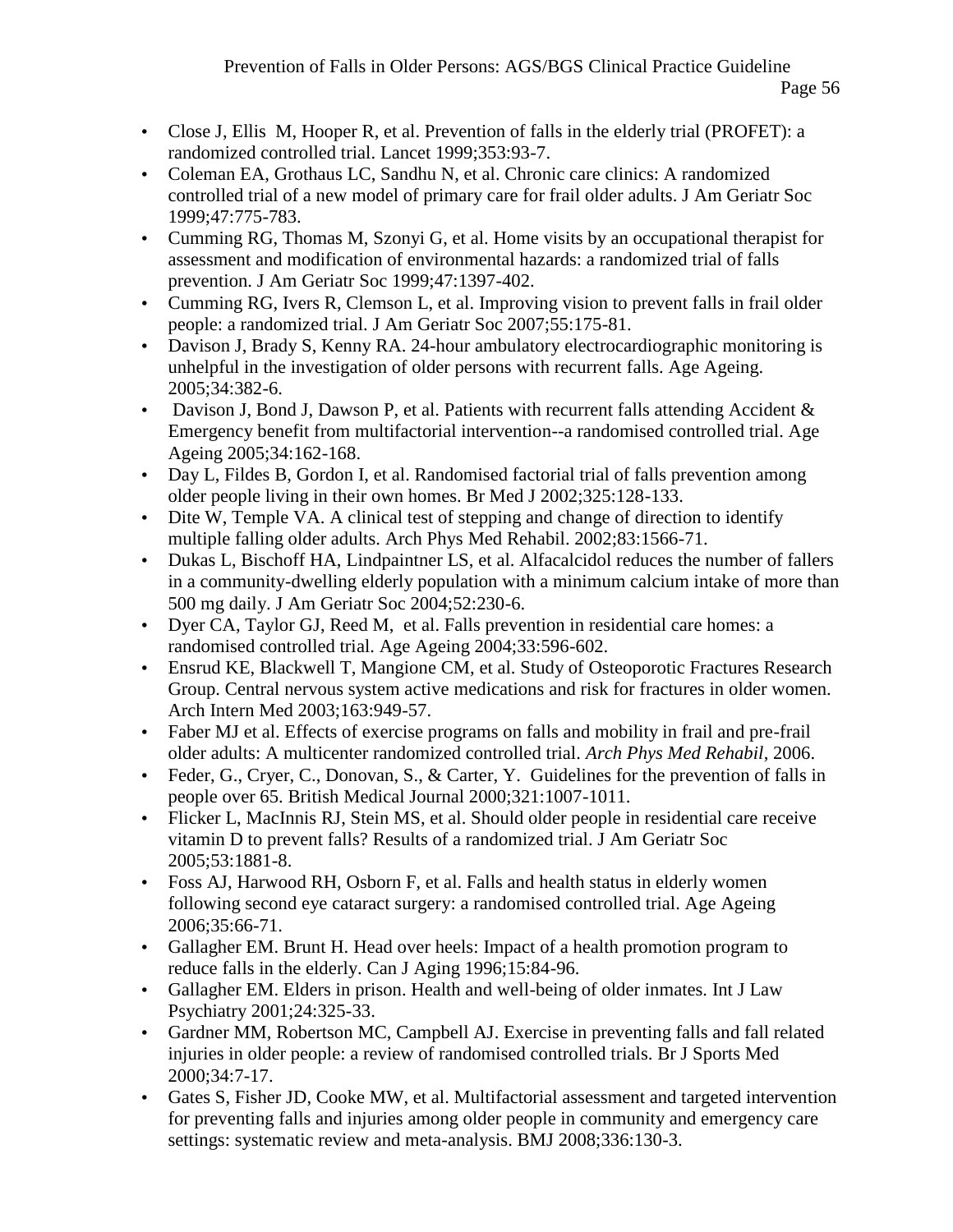- Gillespie LD, Gillespie WJ, Robertson MC, et al. Interventions for preventing falls in elderly people. Cochrane Database Syst Rev 2003;4:CD000340.
- Graafmans WC, Ooms ME, Hofstee HM, Bezemer PD, Bouter LM, Lips P. Falls in the elderly: a prospective study of risk factors and risk profiles. Am J Epidemiol 1996;1;143:1129-36.
- Guideline for the prevention of falls in older persons. J Am Geriatrics Soc 2001;49:664- 672.
- Harris RP, Helfand M, Woolf SH, et al. Methods Work Group, Third US Preventive Services Task Force. Current methods of the US Preventive Services Task Force: a review of the process. Am J Prev Med 2001;20(3 Suppl):21-35.
- Harwood RH, Foss AJ, Osborn F, et al. Falls and health status in elderly women following first eye cataract surgery: a randomised controlled trial. Br J Ophthalmol 2005;89:53-9.
- Hauer K, Lamb SE, Jorstad EC, et al. PROFANE-Group. Systematic review of definitions and methods of measuring falls in randomised controlled fall prevention trials. .Age Ageing 2006;35:5-10.
- Healey F, Monro A, Cockram A et al. Using targeted risk factor reduction to prevent falls in older in-patients: a randomised controlled trial. Age Ageing 2004; 33:390-5.
- Hill K. Review: intrinsic and environmental risk-factor modification reduces falls in elderly persons. ACP J Club 2002;137:9.
- Hogan DB, MacDonald FA, Betts J, et al. A randomized controlled trial of a community based consultation service to prevent falls. Can Med Assoc J 2001;165:537-43.
- Hornbrook MC, Stevens VJ, Wingfield DJ, et al. Preventing falls among community dwelling older persons: Results from a randomized trial. Gerontologist 1994;34:16-23.
- Huang TT, Acton GJ. Effectiveness of home visit falls prevention strategy for Taiwanese community-dwelling elders: randomized trial. Public Health Nurs 2004;21:247-56.
- Jensen J, Lundin-Olsson L, Nyberg L, Gustafson Y. Falls among frail older people in residential care. Scand J Public Health 2002;30:54-61.
- Jensen J, Nyberg L, Gustafson Y, Lundin-Olsson L. Fall and injury prevention in residential care--effects in residents with higher and lower levels of cognition. J Am Geriatr Soc 2003;51:627-35.
- Jensen J, Nyberg L, Rosendahl E, et al. Effects of a fall prevention program including exercise on mobility and falls in frail older people living in residential care facilities. Aging Clin Exp Res 2004;16:283-292.
- Kenny RA, Richardson DA, Steen N, et al. Carotid sinus syndrome: a modifiable risk factor for nonaccidental falls in older adults (SAFE PACE). J Am Coll Cardiol 2001;38:1491-6.
- Kerse N, Butler M, Robinson E, Todd M. Wearing slippers, falls and injury in residential care. Aust N Z J Public Health 2004;28:180-7.
- Kingston P, Jones M, Lally F, Crome P. Older people and falls: a randomized controlled trial of a health visitor (HV) intervention. Rev Clin Gerontol 2001;11:209-214.
- La Grow SJ, Robertson MC, Campbell AJ, et al. Reducing hazard related falls in people 75 years and older with significant visual impairment: How did a successful program work? Inj Prev 2006;12:296-301.
- Latham NK, Anderson CS, Reid IR. Effects of vitamin D supplementation on strength, physical performance, and falls in older persons: a systematic review. J Am Geriatr Soc 2003;51:1219-26.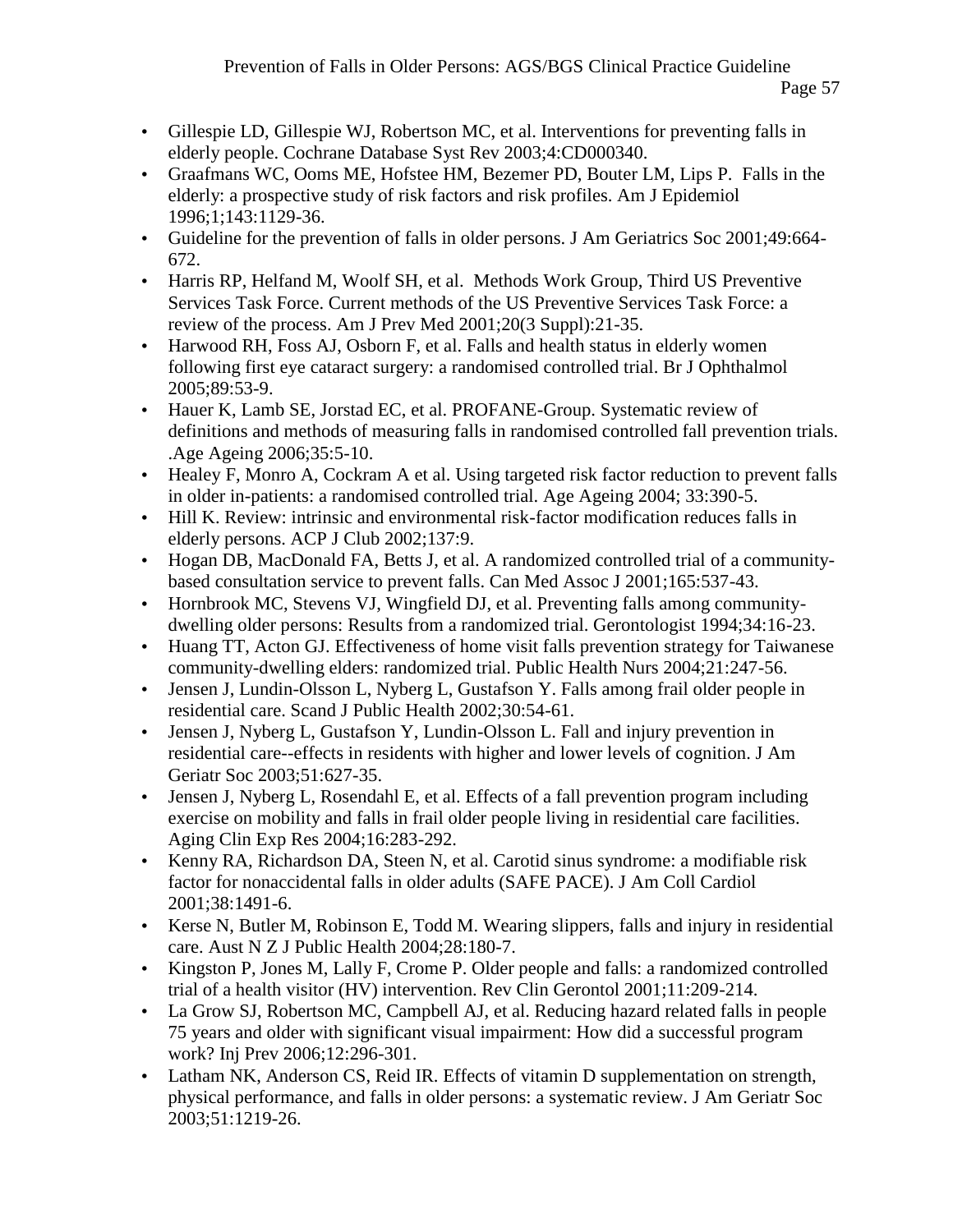- Leipzig RM, Cumming RG, Tinetti ME. Drugs and falls in older people: A systematic review and meta-analysis: I. Psychotropic drugs. J Am Geriatr Soc 1999;47:30-39.
- Li F, Harmer P, Fisher KJ, et al. Tai Chi and fall reductions in older adults: a randomized controlled trial. J Gerontol A Biol Sci Med Sci 2005;60:187-94.
- Liu-Ambrose T, Khan KM, Eng JJ, Lord SR, McKay HA. Balance confidence improves with resistance or agility training. Increase is not correlated with objective changes in fall risk and physical abilities. Gerontology 2004;50:373-82.
- Lightbody E, Watkins C, Leathley M, et al. Evaluation of a nurse-led falls prevention programme versus usual care: a randomized controlled trial. Age Ageing 2002;31:203- 210.
- Lord SR, Bashford GM. Shoe characteristics and balance in older women. J Am Geriatr Soc 1996;44:429-33.
- Lord SR, Bashford GM, Howland A, Munroe BJ. Effects of shoe collar height and sole hardness on balance in older women. J Am Geriatr Soc 1999;47:681-4.
- Lord SR, Castell S, Corcoran J, et al. The effect of group exercise on physical functioning and falls in frail older people living in retirement villages: a randomized, controlled trial. J Am Geriatr Soc 2003;51:1685-92.
- Lord SR, Tiedemann A, Chapman K, et al. The effect of an individualized fall prevention program on fall risk and falls in older people: a randomized, controlled trial. J Am Geriatr Soc 2005;53:1296-304.
- Mathias S. Nayak US. Isaacs B. Balance in elderly patients: the "get-up and go" test. Arch Phys Med Rehab 1986;67:387-9.
- McKiernan FE. A simple gait-stabilizing device reduces outdoor falls and nonserious injurious falls in fall-prone older people during the winter. J Am Geriatr Soc 2005;53:943-7.
- McMurdo ME, Millar AM, Daly F. A randomized controlled trial of fall prevention strategies in old peoples' homes. Gerontology 2000;46:83-7.
- Menz HB, Pod B, Lord SR. The contribution of foot problems to mobility impairment and falls in community-dwelling older people. J Am Geriatr Soc 2001;49:1651-1656.
- Nevitt MC, Cummings SR, Kidd S er al. Risk factors for recurrent nonsyncopal falls. A prospective study. JAMA 1989;261:2663-2668.
- Newbury JW, Marley JE, Beilby JJ. A randomised controlled trial of the outcome of health assessment of people aged 75 years and over. Med J Aust 2001;175:104-7.
- Nikolaus T, Bach M. Preventing falls in community-dwelling frail older people using a home intervention team (HIT): results from the randomized Falls-HIT trial. J Am Geriatr Soc 2003;51:300-5.
- Norwalk MP et al. A randomized trial of exercise programs among older individuals living in two long term care facilities: the FallsFREE Program. JAGS, 2001.
- Oliver D, Connelly JB, Victor CR, et al. Strategies to prevent falls and fractures in hospitals and care homes and effect of cognitive impairment: systematic review and meta-analyses. BMJ 2007;334:82.
- Pardessus V, Puisieux F, Di Pompeo C, et al. Benefits of home visits for falls and autonomy in the elderly: a randomized trial study. Am J Phys Med Rehabil. 2002;81:247- 52.
- Parry SW, Steen IN, Baptist M, Kenny RA. Amnesia for loss of consciousness in carotid sinus syndrome: implications for presentation with falls. J Am Coll Cardiol 2005;45:1840-3.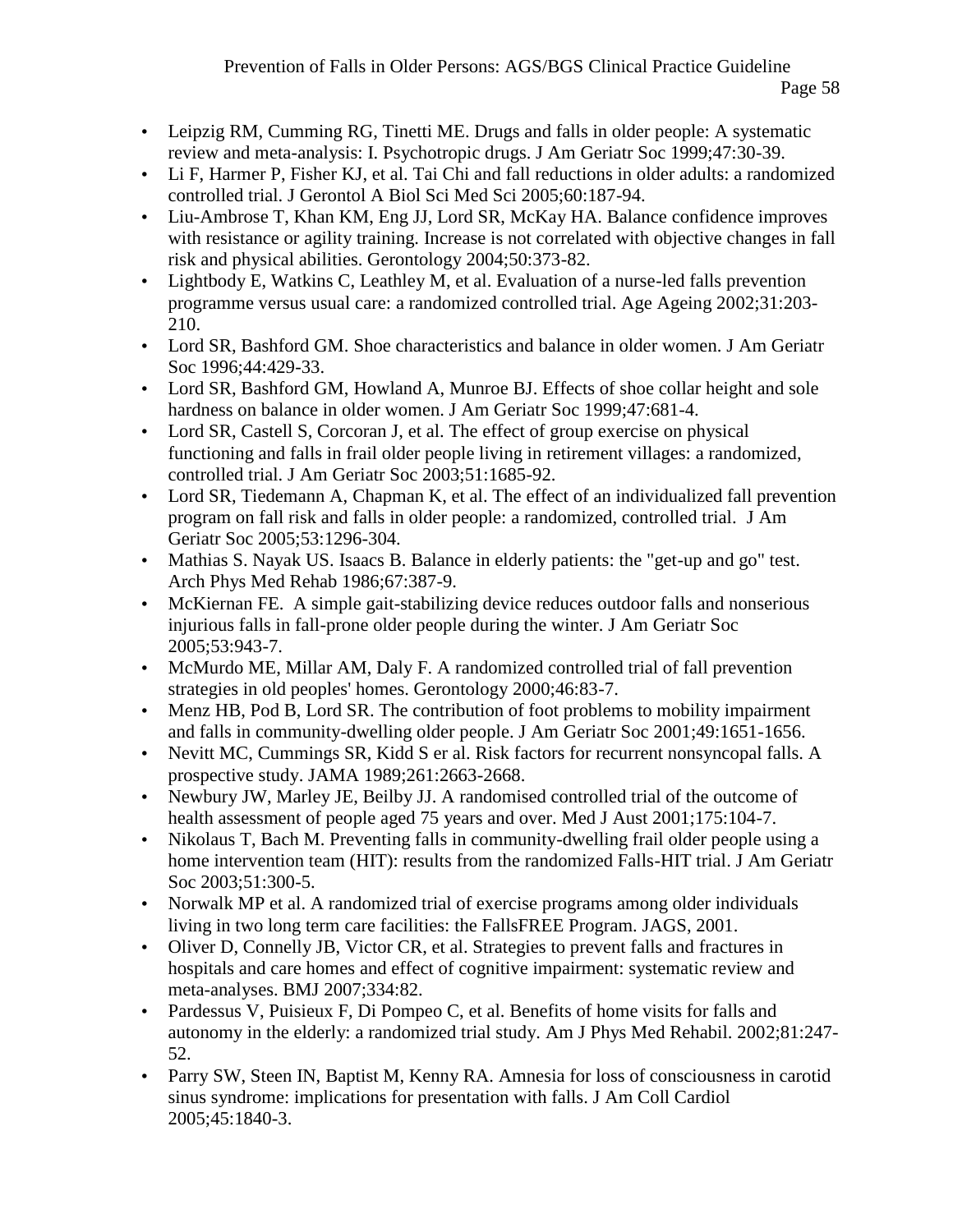- Pérennou D, Decavel P, Manckoundia P, et al. Evaluation of balance in neurologic and geriatric disorders. Ann Readapt Med Phys 2005;48:317-35.
- Pfeifer M, Begerow B, Minne HW, et al. Effects of a short-term vitamin D and calcium supplementation on body sway and secondary hyperparathyroidism in elderly women. J Bone Miner Res 2000;15:1113-8.
- Podsiadlo D. Richardson S. The timed "Up & Go": a test of basic functional mobility for frail elderly persons. J Am Geriatr Soc 1991;39:142-8.
- Porthouse J, Cockayne S, King C, et al. Randomised controlled trial of calcium and supplementation with cholecalciferol (vitamin D3) for prevention of fractures in primary care. BMJ 2005;330:1003.
- Ray WA, Taylor JA, Meador KG, et al. A randomized trial of a consultation service to reduce falls in nursing homes. JAMA 1997;278:557-562.
- Robbins AS, Rubenstein LZ, Josephson KR et al. Predictors of falls among elderly people. Results of two population-based studies. Arch Intern Med 1989;149:1628-1633.
- Robbins AS, Cope DW, Campbell L, Vivell S. Expert ratings of primary care goals and objectives. J Gen Intern Med 1995;10:429-35.
- Robbins S, Waked E, Allard P, McClaran J, Krouglicof N. Foot position awareness in younger and older men: the influence of footwear sole properties. J Am Geriatr Soc.1997;45:61-6.
- Rose DJ. Balance and mobility disorders in older adults: Assessing and treating the multiple dimensions of balance. Rehab Manag 1997;10:38-41.
- Rosendahl E, et al. A randomized controlled trial of fall prevention by a high-intensity functional exercise program for older people living in residential care facilities. *Aging Clin Exp Res*, 2008. (FOPANU study)
- Rubenstein LZ, Robbins AS, Schulman BL, et al. Falls and instability in the elderly. J Am Geriatr Soc 1988;36:266-78.
- Rubenstein LZ, Robbins AS, Josephson KR, et al. The value of assessing falls in an elderly population. Ann Intern Med 1990;113:308-316.
- Rubenstein LZ, Josephson KR, Robbins AS. Falls in the nursing home. Ann Intern Med 1994;121:442-451.
- Rubenstein LZ, Josephson KR. The epidemiology of falls and syncope. In: Kenny RA, O'Shea D, eds. Falls and Syncope in Elderly Patients. Clinics in Geriatric Medicine. Philadelphia: W. B. Saunders Co., (In press) 2002
- Rubenstein LZ, Powers C. The epidemiology of falls and syncope. In: Kenny RA, O'Shea D, eds. Falls and Syncope in Elderly Patients. Clinics in Geriatric Medicine. Philadelphia: W.B. Saunders Co., 2002.
- Rucker D, Rowe BH, Johnson JA, et al. Educational intervention to reduce falls and fear of falling in patients after fragility fracture: results of a controlled pilot study. Prev Med 2006;42:316-9.
- Sattin RW. Falls among older persons: a public health perspective. Annu Rev Public Health 1992;13:489-508.
- Schoenfelder DP, Rubenstein LM. An exercise program to improve fall-related outcomes in elderly nursing home residents. *Appl Nurs Res* 2004.
- Shaw FE, Bond J, Richardson DA, et al. Multifactorial intervention after a fall in older people with cognitive impairment and dementia presenting to the accident and emergency department: randomised controlled trial. BMJ 2003;326:73.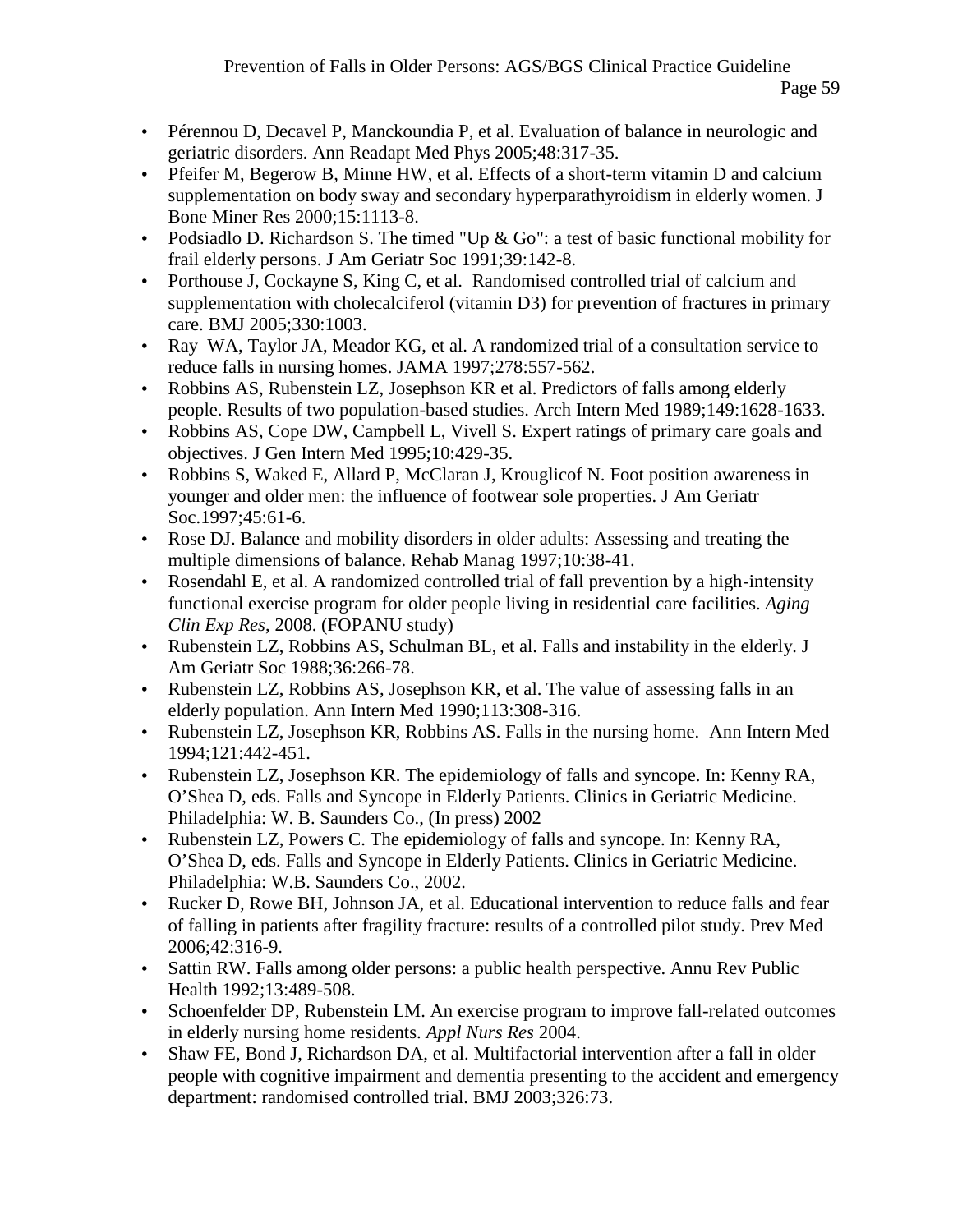- Shimada H et al. New intervention program for preventing falls among frail elderly people. The effects of perturbed walking exercise using a bilateral separated treadmill. *Am J Phys Med Rehabil* 2004
- Shumway-Cook A, Brauer S, Woollacott M. Predicting the probability for falls in community-dwelling older adults using the Timed Up and Go Test. Phys Ther 2000;80:896-903.
- Steinberg M, Cartwright C, Peel N, Williams G. A sustainable programme to prevent falls and near falls in community dwelling older people: results of a randomised trial. J Epidemiol Community Health 2000;54:227-32.
- Suzuki T, Kim H, Yoshida H, Ishizaki T. Randomized controlled trial of exercise intervention for the prevention of falls in community-dwelling elderly Japanese women. J Bone Miner Metab 2004;22:602-11.
- Stevens M, Holman CD, Bennett N, de Klerk N. Preventing falls in older people: outcome evaluation of a randomized controlled trial. J Am Geriatr Soc 2001a;49:1448- 55.
- Stevens M, Holman CD, Bennett N. Preventing falls in older people: impact of an intervention to reduce environmental hazards in the home. J Am Geriatr Soc 2001b;49:1442-7.
- Tencer AF, Koepsell TD, Wolf ME, et al. Biomechanical properties of shoes and risk of falls in older adults. J Am Geriatr Soc 2004;52:1840-1846.
- Tinetti ME, Williams TF, Mayewski R. Fall risk index for elderly patients based on number of chronic disabilities. AM J Med 1986;80:429-434.
- Tinetti ME. Performance–oriented assessment of mobility problems in elderly patients. J Am Geriatrics Soc 1986;34:119–126.
- Tinetti ME, Speechley M, Ginter SF. Risk factors for falls among elderly persons living in the community. N Engl J Med 1988;319:1701–1707.
- Tinetti ME, Baker DI, McAvay G, et al. A multifactorial intervention to reduce the risk of falling among elderly people living in the community. N Engl J Med 1994;331:821-7.
- Tinetti ME, Doucette J, Claus E, et al. Risk factors for serious injury during falls by older persons in the community. J Am Geriatr Soc 1995;43:1214-1221.
- Tinetti ME, McAvay G, Claus E. Does multiple risk factor reduction explain the reduction of fall rate in the Yale FICSIT trial> Am J Epidemiol 1996;144:389-399.
- Tinetti ME, Baker DI, King M, et al. Effect of dissemination of evidence in reducing injuries from falls. N Engl J Med 2008;359:252-61.
- van Dijk PT, Meulenberg OG, van de Sande HJ, Habbema JD. Falls in dementia patients. Gerontologist. 1993 Apr;33(2):200-4.
- Van Haastregt JC, Diederiks JP, van Rossum E, et al. Effects of a programme of multifactorial home visits on falls and mobility impairments in elderly people at risk: randomized controlled trial. Br Med J 2000;321:994-8.
- Vetter NJ, Lewis PA, Ford D. Can health visitors prevent fractures in elderly people? Br Med J 1992;304:888-890.
- Wagner EH, LaCroix AZ, Grothaus L, et al. Preventing disability and falls in older adults: a population-based randomized trial. Am J Public Health 1994;84:1800-1806.
- Weatherall M. Prevention of falls and fall-related fractures in community-dwelling older adults: a meta-analysis of estimates of effectiveness based on recent guidelines. Intern Med J 2004;34:102-8.